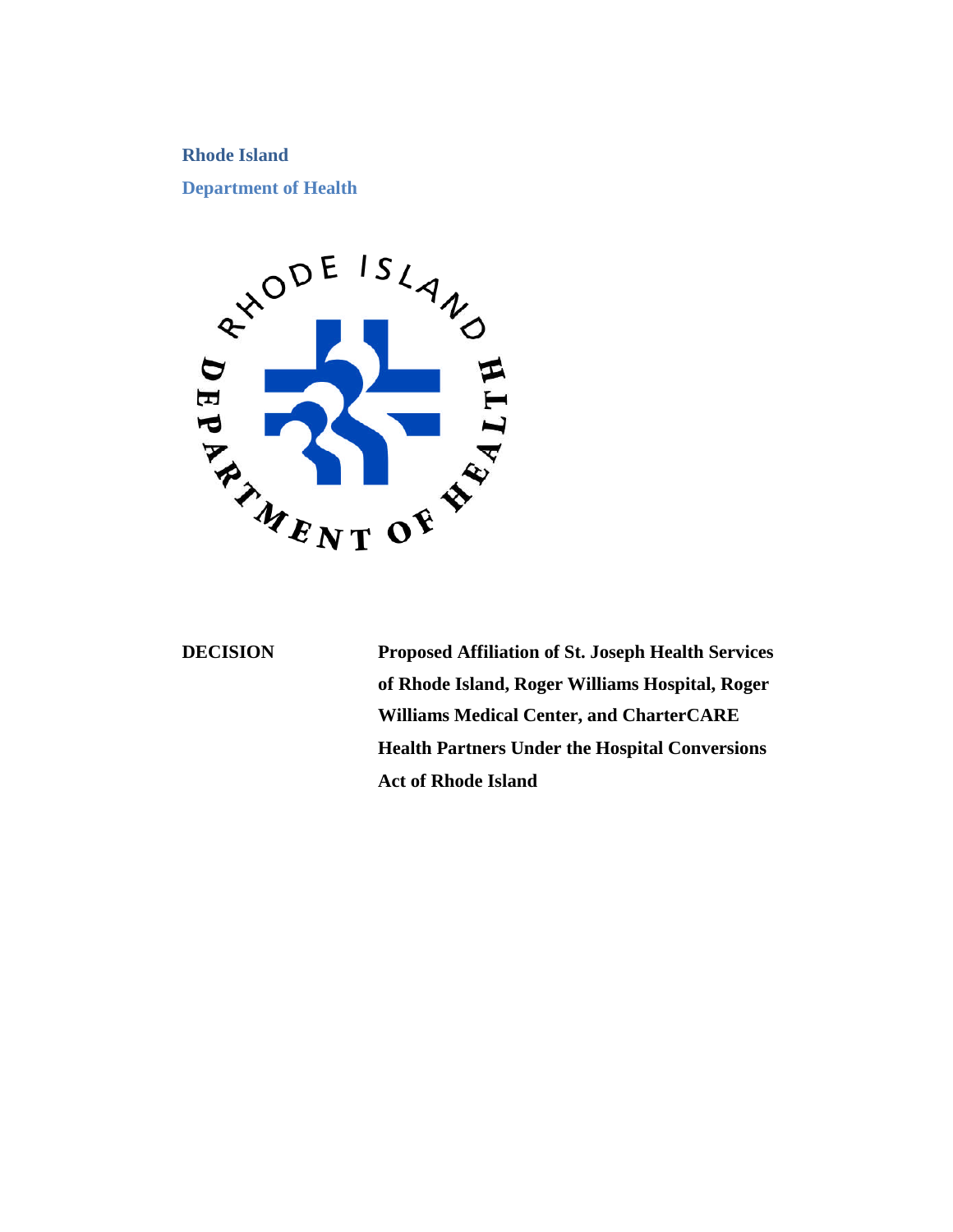| <b>Section</b>                                                                                           | Page           |
|----------------------------------------------------------------------------------------------------------|----------------|
| <b>I. Introduction and Background</b>                                                                    | 1              |
| a. The Transacting Parties                                                                               | $\overline{2}$ |
| b. Description of Proposed Affiliation                                                                   | 3              |
| c. Jurisdiction                                                                                          | 4              |
| d. the Department's Standards for Review under the Act                                                   | 5              |
| e. Other Regulatory Process                                                                              | 6              |
| II. Description of the Department's Review Process under the Act                                         | $\overline{7}$ |
| a. Application and Other Documents Supplied by Transacting<br>Parties                                    | 7              |
| b. Public Process                                                                                        | 8              |
| c. Investigations and Other Testimony                                                                    | $\mathbf Q$    |
| d. Use of Experts – Recognition of Reports, Studies and Other                                            | 9              |
| <b>Publications</b>                                                                                      |                |
| III. Discussion, Analysis and Findings Relative to Statutory<br><b>Criteria and Other Considerations</b> | 10             |
| a. Review Criteria 1                                                                                     | 10             |
| b. Review Criteria 2                                                                                     | 15             |
| c. Review Criteria 3                                                                                     | 22             |
| d. Review Criteria 4                                                                                     | 26             |
| e. Review Criteria 5                                                                                     | 28             |
| f. Review Criteria 6                                                                                     | 30             |
| g. Review Criteria 7                                                                                     | 31             |
| h. Review Criteria 8                                                                                     | 42             |
| <b>IV. Conclusions</b>                                                                                   | 48             |
| V. Decision and Conditions                                                                               | 50             |

# **Table of Contents**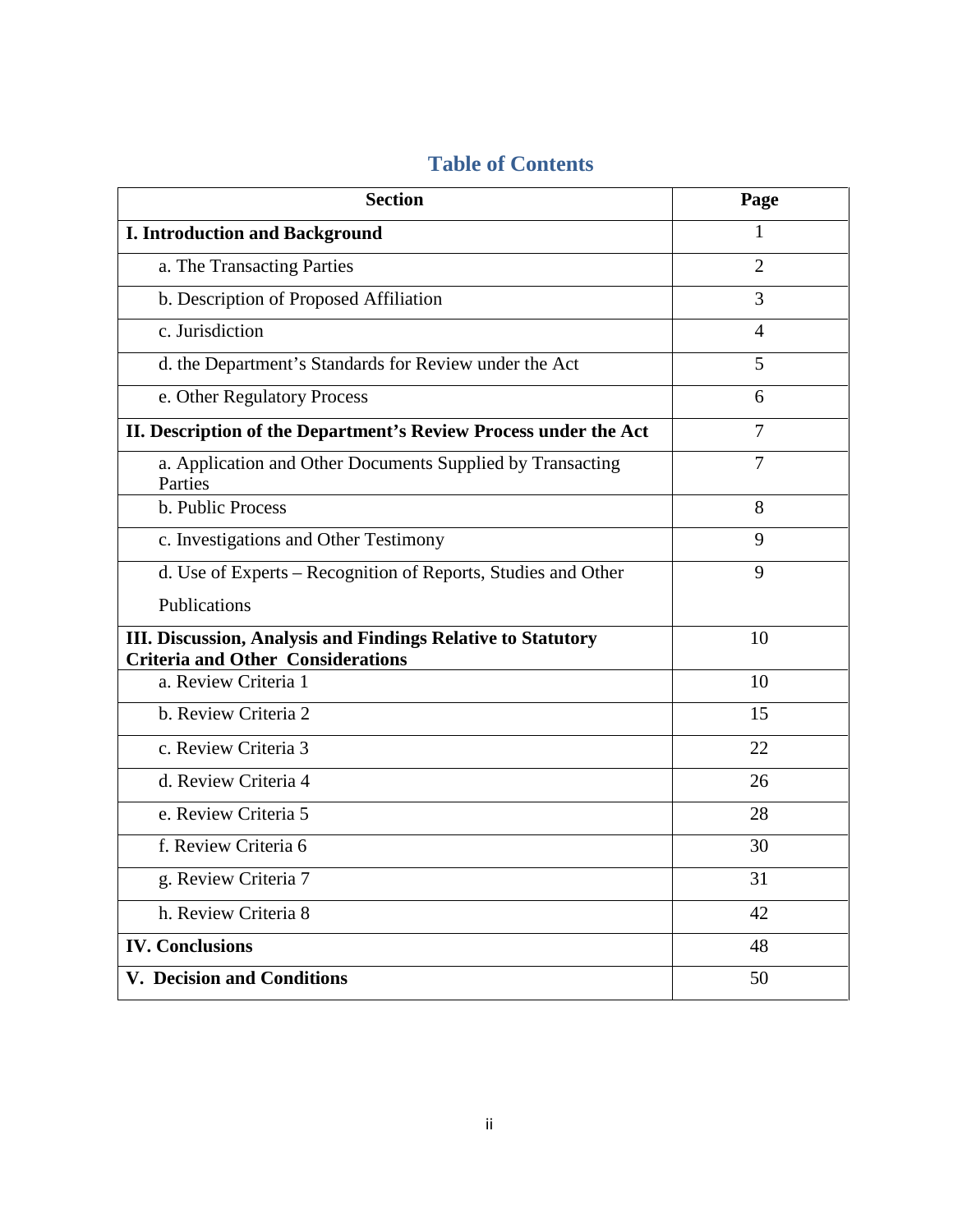# **STATE OF RHODE ISLAND AND PROVIDENCE PLANTATIONS RHODE ISLAND DEPARTMENT OF HEALTH** 3 CAPITOL HILL, ROOM 401 PROVIDENCE, RHODE ISLAND 02908

July 17, 2009

In the Matter of:

| <b>Proposed Affiliation of St. Joseph Health Services</b> | $\ddot{\cdot}$ | <b>DECISION</b> |
|-----------------------------------------------------------|----------------|-----------------|
| of Rhode Island, Roger Williams Hospital, Roger           |                |                 |
| <b>Williams Medical Center, and CharterCARE</b>           | $\ddot{\cdot}$ |                 |
| <b>Health Partners (the "Transacting Parties")</b>        | $\ddot{\cdot}$ |                 |
| <b>Under the Hospital Conversions Act of Rhode Island</b> |                |                 |

### **I. Introduction and Background**

The above entitled matter came before the Rhode Island Department of Health ( hereinafter referred to as the "Department") on February 2, 2009 in the form of an initial Application of the Transacting Parties, made jointly to Department and the Rhode Island Department of Attorney General ("RIAG") pursuant to Section 23-17.14-6 of the Rhode Island HospitalConversions Ac[t](#page-2-0)<sup>1</sup> (the "Act"). Upon receiving the initial Application, the Department and RIAG reviewed the Application for completeness. On March 6, 2009, the Department and RIAG sent a joint letter notifying the Transacting Parties that the Application was incomplete and specified all the additional information the Transacting Parties were required to submit to complete the Application. Following a review of additional information submitted by the Transacting Parties on April 17, 2009, the Department and RIAG sent a joint letter on May 1, 2009, within the statutorily required timeframe, notifying the Transacting Parties that the Application had been accepted for review (the combined submissions are hereafter referred to

<span id="page-2-0"></span> $1$  Chapter 23-17.14 of the Rhode Island General Laws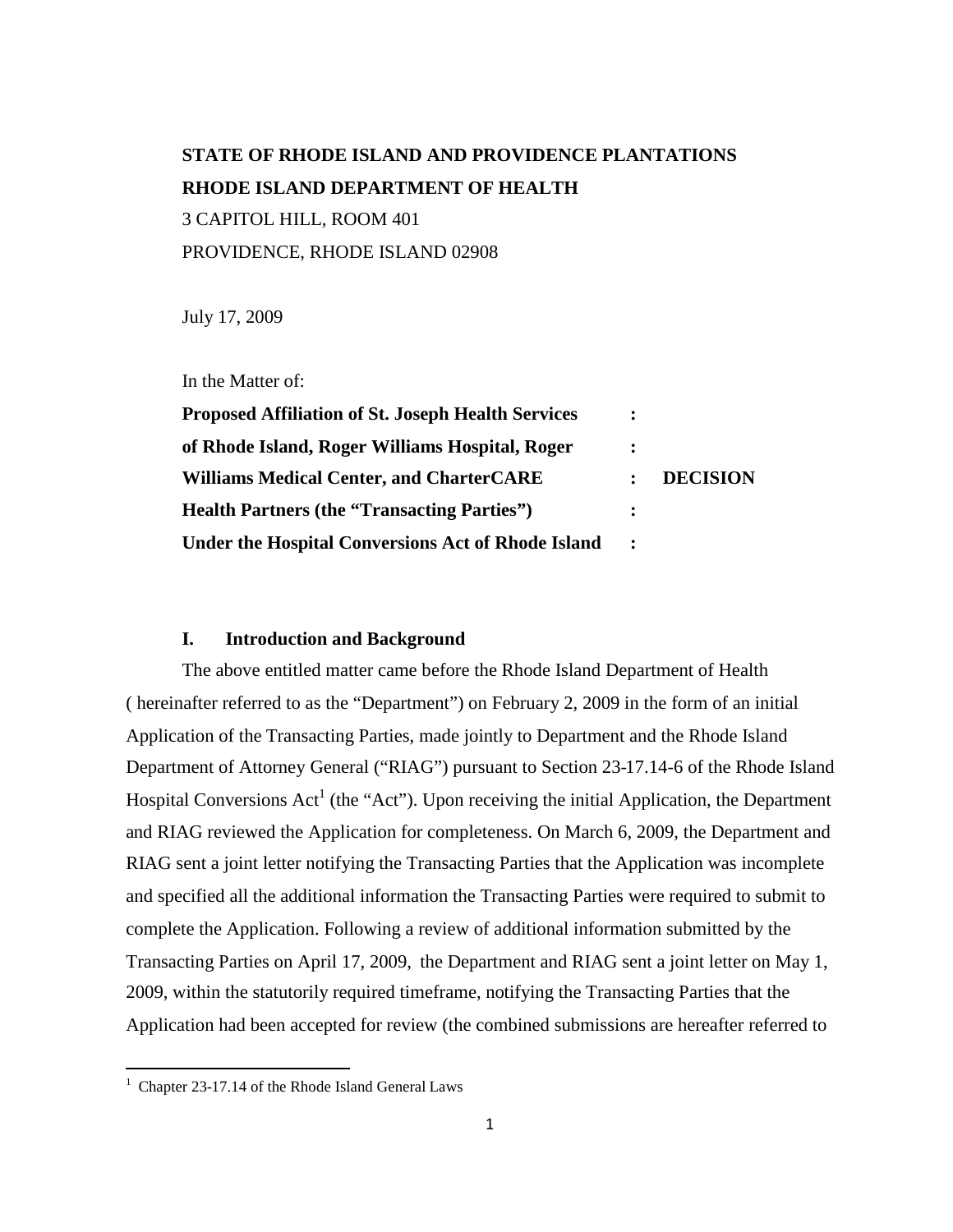as the "Application"). In addition, the Transacting Parties and the Department entered into an agreement on February 13, 2009 pursuant to § 23-17.14-13 of the Act, which provides that no Application may be considered complete unless an agreement has been executed for the payment of costs of experts and consultants engaged by the Department or RIAG to effectuate the purposes of the Act.

Beginning on May 2, 2009, the Department and RIAG began concurrent substantive reviews of the Application pursuant to Sections 23-17.14-5 and 23-17.14-9 of the Act. At the same time, RIAG was completing its determination pursuant to Sections 23-17.14-6(c) and 23-17.14-32 of the Act as to whether certain information contained in the Application was confidential and/or proprietary and, accordingly, not a public record under Rhode Island law. On May 19, 2009, the RIAG issued its letter identifying the documents that were deemed confidential and/or proprietary pursuant to the Act. Upon this determination, and upon receipt of a Certification from the Transacting Parties that the electronic disc submitted as part of the filing contained only public information, the Department posted the public records' portion of the Application on the Department's website in order to make the Application available for inspection by the public, as consistent with the Act.

### **a. The Transacting Parties**

Roger Williams Hospital ("RWH") is a 220 bed, not for profit, tax exempt, general, acute-care hospital in Providence, Rhode Island that provides secondary and tertiary care, is engaged in medical research and is a community-based teaching hospital affiliated with the Boston University School of Medicine. RWH also provides homecare services through Roger Williams Homecare, a home health agency operated under RWH's license. RWH is also a party to Roger Williams Radiation Therapy, LLC, a for profit joint venture with RTSI, Inc. providing radiation therapy services.

Roger Williams Medical Center ("RWMC") is a member, shareholder, partner or is otherwise affiliated with: Roger Williams Hospital (through common directors), Roger Williams Realty Corporation, Roger Williams Medical Center Physicians Office Building, Inc., Rosebank Corporation, Elmhurst Health Associates, Inc., Elmhurst Extended Care Facilities, Inc., and Roger Williams Medical Associates, Inc. (the "RW Affiliates").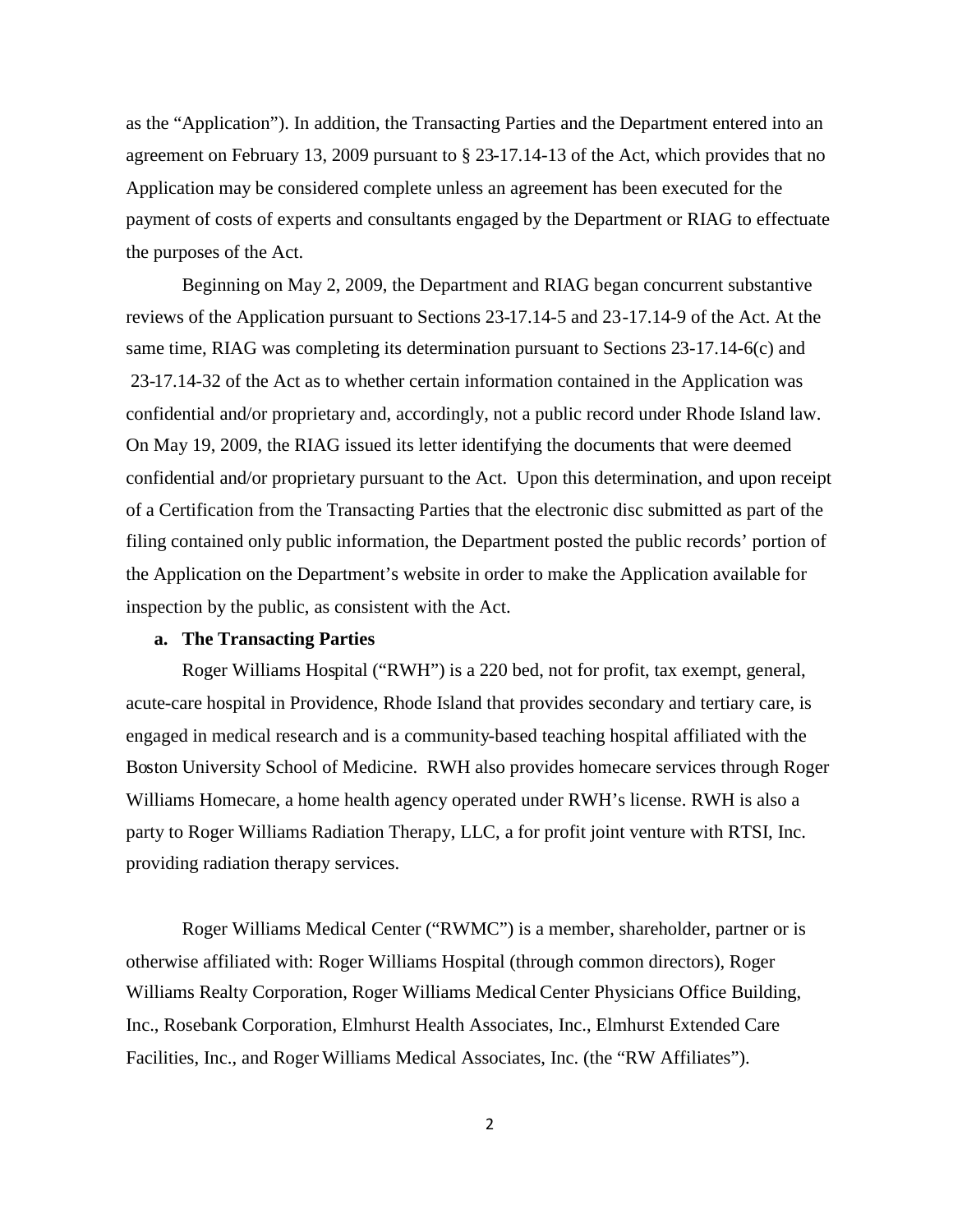St. Joseph's Health Services of Rhode Island ("SJHSRI") is a not for profit, tax exempt organization which, through its unincorporated divisions, operates an integrated delivery system providing a range of services including, but not limited to, a 359 bed non-profit, tax exempt general acute-care hospital. SJHSRI provides acute care services at its Our Lady of Fatima Hospital division, assisted living facility services through its St. Joseph Living Center division, and specialty care services through St. Joseph Hospital for Specialty Care. SJHSRI also operates a pediatric dental residency program affiliated with Lutheran Medical Center in New York, as well as a school of nursing education through its St. Joseph School of Nursing division. SJHSRI is the member or shareholder of a number of nonprofit and for profit entities ("SJHSRI Affiliates"), including Our Lady of Fatima Ancillary Services, Inc., St. Joseph Health Services Foundation, and SJH Energy LLC. SJHSRI is also a party to Northwestern Rhode Island Imaging Center, LLC, an MRI center in Johnston, Rhode Island, which is a for profit joint venture through Our Lady of Fatima Ancillary Services, Inc. SJHSRI is also a party to a Market Participation Service Agreement for SJH Energy, LLC with ISO New England, Inc. In addition, SJHSRI is also a party to Southern New England Rehabilitation Services, which provides rehabilitation services through a joint venture of SJHSRI with Rhode Island Hospital.

CharterCARE Health Partners (CCHP) is a nonprofit corporation formed for the purposes of affiliating RWH, RWMC and SJHSRI as described below.

Collectively, CCHP, RWH, RWMC and SJHSRI may be referred to herein as the "Transacting Parties" or "Applicants."

# **b. Description of Proposed Affiliation**

The Transacting Parties have determined that by joining the RWH, RWMC and SJHSRI together to create a new health care system, they can enhance their respective charitable purposes and missions and better serve the health care needs of the communities they serve in a manner that will preserve the Catholicity of SJHSRI and enhance RWH's historic mission of medical research and education.

The two existing hospitals will remain as two separately licensed acute care hospitals following the proposed affiliation. The Transacting Parties propose that CCHP will become:

a) the sole member of RWH,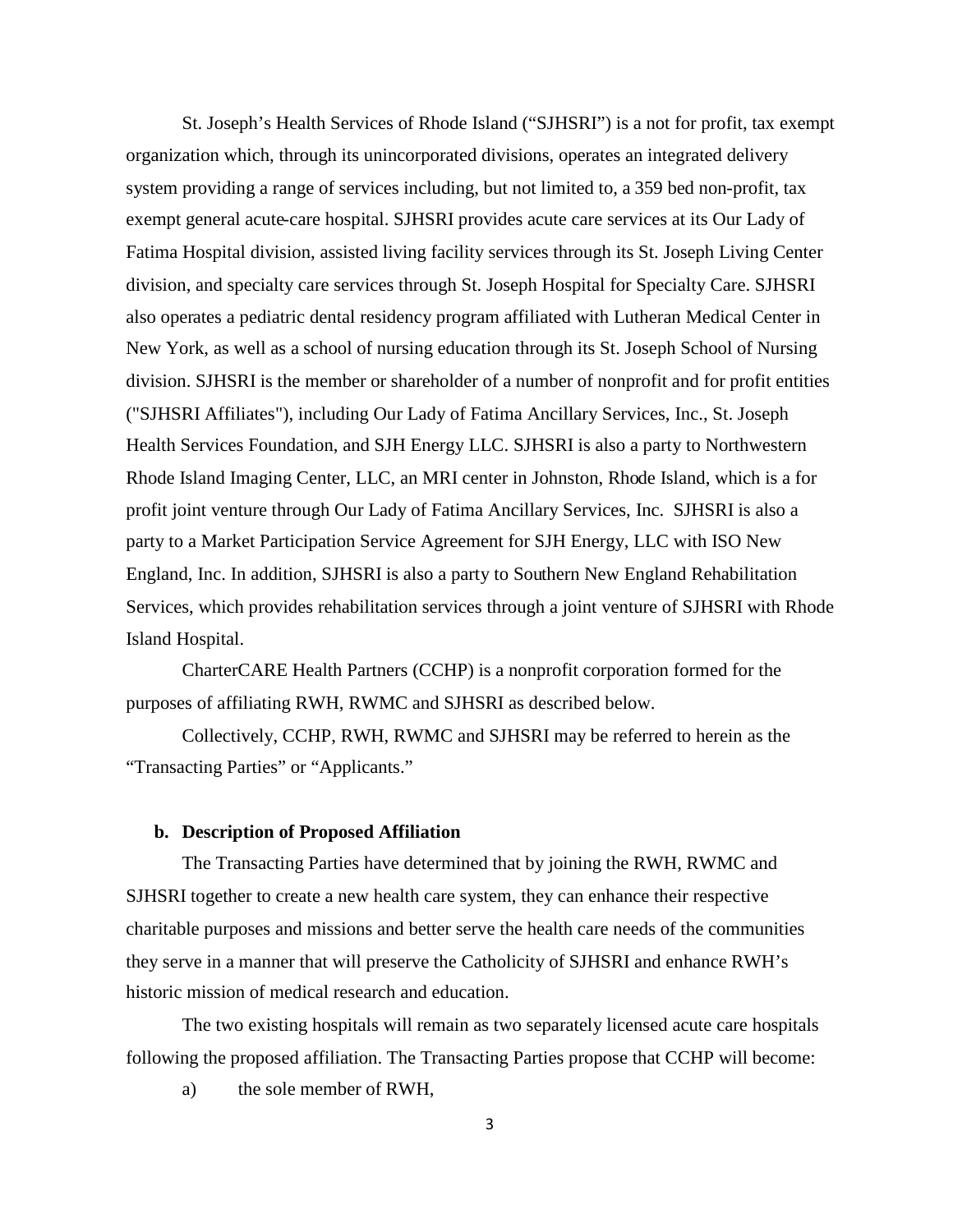- b) the sole member of each RW Affiliate,
- c) the Class A Member of SJHSRI and
- d) the member or shareholder of each SJHSRI Affiliate.

At the same time, the Bishop of the Diocese of Providence will become the Class B Member of SJHSRI, with certain reserved powers relating to the continued Catholicity of SJHSRI. RWMC will merge into RWH or otherwise transfer all of its assets and liabilities to RWH, and RWH will change its name to Roger Williams Medical Center. Throughout Section III of this document, Roger Williams Hospital will be referred to as "RWH." When RWMC is used it will be considered the entity described above under Section I.a.

CCHP will have a fifteen (15) member Board of Trustees. The Initial Board shall consist of eight (8) Trustees designated by the Bishop and seven (7) trustees designated by the Board of Trustees of RWMC/RWH. The Initial Board members shall serve for a term of three (3) years (the "Initial Term"). Upon the expiration of the Initial Term, the Trustees shall elect their successors to staggered terms such that five (5) individuals shall be elected to two (2) year terms, five (5) individuals shall be elected to three (3) year terms and five (5) individuals shall be elected to four (4) year terms.

The Transacting Parties represent that CCHP will employ a Chief Medical Officer ("CMO") and that, with the exception of the CMO, other leadership positions will be funded and transitioned from existing executive positions. Kenneth Belcher would hold two offices after the affiliation: Chief Executive Officer of CCHP and Chief Executive Officer of RWMC (formerly RWH). Further, John Fogarty would hold two offices after the affiliation: Executive Vice President and Chief Operating Officer of CCHP and Chief Executive Officer of SJHSRI.

# **c. Jurisdiction**

Section 23-17.14-4(6) of the Act defines a "Conversion" to include:

"any transfer by a person or persons of an ownership or membership interest or authority in a hospital, or the assets of a hospital, whether by purchase, merger, consolidation, lease, gift, joint venture, sale, or other disposition which results in a change of ownership or control or possession of twenty percent (20%) or greater of the members or voting rights or interests of the hospital or of the assets of the hospital or pursuant to which, by virtue of the transfer, a person, together with all persons affiliated with the person, holds or owns, in the aggregate, twenty percent (20%) or greater of the membership or voting rights or interests of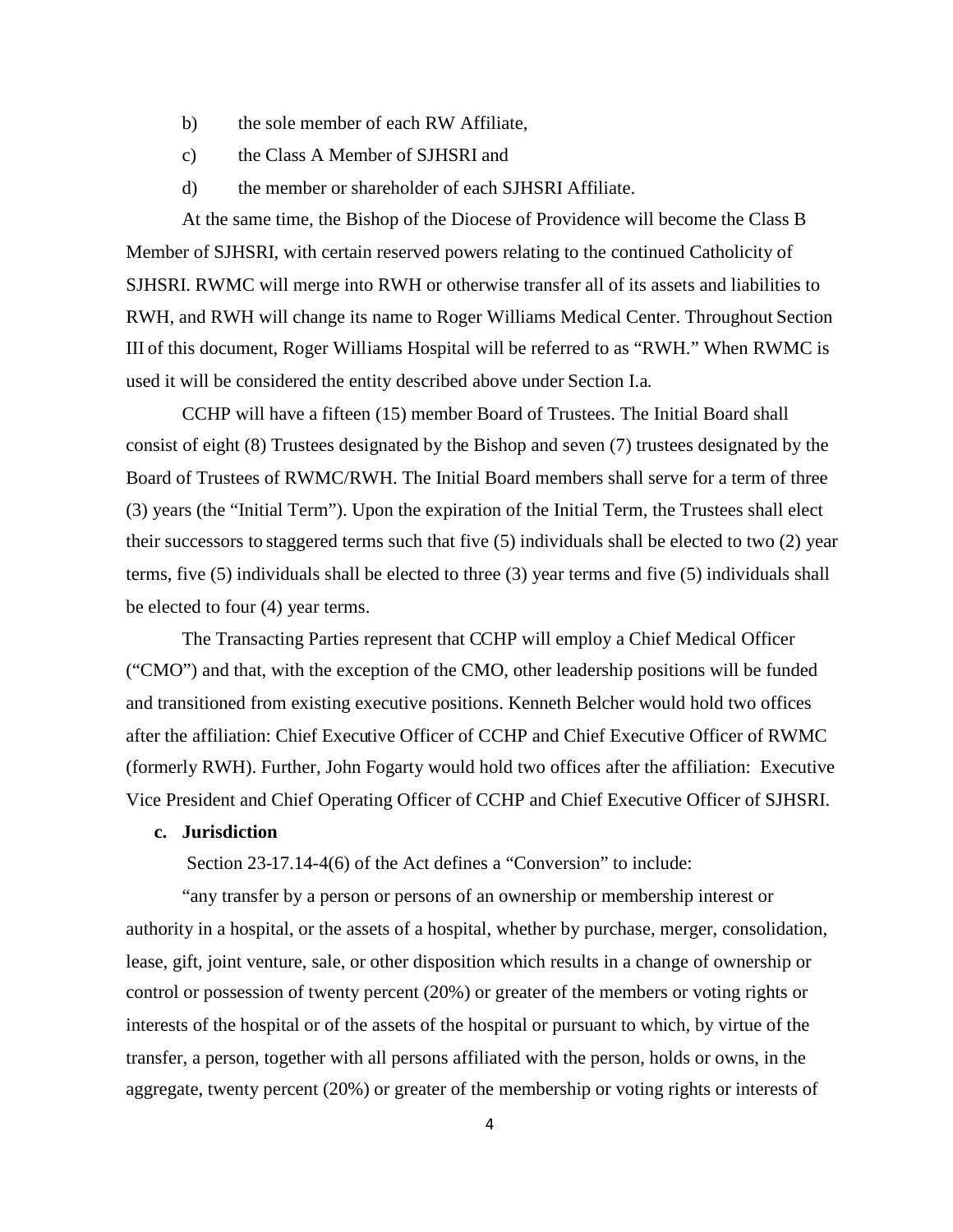the hospital or of the assets of the hospital, or the removal, addition or substitution of a partner which results in a new partner gaining or acquiring a controlling interest in the hospital, or any change in membership which results in a new person gaining or acquiring a controlling vote in the hospital."

The proposed affiliation satisfies the definition of a conversion under the Act and is therefore subject to the prior review and approval of both the Department and the RIAG. Pursuant to Section 23-17.14-5 of the Act, the review by the two departments shall occur concurrently, and neither department shall delay its review or determination because the other department has not completed its review or issued its determination. Separate statutory review criteria are established under the Act for the Department and the RIAG.

### **d. The Department's Standards for Review under the Act**

While the Act requires the Department's consideration of certain statutory criteria set forth below, it also contemplates that the Director may consider matters related to the viability of a safe, accessible and affordable health care system that is available to all the citizens of the State and matters otherwise related to protecting the public health and welfare<sup>2</sup>[.](#page-6-0)

The Department's additional statutory criteria include:

- Whether the character, commitment, competence, and standing in the community, or any other communities served by the proposed Transacting Parties are satisfactory;
- Whether sufficient safeguards are included to assure the affected community continued access to affordable care;
- Whether the Transacting Parties have provided satisfactory evidence that the new hospital will provide health care and appropriate access with respect to traditionally underserved populations in the affected community;
- Whether procedures or safeguards are assured to insure that ownership interests will not be used as incentives for hospital employees or physicians to refer patients to the hospital;

<span id="page-6-0"></span><sup>&</sup>lt;sup>2</sup> § 23-17.14-3; and R23-17.14-HCA subsection 5.3 (h)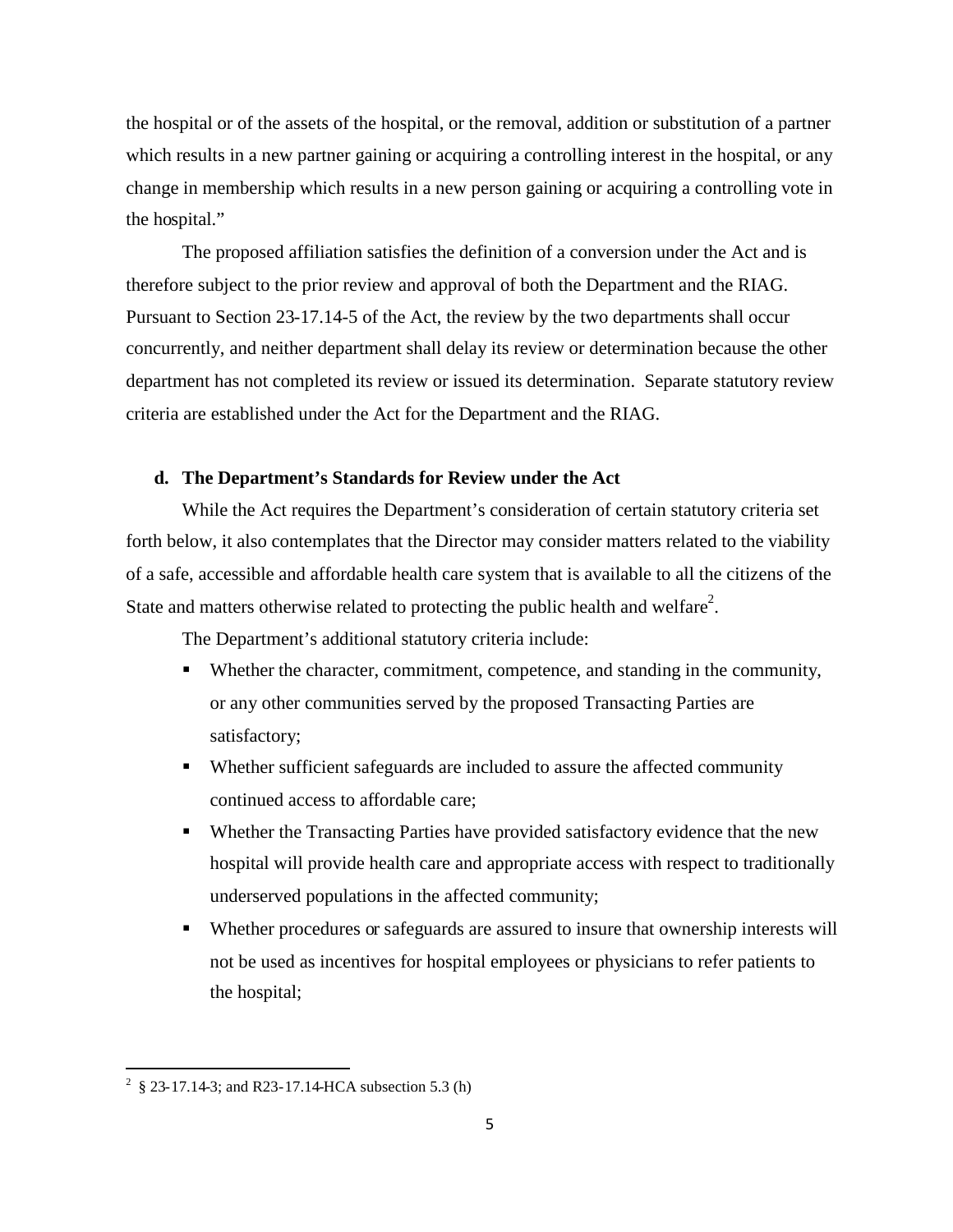- Whether the Transacting Parties have made a commitment to assure the continuation of collective bargaining rights, if applicable, and retention of the workplace;
- Whether the Transacting Parties have appropriately accounted for employment needs at the facility and addressed workforce retraining needed as a consequence of any proposed restructuring; and
- Whether the conversion demonstrates that the public interest will be served considering the essential medical services needed to provide safe and adequate treatment, appropriate access and balanced health care delivery to the residents of the state.

In addition, under the *Rules and Regulations Pertaining to Hospital Conversions* (R23- 17.14-HCA, Section 5.3(h)), the Director shall also consider issues of market issues, including market share, especially as they quality, access, and affordability of services.

# **e. Other State Regulatory Process**

*Health Services Council ("Council") Review under the Health Care Facility Licensing Act of Rhode Island<sup>3</sup>* [.](#page-7-0)

On May 15, 2009, in accordance with the requirements of RIGL 23-17, Applications submitted by CCHP for changes in effective control of SJHSRI, RWH and Elmhurst Extended Care Facilities Inc. were deemed complete for processing before the Council. The Council reviewed these Applications at six meetings held between May 19 and June 30, 2009, including one meeting that was held to provide an opportunity for the public to comment on the proposal. At the meeting of June 30, 2009, the Council unanimously recommended that the Applications be approved subject to conditions. The written report of the Council, including all findings and recommendations, was transmitted to the Director of Health. The entirety of the record of the Council review, including but not limited to Applications, written information provided by the Applicant, representations made by the Applicant both in writing and verbally before the Council, third party advisories and recordings of meetings of the Council and the Council's written report to the Director are hereby incorporated within the record of the

<span id="page-7-0"></span><sup>3</sup> Chapter 23-17, Rhode Island General Laws, as amended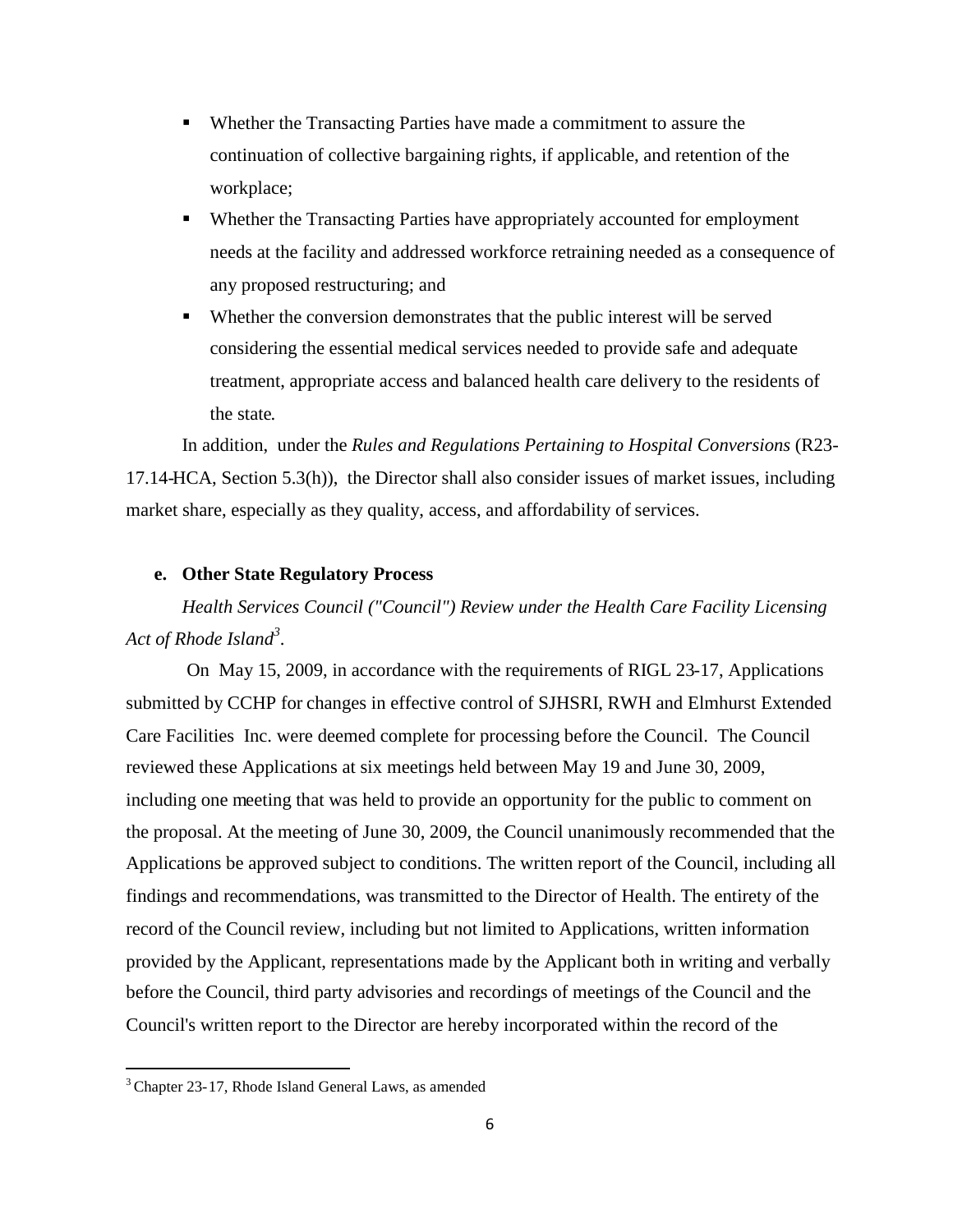Department's review under the Hospital Conversion Act. The entire record of the Council review is also available to the public.

# *RIAG Review under the Hospital Conversion Act*.

As previously indicated, the Act requires both the Department and RIAG to review and approve a hospital conversion. The review criteria for each department are separately set forth in the Act and each department independently and separately issues its determination under the Act.

### **II. Description of the Department's Review Process under the Act**

# **a. Application and Other Documents Supplied by Transacting Parties**

The Transacting Parties submitted documents in response to an application form that gathers information for the review by the Department and the RIAG. The application form consists of 113 questions and requests for information (42 required by the Act) and 4 required appendices, including, but not limited to: requests for a detailed description of each of the Transacting Parties and their affiliates; the planning process and resulting consolidation proposal; the proposed governance and organization of the proposed affiliation; consultant reports concerning the affiliation, including due diligence reports; agreements, contracts, and conflict of interest policies and statements related to the proposed affiliation; plans for use of charitable assets and restricted funds; licensure status and related performance reviews of the Transacting Parties; recent or pending citations or lawsuits; description of the type, amount, and location of services provided by the Transacting Parties and the population currently served; proposed changes to the type, amount or location of services, and population served, including services to be eliminated, reduced, expanded, or consolidated; staffing plans; information on current and planned quality and performance improvement initiatives and related measurements, including patient satisfaction, quality of care, and health outcomes; plans for electronic medical records and health information interfaces; relationships with medical schools and other teaching programs; a description of efficiencies planned as a result of the consolidation; past financial information for each Transacting Party and future financial projections under the proposed affiliation; impact of the proposed affiliation on the hospital's market share and on the cost of health care; history of and proposed provision of charity care and community benefits; and the impact of the proposed affiliation on access to care, including primary care.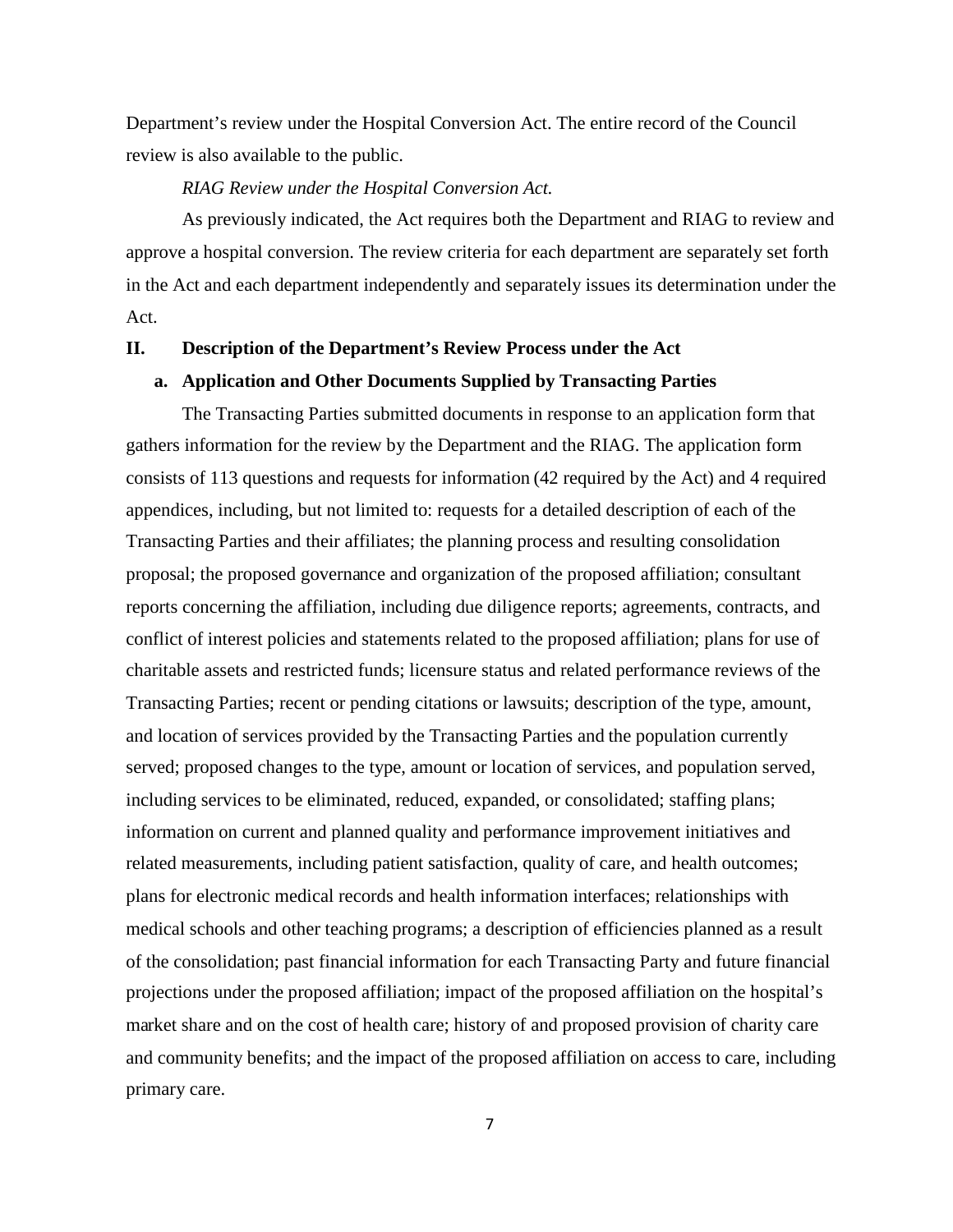All documents and information submitted by the Transacting Parties has been reviewed and analyzed by the Department. Information detailing how the proposed affiliation will improve access and quality of care, and will achieve efficiencies as a result of consolidation of services and functions was particularly important to the Department's consideration of the Application under the Department's statutory review criteria.

### **b. Public Process**

Particularly important to the Department was seeking and obtaining input from the communities and populations affected by the proposed affiliation. In pursuit of this objective, the Department strove to make the process as open and transparent as possible and to provide the public with as much information about the proposed affiliation as possible.

### i. Public Record

The Act contemplates that the Department and RIAG maintain both a public and a confidential record to support the Department's decision on the conversion Application. On May 19, 2009, the RIAG made its determination, as required by the Act, as to what portions of the Application were confidential and/or proprietary. Upon this determination, the Department posted the entire public record portion of the Application on the Department website in order to provide public access to the non-confidential portions of the Application.

# ii. Public Meetings

The Department is required under statute to hold an informational public meeting. The Department and RIAG agreed to jointly hold two public informational meetings jointly to provide opportunity for public comment on the Application. A notice of these public informational meetings appeared in the Providence Journal on May 21, 2009. In addition, the Department sent notice of these meeting by email to hundreds of community-based agencies and a press release was issued just prior to each of the meetings. The first meeting was held on May 27, from 6:00 to 8:00 PM at Rhode Island College, which is in the center of the two hospitals' service area. The second meeting was held on June 3, 2009, from 10:00 AM to noon, also at Rhode Island College. The Department and RIAG jointly moderated each of these meetings. At each of these meetings, the Transacting Parties were provided an opportunity to present a summary of the key points of the proposed affiliation for the attendees. The public was invited to participate and provide comment at the conclusion of the presentation. The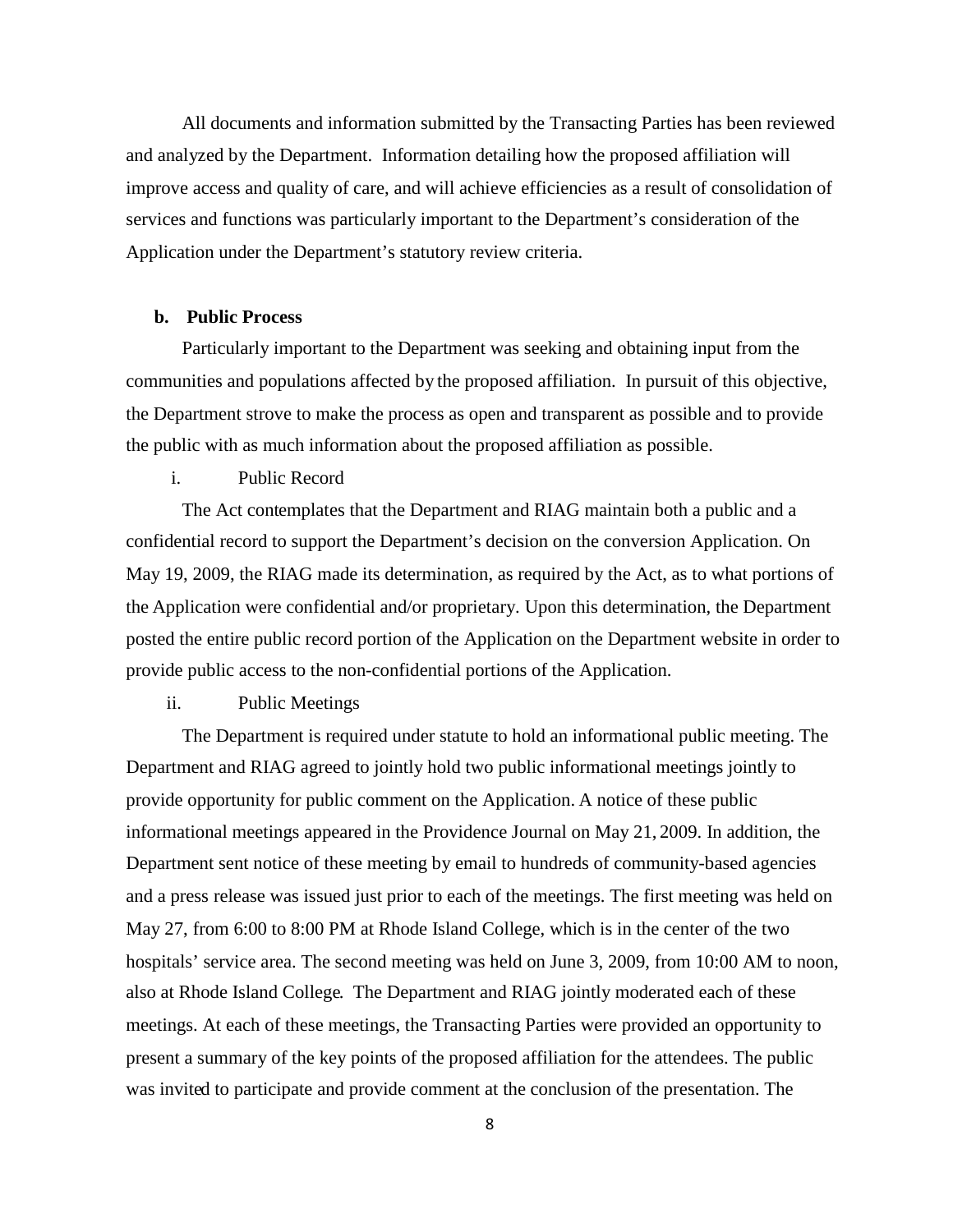meetings generated only a moderate attendance, but at each meeting, public comment was presented. The majority of the public comment was favorable to and supportive of the proposed affiliation and some comments were received requesting consideration of particular issues.

# iii. Public Comment

In addition to providing opportunities for comment at the public meetings, the Department and RIAG established a written public comment period, where the public and interested parties were invited to submit written comments until June 17, 2009. This opportunity to provide comment was advertised in the *Providence Journal* and e-mail along with the notice of the public meetings. The Department received and considered eight  $(8)$ written public comments.

## **c. Investigations and Other Testimony**

The Department conducted a number of investigatory meetings in order to obtain information to inform the Department's review and decision. Investigatory meetings were held with the Transacting Parties, several health plans doing business in Rhode Island, and several state offices with health facility or health insurance regulatory oversight responsibility. In addition, the Department requested additional written information from the Transacting parties to assist the Department in its review.

### **d. Use of Experts / Recognition of Reports, Studies and Other Publications**

The Department engaged three firms to provide expertise to assist in the Department's review. The Department asked these firms to provide expertise in the following areas:

- i. To provide legal consultation,
- ii. To conduct a literature review of recent hospital affiliations, in particular noting if these affiliations had an impact on the review criteria to be considered by the Department,
- iii. To conduct a market share analysis of SJHSRI and RWH in the context of the market area of the proposed affiliated entity,
- iv. To conduct a financial analysis of the proposed affiliation, with a focus on financial viability as it may impact access to care and affordability of care, and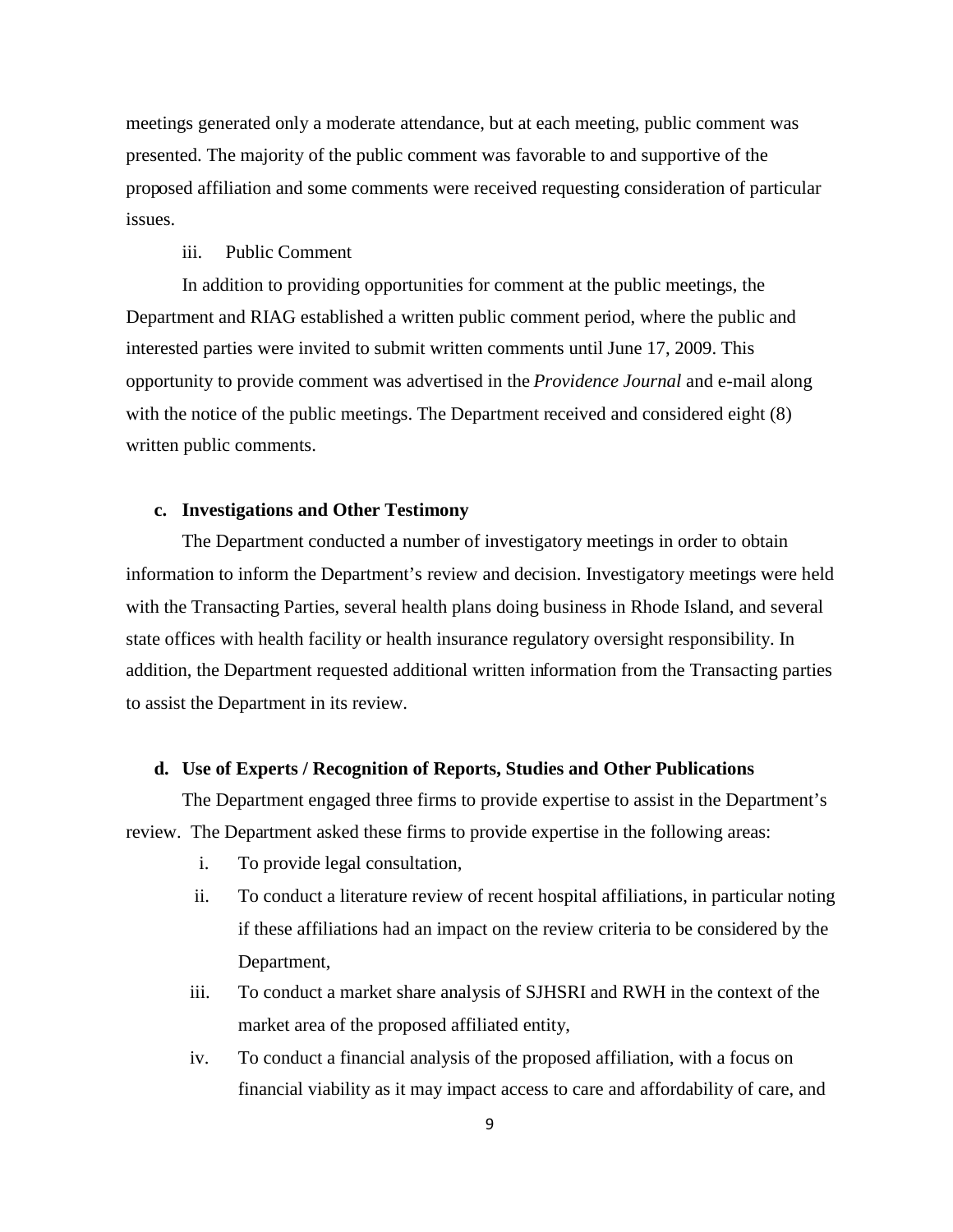v. To conduct an analysis of the proposed affiliation in the context of the experience of other similar affiliations, both successful and unsuccessful.

# **III. Discussion, Analysis and Findings Relative to Statutory Criteria and Other Considerations**

As indicated in the previous section, the Department reviewed and considered: the completed Application; written information received subsequently from the Transacting Parties in response to the Departments' request; information received by the Department as part of the Application for Change in Effective Control (CEC) for the affiliation; public comment provided in writing or within the context of the two public informational meetings; other information gathered by the Department; and other publicly available information and reports.

A variety of factors have been taken into consideration in rendering this Decision, which include, but are not limited by, the criteria set forth in the statute. Following is a discussion and analysis of each of the statutory and regulatory criterion, including, for each criterion: (a) a background discussion, (b) factors considered in the review, (c) summary analysis.

# **Review Criterion 1: Whether the character, commitment, competence, and standing in the community, or any other communities served by the proposed Transacting Parties are satisfactory.**

# **a. Background Discussion:**

The Transacting Parties will be evaluated by considering their reputations and performance as "good corporate citizens." Good corporate citizens can be identified by the following characteristics:[4](#page-11-0)

i. Maintaining a high standard of business ethics. It is vital to show that the hospital provides a fair and impartial set of standards to all, and maintains integrity, honesty, ethics and compassion in all of its activities.

ii. Working as Part of the Community. There are very many ways in which a hospital can give back to the community. This may be judged by the provision of community

<span id="page-11-0"></span><sup>4</sup> Modified from www.goodcorporatecitizen.com/top5ways.html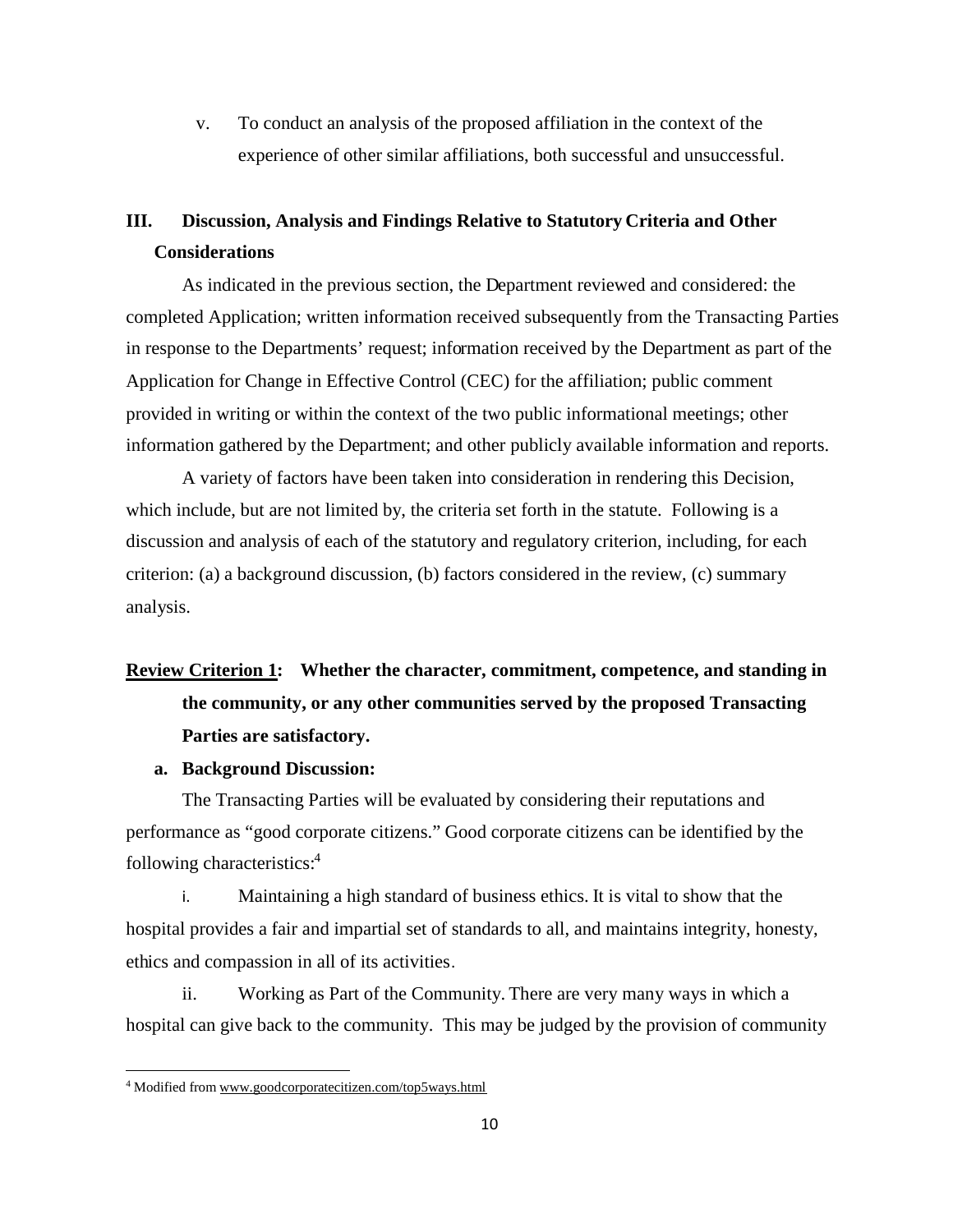benefits and charity care at a level in keeping with the needs of the community and the other hospitals in the area. This may also be measured by opportunities the hospital provides for community input into strategic direction, such as community forums and community representatives on Boards.

iii. Providing good corporate governance. It is a prerequisite that all hospitals provide a satisfactory procedure for governance of their corporate affairs. This governance should be adequate enough to ensure that all their affairs are legally and morally above board.

iv. Engaging in fair trade and business practices, as well as fair workplace relations. One of the most important factors in maintaining any business is being fair and equitable to consumers, payers, employees and the provider community.

Competence can be measured by status and performance as evaluated by licensing and accrediting agencies, and by a hospital's performance as measured by access, quality, patient satisfaction, and outcome measures compared to the performance of other hospitals.

A hospital's character, commitment, competence, and standing in the community can be evidenced by its standing with the following agencies and groups:

- $\blacksquare$  The State & Federal legal systems
- $\blacksquare$  The licensing & certifying agencies
- JCAHO and other accrediting organizations
- Payors and purchasers of services
- **Employees**
- **Medical Staff**
- Patients and family members
- **Community Members**

#### **b. Factors Considered**

To evaluate whether the Applicants' character, commitment, and competence are satisfactory, among the factors that the Department considered were: accreditation status and survey reports of the Joint Commission on Hospitals; other accreditations and certifications; performance under each of the Applicants' hospital licenses issued and overseen by the Department and satisfactory compliance with any conditions imposed in association with approvals of Applications for Certificate of Need (CON) or Change in Effective Control (CEC)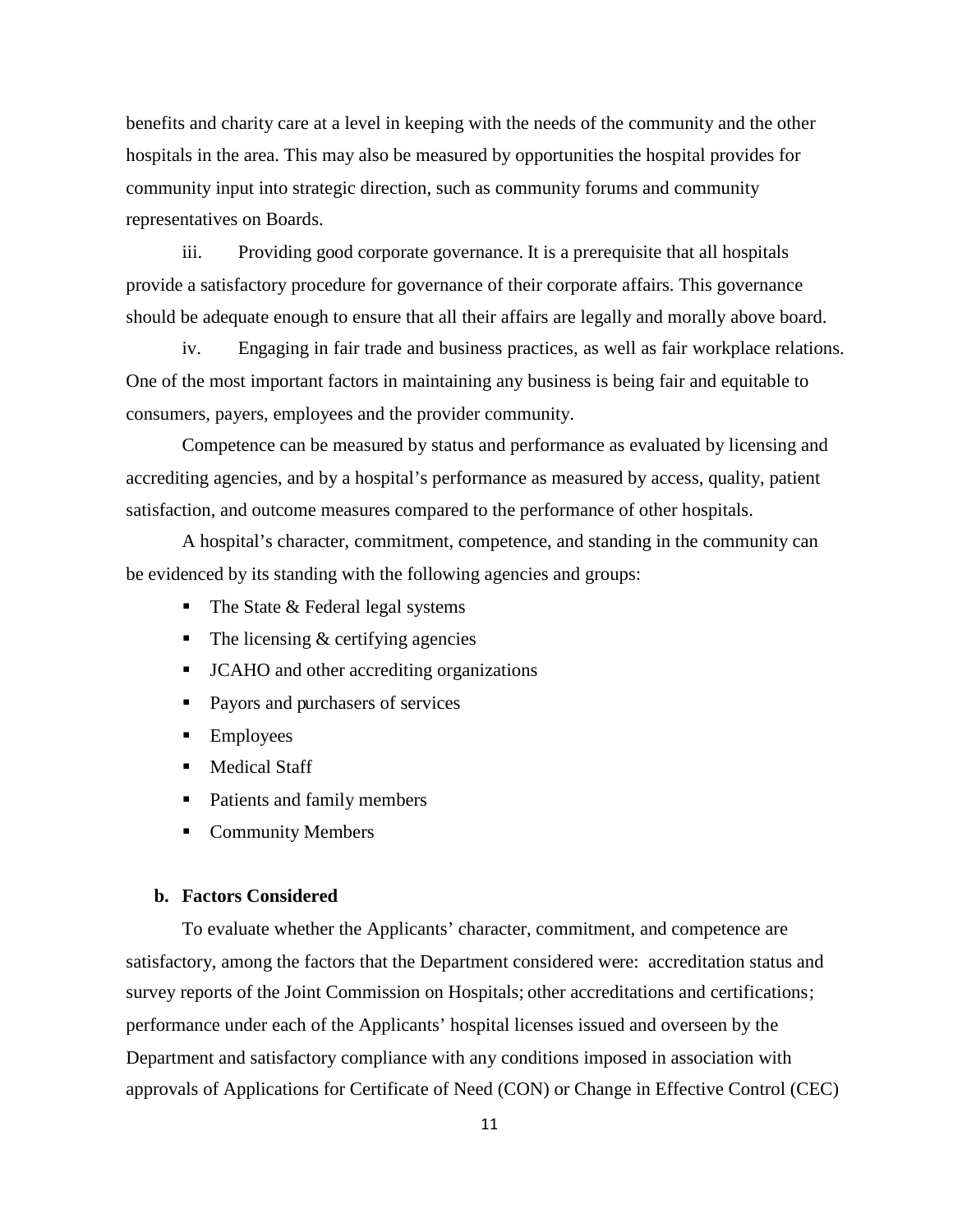that have been imposed in the past three years. The Department also considered any state or federal legal actions against the Applicants in the past 5 years, including malpractice cases, consent orders and evidence of correction. The Department also reviewed the proposed governance structure as well as policies and procedures related to corporate compliance and ethics.

To evaluate whether the Applicants' standing in community is satisfactory, among the factors that the Department considered were: patient satisfaction with services provided by the institutions benchmarked against other hospitals; public comment on the affiliation request; evidence of the Applicants' efforts to include input of providers and community members in the hospital strategic planning process which establishes hospital priorities; and efforts to include input of providers and community members in the hospital strategic planning process regarding the current affiliation request.

### **c. Summary Analysis**

The Department determined that both RWH and SJHSRI have full accreditation status with the Joint Commission on the Accreditation of Healthcare Organizations (JCAHO). The Office of Facilities Regulation within the Department licenses each hospital. In addition, RWH is accredited by the College of American Pathologists (CAP), the Accreditation Council for Graduate Medical Education (ACGME), the American College of Radiology (ACR), and the American College of Surgeons (ACoS) Commission on Cancer. SJHSRI is accredited by CAP, ACoS, and the Intersocietal Commission on the Accreditation for Vascular Laboratories (ICAVL).

In September 2007, SJHSRI received an official reprimand from the Department concerning an August 2007 incident. The reprimand was related to information not provided to surveyors when requested. Since that time, when SJHSRI receives advisories and compliance orders from the Department they respond in a positive and constructive manner, with a willingness to take prompt corrective action.

SJHSRI has recently received CON approval to move inpatient psychiatric and inpatient rehabilitation from the Providence Campus to the Fatima Campus. There is no evidence that they are not in compliance with any CON of CEC approvals.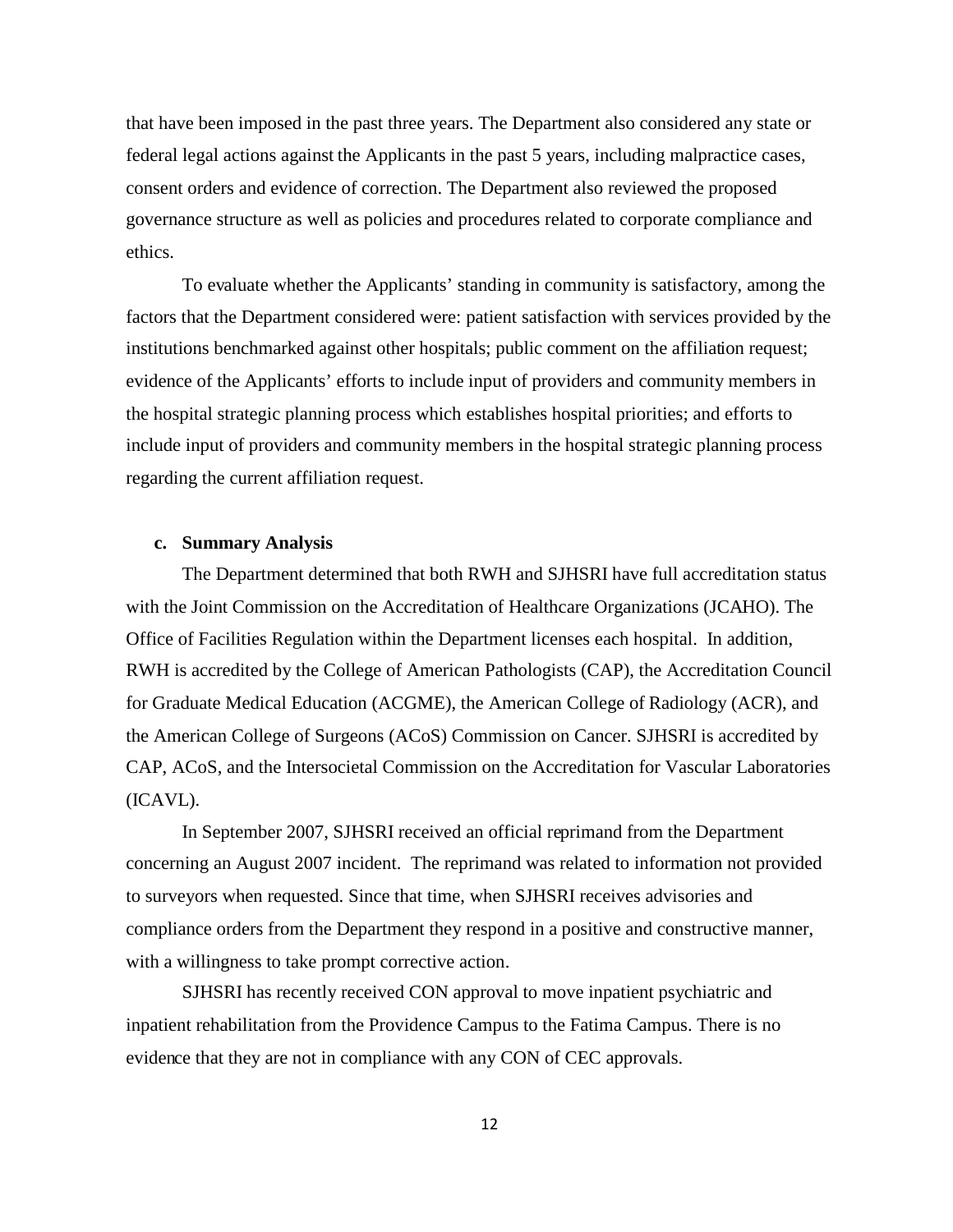In January 2006, RWMC was indicted by a United States Grand Jury of the U.S. District Court, District of Rhode Island, for violations of federal criminal law. In January 2006, RWMC entered into a Deferred Prosecution Agreement with RI's United States Attorney (USAO-RI) that contained specific terms and provisions. In February 2006, the Department issued an Amended Show Cause Order to RWMC related to this indictment concerning activities of the Boards of Trustees in 2001 – 2005. This Order was a notice to show cause why the director should not impose conditions upon the hospital's license or take other appropriate action as circumstances require. The Department conditionally discontinued this Order on April 13, 2006 and the Consent Agreement was entered into with RWH whose sole member was RWMC. RWMC made significant changes, including changes to its Board of Directors. The CEO had already been replaced in February 2006. On April 13, 2007, the Department notified RWMC that the Consent Agreement/Order was expired. On November 17, 2007, the USAO-RI informed RWMC that they had fully complied with the requirements of the Deferred Prosecution Agreement, and terminated the corrective action plan resulting from the Deferred Prosecution Agreement effective December 2007. The USAO-RI commended Kenneth Belcher, the new CEO, for the successful efforts made by the hospital in complying with the agreement.

The Applicants' proposed governance structure for the affiliation appears to be consistent with the structure of other similar affiliations between a secular and Catholic hospital. The proposed structure will allow RWH to continue to provide some services which SJHSRI does not provide, including offering and providing emergency contraception in the emergency department as appropriate.

The Applicants propose to develop, under CCHP, consistent, system wide policies, procedures and protocols across all affiliates in areas including administration, compliance, finance, human resources, information systems, facilities and equipment, patient care services, performance improvement, universal protocols, clinical services and programs.

The Department found written corporate compliance and ethics policies at SJHSRI to be comprehensive. RWH's policies in this area were found to be adequate, but lacking the structure and detail of SJHSRI policies. Such policies for CCHP are yet to be developed. The Applicants stated their intention to create uniform policies across the affiliation in these areas, recognizing SJHSRI expertise in this area, and building on the policies in place at SJHSRI. It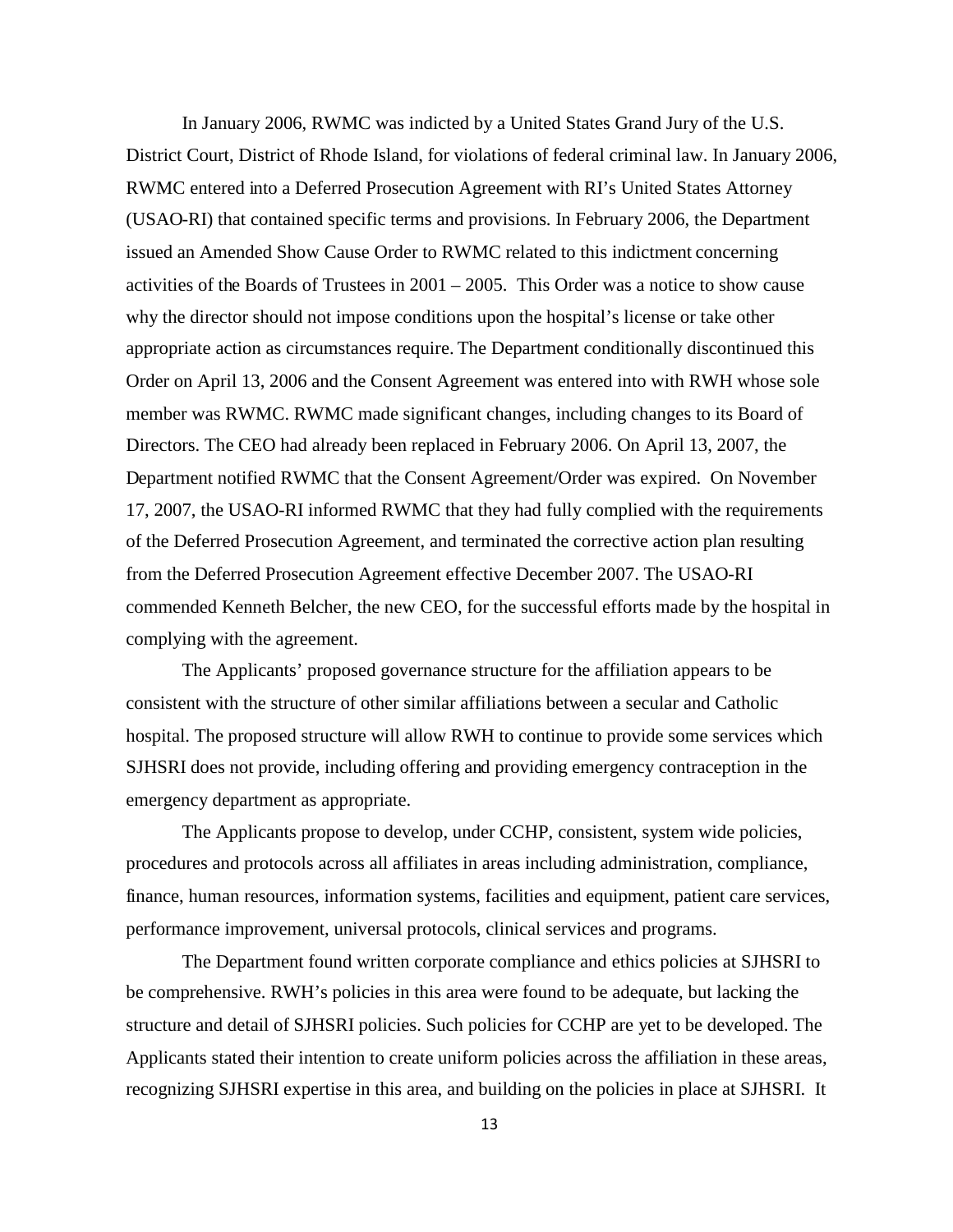should be noted that in actual practice, it appears that both hospitals are fully compliant with standard corporate compliance and ethics rules.

Results of patient satisfaction surveys of Medicare patients are publicly reported for individual hospitals by the Centers for Medicare and Medicaid Services (CMS), such that a hospital's performance can be compared to other hospitals. In answer to the question of how patients rate each hospital overall, for all hospitals in the U.S., an average of 64 percent of patients gave their hospital a rating of 9 or 10 on a scale from 0 (lowest) to 10 (highest) in surveys conducted from October 2007 to September 2008, the most recent available data. This is also the average for all hospitals in Rhode Island on this question. The result for RWH was slightly lower at 59%, and the result for SJHSRI was lower at 52%. The results for other patient satisfaction measures were similar, with RWH usually only slightly lower than the national and state average, and SJHSRI somewhat lower. This includes questions in the following areas: would the patient recommend the hospital to friends or family, communication of doctors and nurses with the patient, nighttime quietness, cleanliness of patient rooms, effective pain control, and how quickly staff responds to patients<sup>5</sup>[.](#page-15-0)

Unmet needs in the community are identified through community benefit opportunities, from employees, from medical staff in particular, from board members, through community meetings and from many other sources. These and other opportunities were used by the Applicants to solicit input from the communities about the proposed affiliation. The Applicants report that input from the community and staff has been very positive concerning the proposed affiliation. Information about unmet community needs will continue to be identified through such means and will be used by the CharterCARE (CCHP) Strategic Planning Committee, to set direction for hospital services and community benefits. The CCHP Strategic Planning Committee will combine two current committees at SJHSRI and RWH.

A small number of current and former patients and family members provided public comment on the Application in writing or at public meetings. All but one comment received were positive about each hospital, many pointing out valuable services provided by each, commending the caring manner of clinical staff, and expressing support for the affiliation.

<span id="page-15-0"></span><sup>5</sup> http://www.hospitalcompare.hhs.gov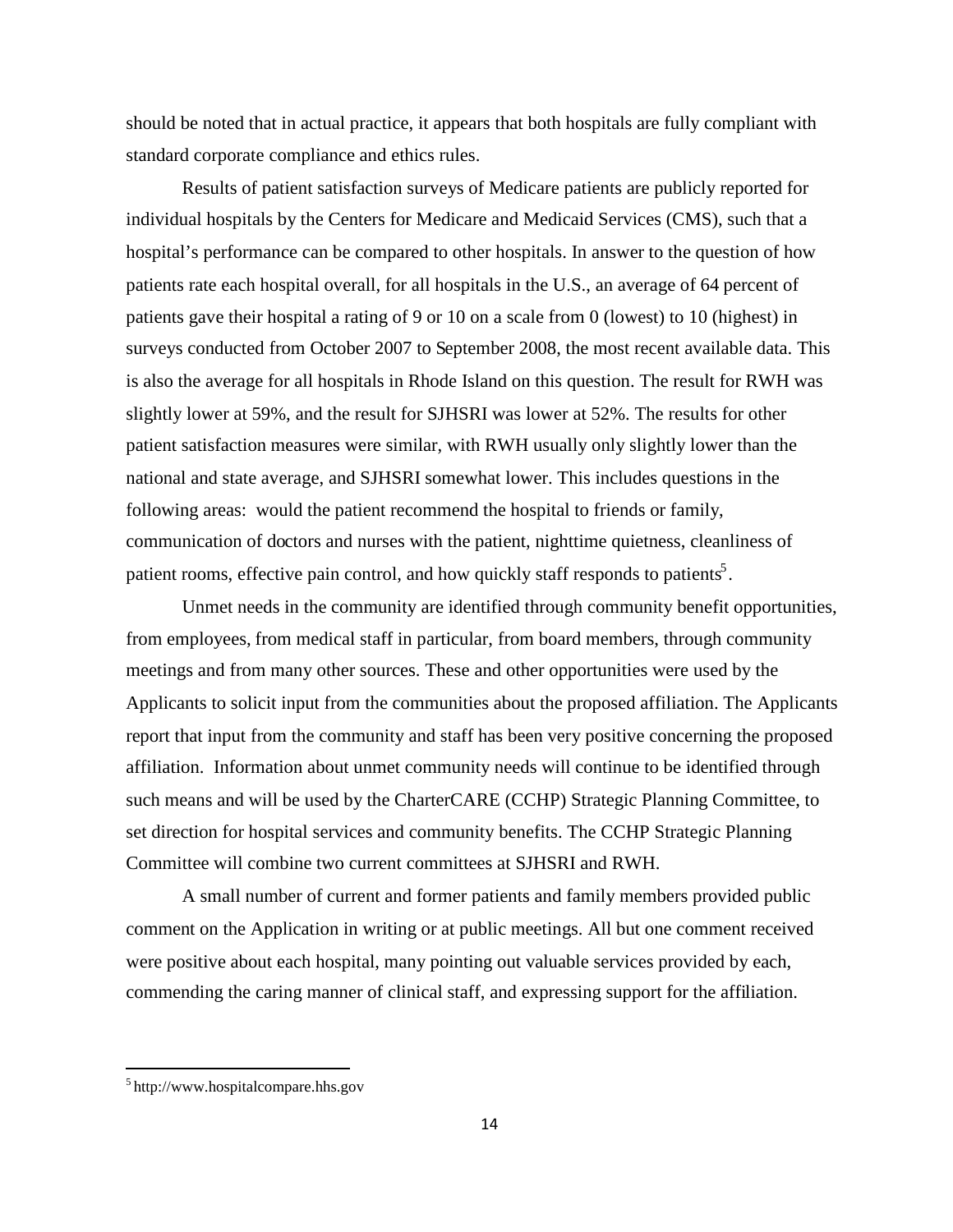In summary, both RWH and SJHSRI have had past inadequacies, as noted above. Each has recognized the need for and made significant improvements in their areas of deficiency. Each can benefit from the others strengths in certain areas.

# **Review Criterion 2: Whether sufficient safeguards are included to assure the affected community continued access to affordable care**

### **a. Background Discussion.**

A major safeguard to assure access to affordable care is the continued availability of a strong system of community based hospitals to serve as an appropriate first choice for care that can be delivered safely and most appropriately by such organizations. In this way, community hospitals are an important and valuable component of a health care market, providing an appropriate alternative to tertiary care institutions. Appropriately supporting and strengthening community hospitals is critical, so that they remain not only financially viable to remain in existence, but also remain sufficiently financially strong to provide medical services within an environment which has adequate resources to provide safe, high quality care. The continued financial viability of community hospitals is critical to assuring access to affordable care. Should community hospitals close due to financial or market share constraints, medical services that could have been provided safely and more affordably in a lower cost communitybased setting will be provided in larger, more costly tertiary care hospital systems. The general nature of such tertiary care hospital systems is the more appropriate clinical environment for certain specialty care procedures, as they can centralize the performance of less common or more complex procedures in order to maintain adequate volume levels to assure clinical competence and the best patient outcomes. Larger hospital systems have more market leverage, which enables them to negotiate payment rates that ensure their continued financial strength. The affiliation of community-based hospitals will improve their ability to negotiate payment rates that will support them financially to assure their continued existence and their ability to provide safe, high quality care. This improved ability will enable such hospitals to compete more effectively with larger hospital systems.

Strengthening and supporting community hospitals by assuring their financial viability and financial strength is therefore a critical safeguard to assuring access to safe, affordable health care delivery system.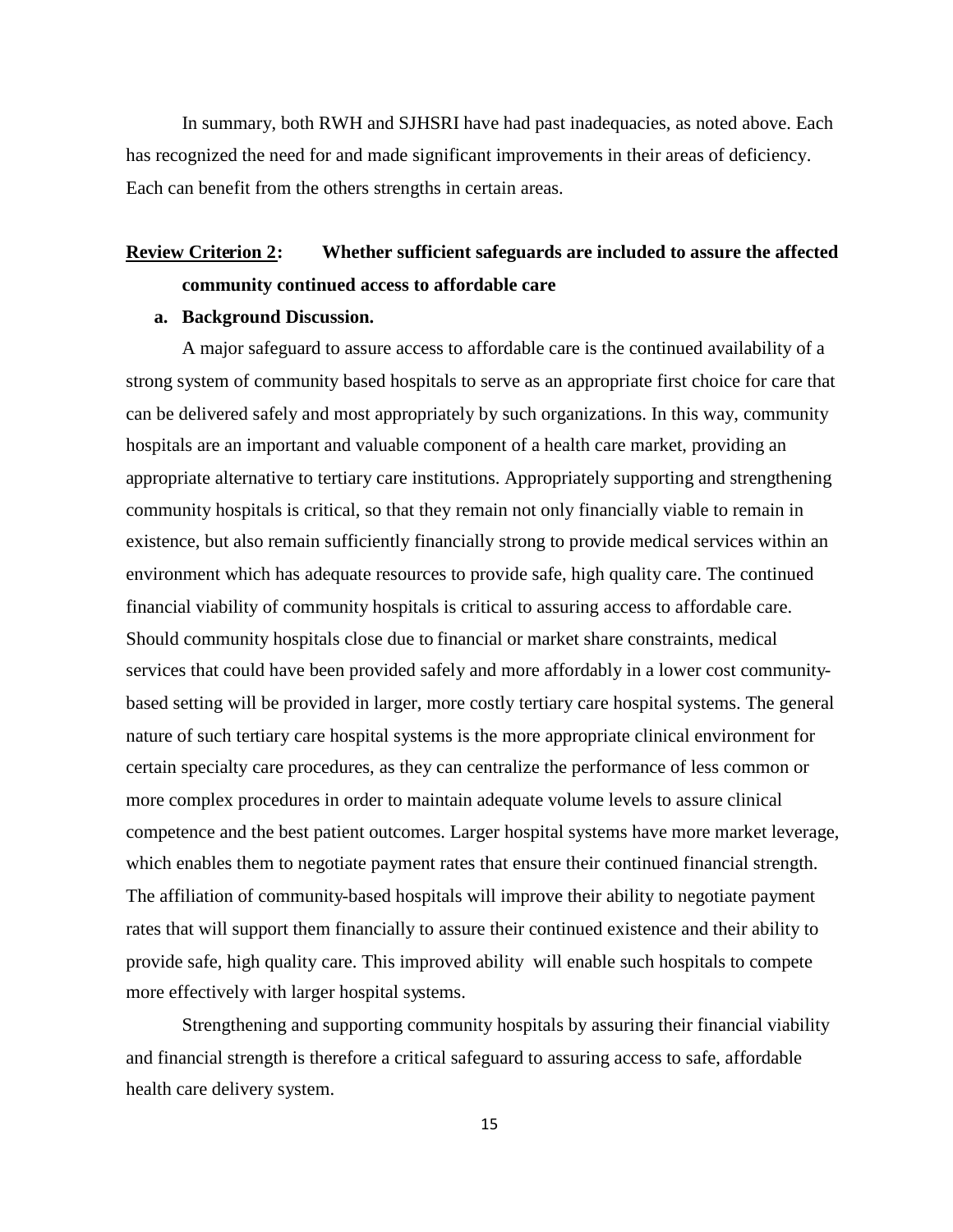The experience of past affiliations has shown that the closer the affiliation is to a total consolidation of hospitals, the more efficiencies and cost savings result. Some studies have reported that combinations in which hospitals operate under a single license generate substantial savings, while system formation in which hospitals retain their individual licenses do not. Dranove and Lindrooth looked at all single hospital consolidations between 1989 and 1996 in the U.S. Of the 122 consolidations, 81 involved merging the two hospitals into a single hospital with consolidated financial reporting and operating under a single license. The other 41 consolidations involved the two separate hospitals remaining distinct but forming a system. In the well-controlled study, the authors selected 10 control hospitals having similar characteristics for each consolidating hospital. Hospital costs were followed for one year preconsolidation and 2, 3, and 4 years after consolidation. Consolidation into systems did not generate savings, even after 4 years. On the other hand, merged hospitals operating under one license generated savings of approximately 14% at 2, 3, and 4 years after the merger. A more recent study on hospital consolidations also concluded that consolidations that include full integration of facilities and clinical programs are more likely to report significant cost savings.<sup>[6](#page-17-0)</sup>

### **b. Factors Considered**

To evaluate whether the Application includes sufficient safeguards to assure the affected community continued access to affordable care, the Department evaluated the past and current financial status of the Applicants, the Applicants' projections of financial status with the affiliation, and the Applicants' specific plans, including efficiencies, reductions, consolidations and other methods, which the Applicants will use to achieve their financial goals, and the reasonableness of these assumptions and the basis thereof.

In addition, the Department considered the Applicants' description of short and long term plans to assure access to health care services to the community, including: the Applicants' description of specific initiatives which CCHP will undertake to assure/improve access to care in the communities to be served; the current and planned communities to be served and any proposed changes pre and post conversion; any proposed changes in services to be provided by the Applicants pre and post affiliation, including the type and quantity of

<span id="page-17-0"></span><sup>6</sup> Zimmerman, H., "Review of the Literature of Hospital Mergers", 2009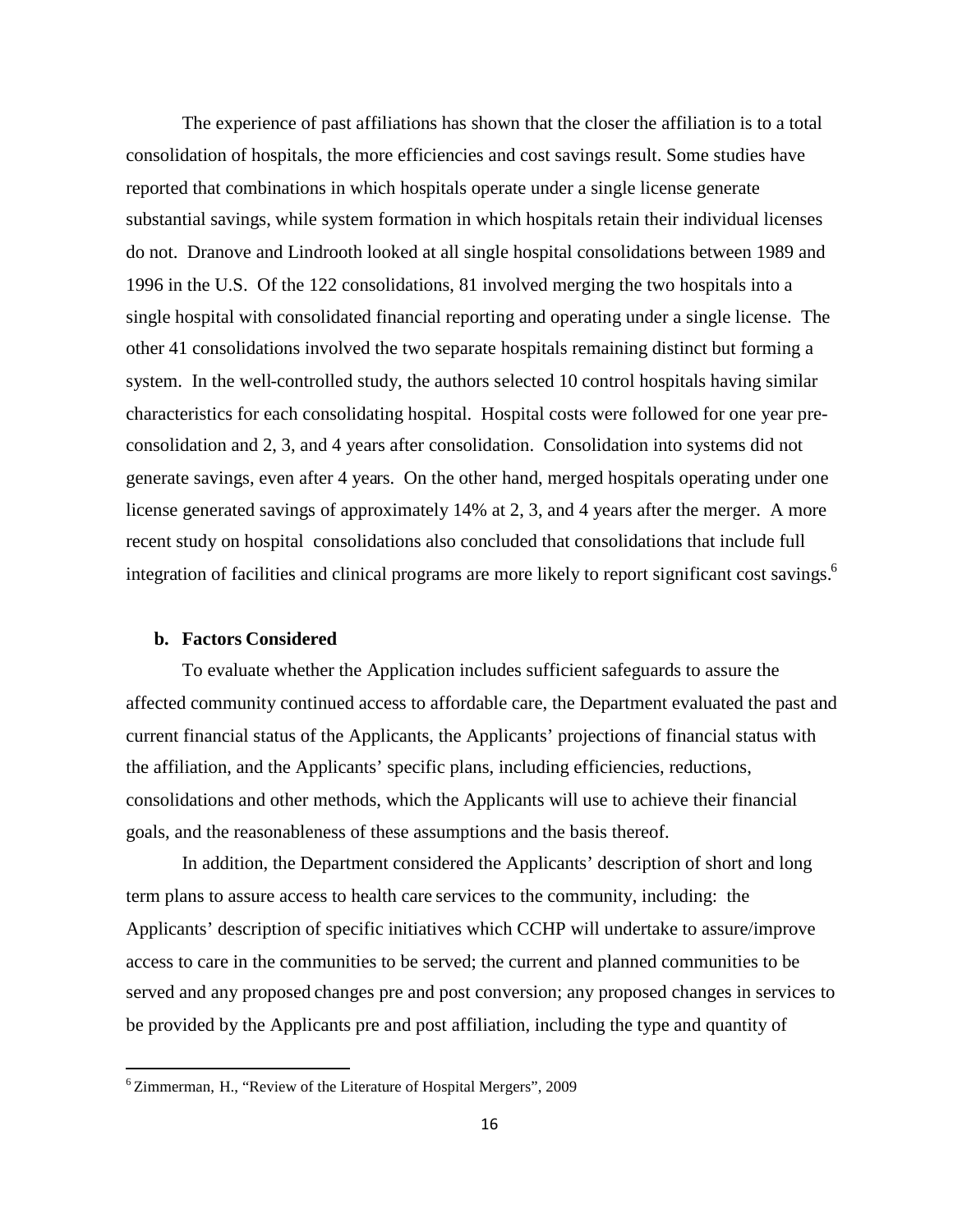services, location(s) of services, and the population served. This information was used to evaluate the proposal's potential or likely impact on availability and accessibility of services pre and post affiliation, including geographic access to specific services.

### **c. Summary Analysis**

The Department engaged a team of experts with extensive experience in hospital operations and financial management, hospital affiliations, and acute care payment rates. This team has experience in these areas in RI as well as several other similar healthcare markets. The team reviewed the current financial status and recent financial history for RWH and SJHSRI as presented in the submitted documents. They also reviewed the Applicants' financial projections under the affiliation, and the underlying assumptions for the projections. They determined that while the affiliation has the potential to strengthen both hospitals, financially and in other areas, they also found that the financial viability of both hospitals, as well as the affiliation is concerning.

Both hospitals experienced poorer financial performance than budgeted for the current fiscal year. This experience is not limited to RWH and SJHSRI. The current national economic downturn, the increase in the number of uninsured, and other negative factors are exerting severe financial pressure on virtually all hospitals.

In response to their poor financial performance in the current fiscal year, SJHSRI responded aggressively by initiating a major cost reduction initiative in March 2009. While still anticipating to end the year with a net loss \$3.5 million, this action served to somewhat stabilize an otherwise continuing downward financial trend for the current year. It appears that RWH has taken some actions to improve their current financial performance as well.

With regard to the Applicants' revenue projections for the affiliation, these projections appear to be based on optimistic assumptions:

- Financial projections assume that the hospitals will maintain or increase patient service volume. This may not be reasonable given recent decreases in volume of both inpatient and outpatient services at both hospitals.
- It could not be clearly determined from the data provided by the Applicants whether projected assumptions of rate increases for Medicare reimbursement were adjusted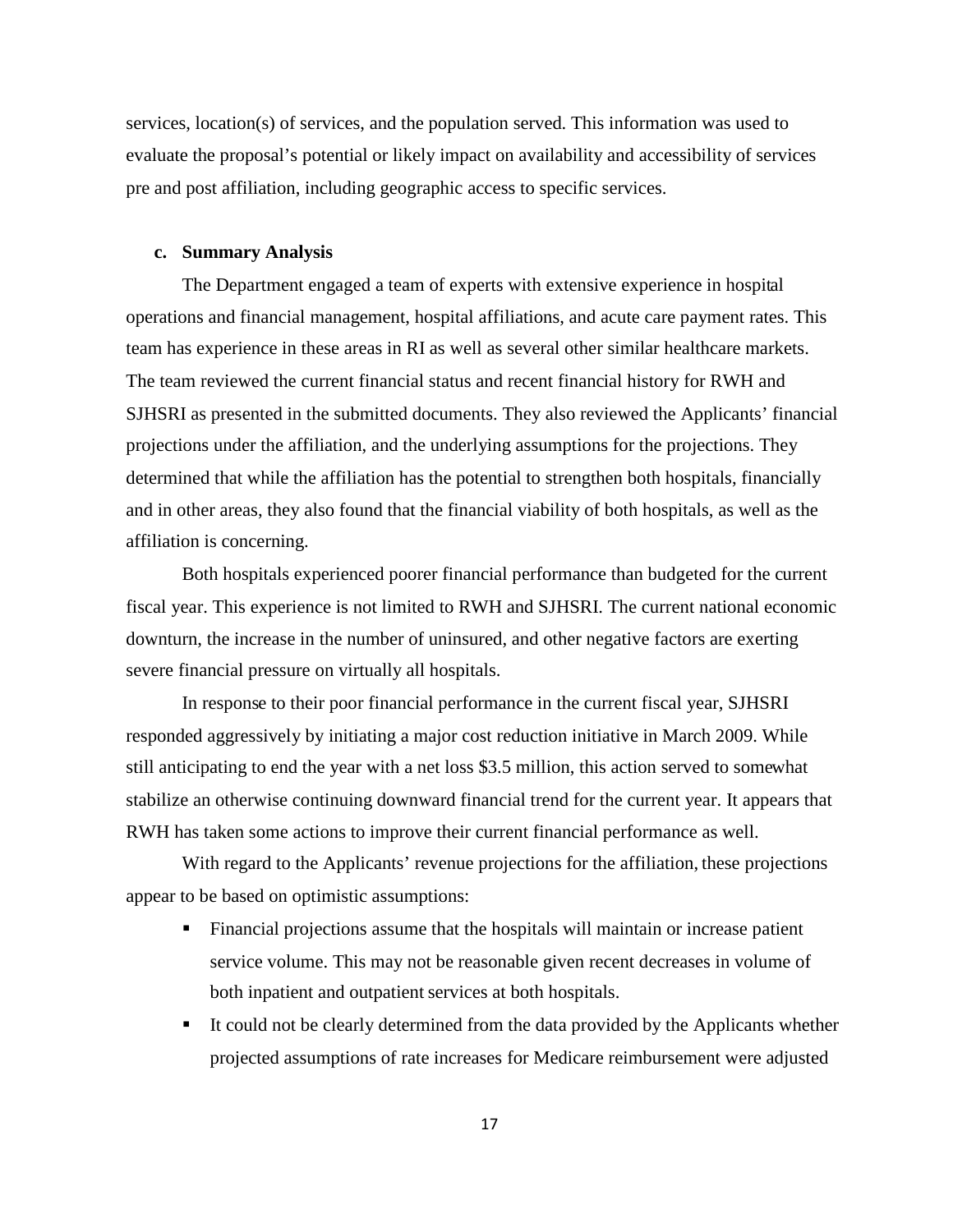for recent reductions to Medicare hospital reimbursement trend rates; thus the projected reimbursement rates overall may be overstated.

 It could not be clearly determined from the data provided by the Applicants whether the projected revenues for the first five years of the affiliation were estimated using a hospital-specific breakdown by payor mix, or if it has been adjusted for recent and projected changes to the hospitals' payor mix.

With regard to expenditure projections under the affiliation, there are multiple anticipated contributions to the projected decreased expenditure trends. The March 2009 cost reduction action by SJHSRI contributes significantly to improving the current year's financial performance as well as stabilizing the future years' projections. This conclusion assumes such cost reductions are maintained and remain permanent savings to the combined CCHP operation. The Applicants are estimating a savings of \$15M over the first 5 years of the affiliation through the affiliations' plan of efficiencies. This contributes significantly to the projected reduction in expenditure trends. The Applicants estimate that this expenditure reduction represents 4.3% of the combined operating expense budgets of the Applicants. Projected expenditure reductions of \$7M of the \$15M are detailed through a combination of primarily administrative and support services over the first several years. The Applicants are estimating that the additional \$8M in savings will be achieved through a combination of department-level consolidations, supply chain economies, clinical service integrations, and other contracted service costs. The Application did not provide sufficient detail for the Department's financial consultants to determine if the \$8M savings projection is reasonable and attainable.

Given that the revenue estimates may potentially be overly optimistic, as discussed previously, the successful and timely implementation of all planned initiatives to reduce expenditures by \$15M will be critical to the financial viability and success of the affiliation. In addition, if the actual revenue stream is less than these projections, not only will it be necessary to continue to implement the \$15M planned savings initiatives to maintain a positive bottom line, but it will also be critical for the Applicants to quickly implement contingency plans to achieve additional cost savings initiatives.

The Applicants project a cost of approximately \$2M to implement the \$15M cost reductions, thus the net savings over 5 years is approximately \$13M. This net cost reduction in year one is less than 1% of the combined hospitals' operating budget. This projected reduction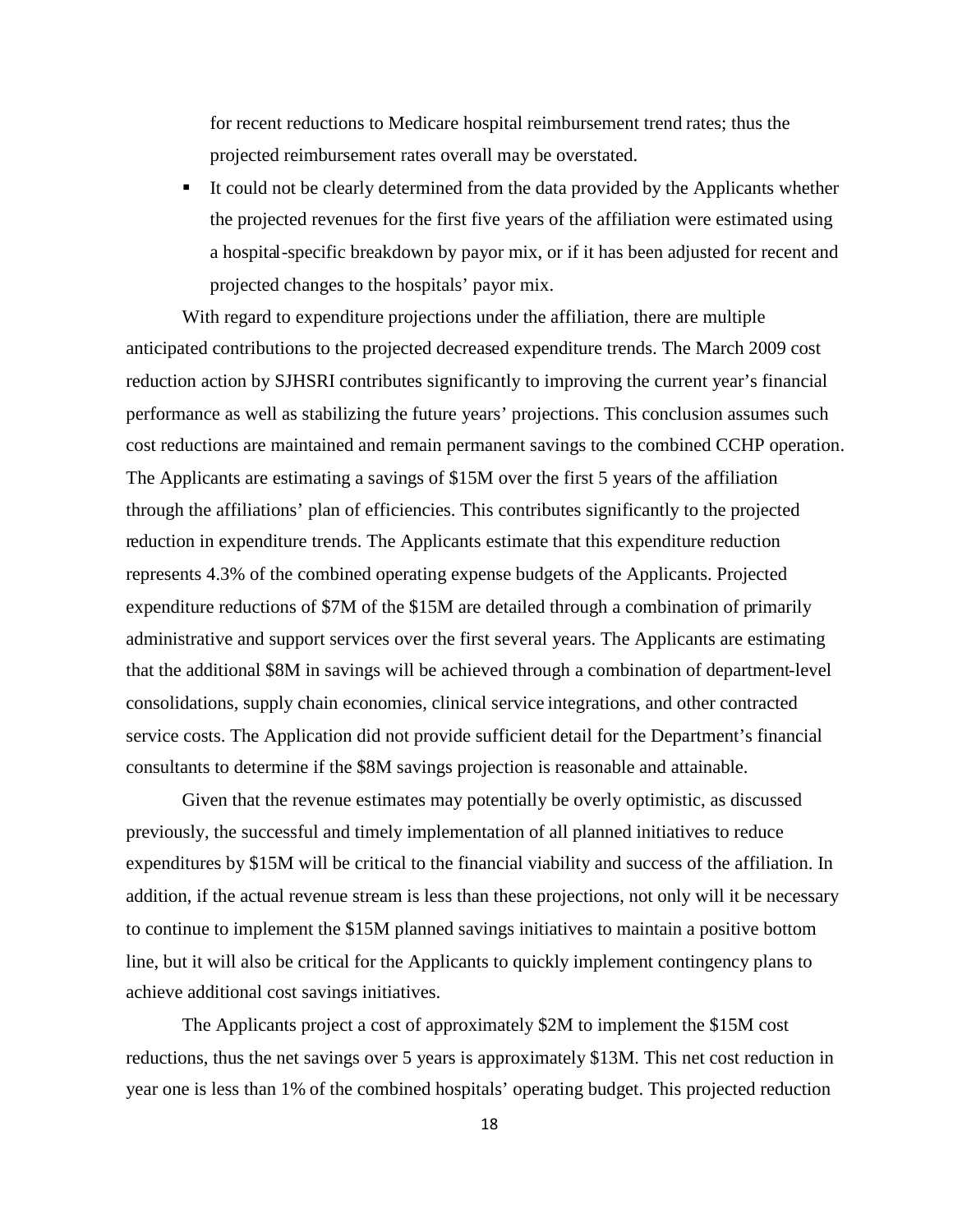may not be aggressive enough to maintain satisfactory financial performance of the hospitals in the first year. The Application did not provide sufficient detail to determine if the Applicants have developed specific contingency plans for various potential revenue scenarios, or have carried out "sensitivity analyses" of expected performance levels. This sensitivity analysis would entail developing several versions of expense and revenue projections by utilizing best and worst-case variations for major assumptions involving service volume, reimbursement, and payor mix. A variety of contingency plans would be developed, focused primarily on reductions in costs. Such contingency plans would ideally detail various options, timelines, and savings estimates for further expenditure reductions beyond the original \$15M, for use in the event that actual revenues were lower than budget.

The Applicants state that RWH key specialties include oncology, neurosurgery, orthopedics, behavioral health, geriatrics, dermatology and bariatric surgery. The Applicants state that SJHSRI key specialties include neurosurgery, orthopedics, behavioral health, wound healing, and urology. Neither hospital plans to eliminate any clinical programs or services that are duplicative across the two hospitals. The Applicants state that clinical consolidation will be limited in the near term (first several years) to coordination and collaboration. The Applicants have presented no plans to hire clinical staff, such as occupational therapists, physical therapists, speech therapists, and nutritionists, to work across the CCHP system including both SJHSRI and RWH.

The Department's expert consultants noted that clinical consolidation and integration through co-location or reduction of duplicative services have been critical elements of other similar hospital affiliations in achieving significant efficiencies and savings. Similar hospital consolidations that did not include full mergers of hospital systems were not successful in generatingsavings even after four years.<sup>7</sup> The Applicants do not anticipate clinical service integration until three to five years beyond the initial affiliation. "However, since the shortterm outlook for these hospitals and the market is in itself not very promising, the proposed merger plan must address more aggressive savings from well- planned integration and

<span id="page-20-0"></span><sup>&</sup>lt;sup>7</sup> Dranove D., Lindrooth R., "Hospital Consolidation and Costs: Another Look at the Evidence," Journal of Health Economics 22:983-97,2003.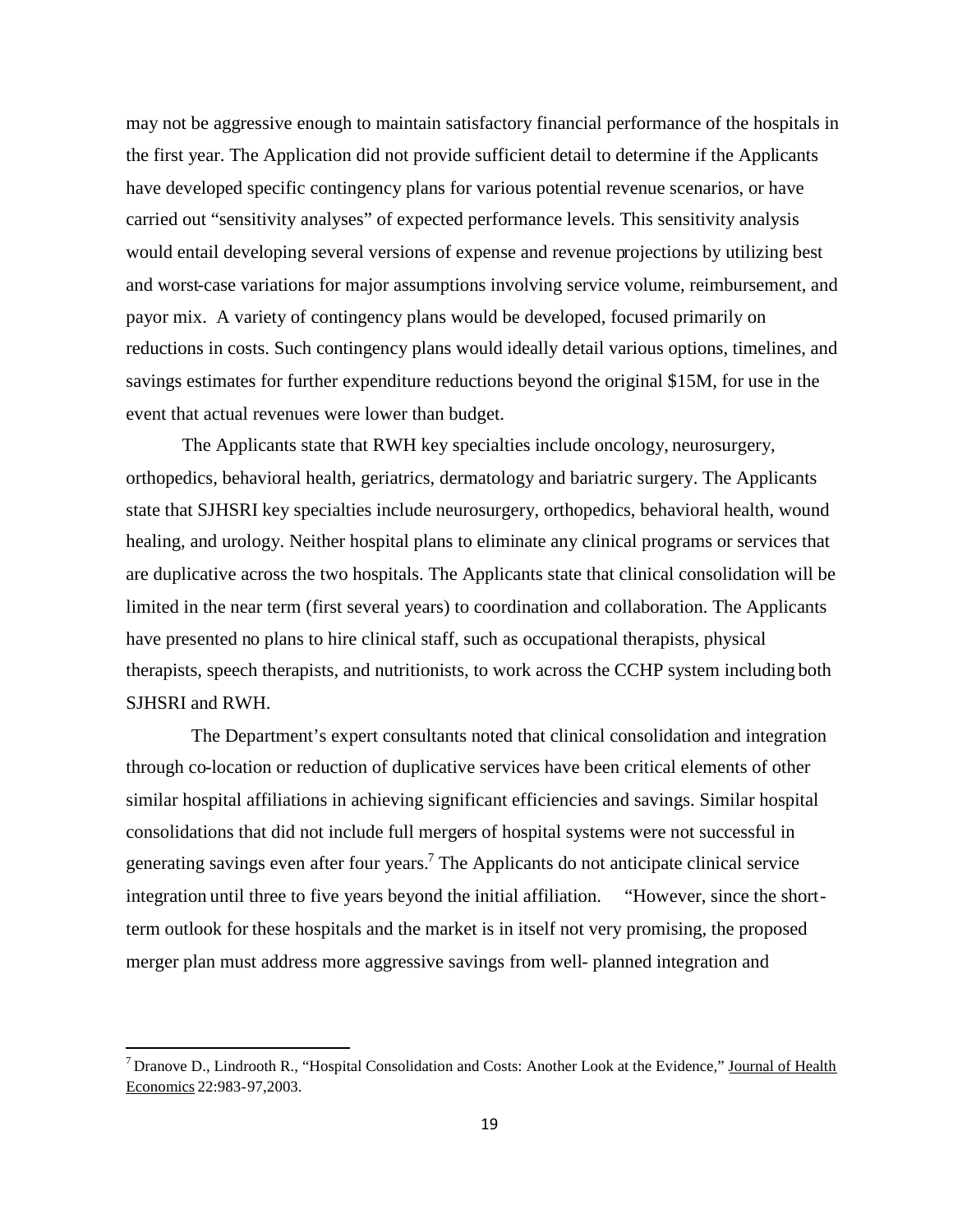consolidation of services and operations over the first 3 year period."[8](#page-21-0) The Applicants propose to maintain duplicative clinical services at the two hospitals over the first several years of the affiliation. They plan to achieve Centers of Excellence for these overlapping services through the creation of unified policies and procedures, consistent with industry best practice. Although this is the initial step toward Centers of Excellence, the Applicants did not provide a plan to create single programs on one campus.

The Department's expert consultants as well as published literature indicates that it is not reasonable to assume that coordination of services across hospitals through unified policies and procedures will achieve the same level and timing of savings that would be experienced as a result of full clinical service integration and consolidation.<sup>[9](#page-21-1)</sup> The Department is concerned that expenditure reductions necessary to maintain financial viability, may not be achieved given that:

- 1. There is a lack of specificity in materials provided to the Department of how the affiliation will achieve \$8M of the \$15M savings;
- 2. There is a lack of specificity in materials provided to the Department regarding whether the Applicants have developed sensitivity analyses and specific contingency plans in accordance with these analyses to ensure the savings are achieved and thereby financial viability is maintained and improved.
- 3. The Applicants do not anticipate clinical service integration until three to five years beyond the affiliation.

RWH and SJHSRI currently serve similar communities, with a large number of patients at both hospitals primarily coming from Providence and North Providence, and a lesser volume of patients coming from surrounding communities and several outlying communities in the East Bay area. CCHP is not planning to eliminate or significantly reduce any services RWH and SJHSRI currently provide to their community. Furthermore, they propose to serve the same communities they serve currently, with no anticipated changes.

<span id="page-21-0"></span><sup>&</sup>lt;sup>8</sup> Kamien, K., Kraten, M and Atoyan, M., "Report for the Review and Assessment of the Conversion Application Submitted by Roger Williams Hospital, St. Joseph Health Services of RI and Roger Williams Medial Center" prepared for the RI Department of Health, June 2009.

<span id="page-21-1"></span><sup>9</sup> Dranove and Lindrooth, 2003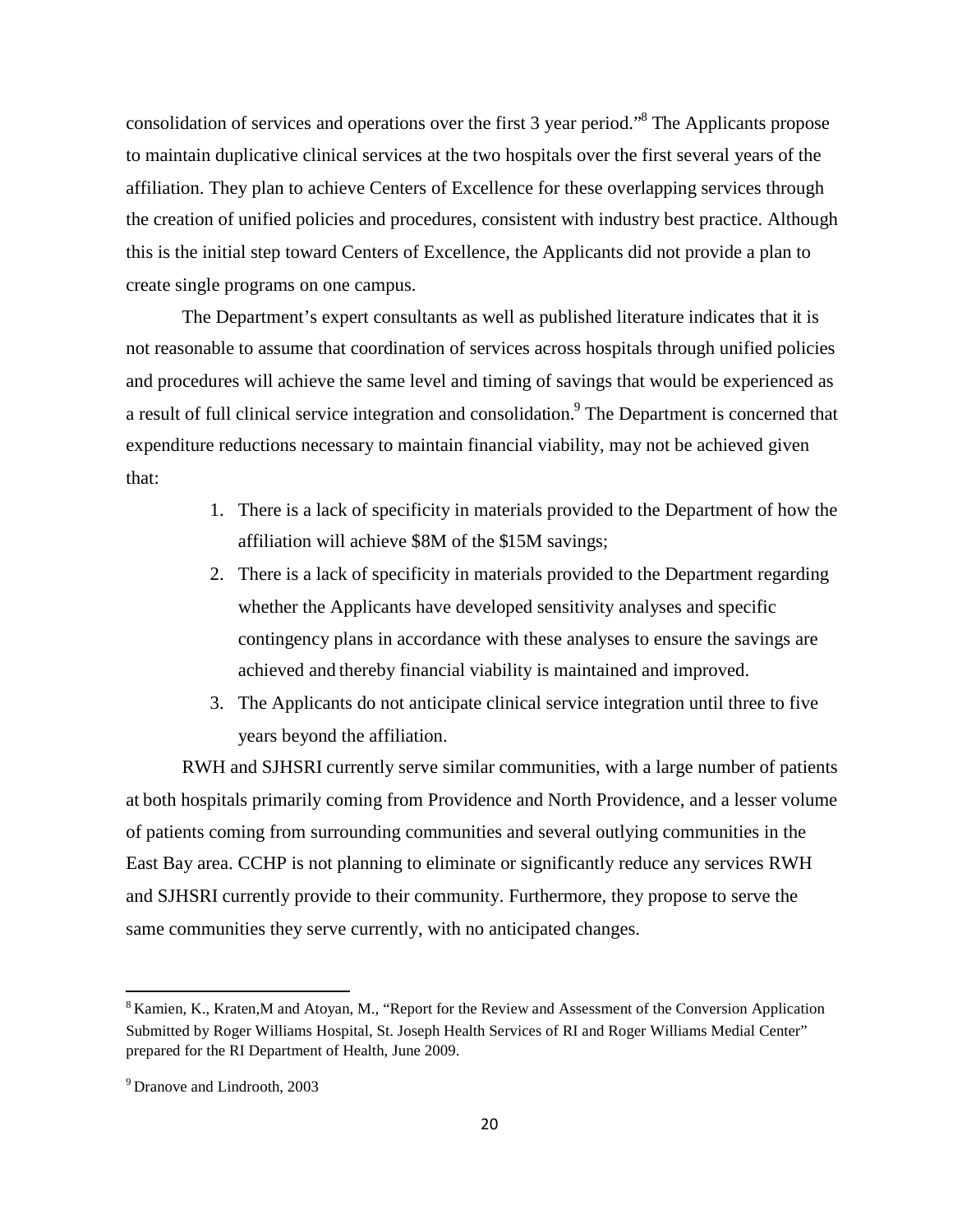Both SJHSRI and RWH currently provide primary care services in medically underserved areas. SJHSRI has historically supported a major primary and specialty care Health Center in a very low-income neighborhood in Providence's south side. The Applicants assert their strong, unwavering commitment to this Health Center, and all services offered through this Health Center will continue. The Applicants' plan is that if the St. Joseph Providence campus building is sold, the Health Center will be relocated to a nearby location with the same services accessible to the same community.

Similarly, RWH offers primary care and internal medicine services through its medical residency program, affiliated with Boston University School of Medicine. Patients are seen one afternoon each week at a site on the RWH Campus by RWH resident physicians, who provide care for the same patients for three years. A faculty of academic general internists supervises this service. The Senior Centers in Greenville, West Warwick, North Providence and Providence, which are currently operated by RWH, will continue under the affiliation.

The Applicants anticipate that the efficiencies resulting from the consolidation and coordination of services will provide the financial support necessary to allow these important community services to continue as well as the support for the potential future expansion of community-based services and affiliations. The CCHP Board of Directors will have the responsibility to provide safeguards to maintain such community services, in that the reduction, elimination or relocation of any of its services will require Board approval. As well, elimination or reduction of the Health Center services would require approval by the Department of Health under *R.I.G.L. Section 23-17.14-18. The Hospital Conversions Act*.

In summary, the affiliation proposed by the Applicants will offer an appropriate, lower cost alternative to more costly tertiary care hospitals systems. The financial viability and improved financial strength of the affiliated combined organization is critical to maintaining a community based hospital system as a first choice option for services appropriately provided in a community hospital setting in this healthcare market. Maintaining financial viability and improving financial strength of the new affiliation may require more aggressive planning and action than has been proposed by the Applicants. The continued existence of these hospitals through the proposed affiliation is, in itself, a critical safeguard to assure the affected community continued access to affordable care.

21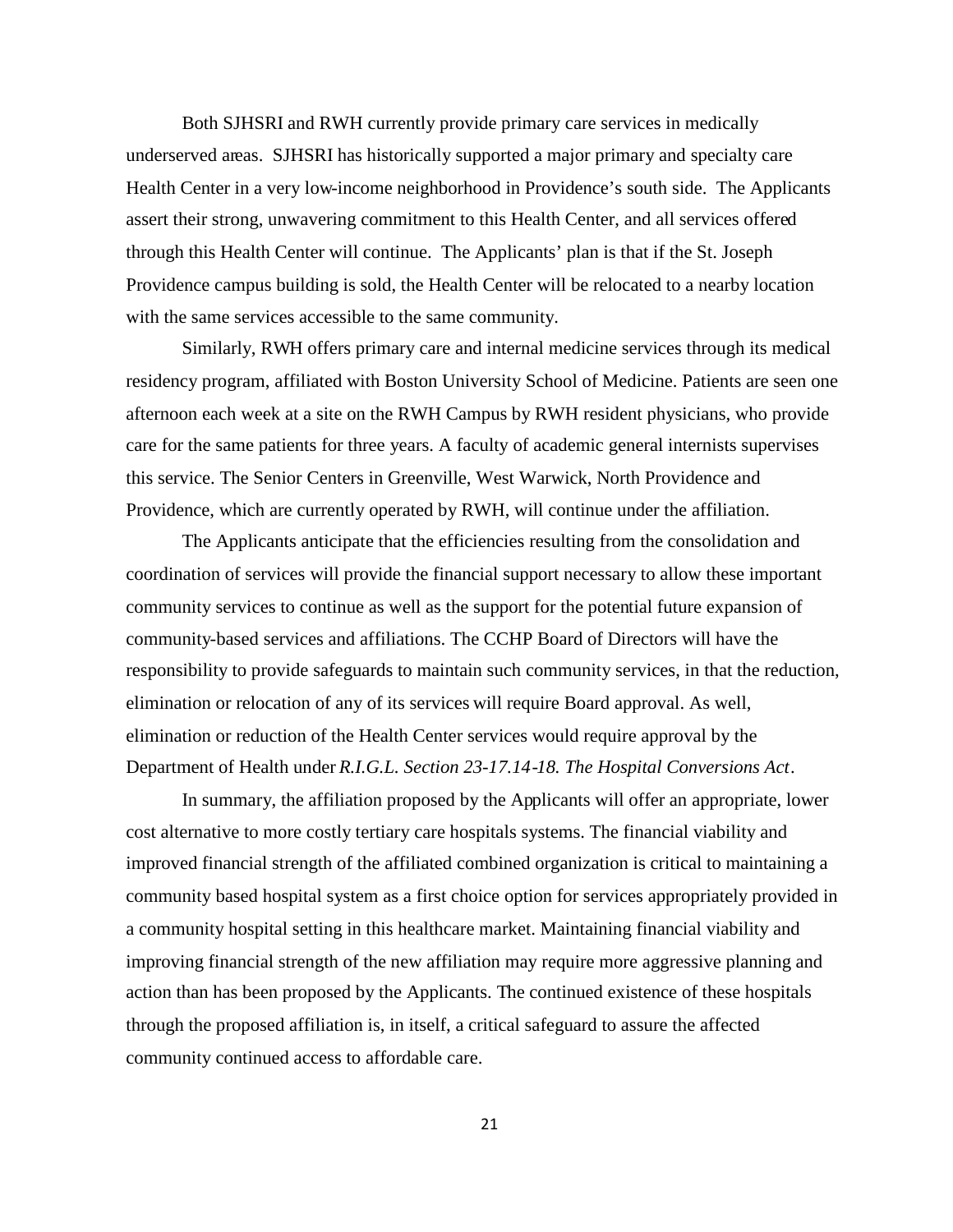# **Review Criterion 3: Whether the Transacting Parties have provided satisfactory evidence that the new hospital will provide health care and appropriate access with respect to traditionally underserved populations in the affected community a. Background Discussion.**

The culture of hospitals should be welcoming to all who seek care at the hospital, actively and promptly minimizing any barriers to care, and promptly facilitating access.

Access to health care traditionally means accessibility in terms of scope of services,<sup>[10](#page-23-0)</sup> location, hours of operation and waiting times for appointment, to meet the needs of the community served by the hospital. However, access to care also includes the responsibility of hospitals to provide services to meet the needs of underserved populations in the hospital's service area, including low income and uninsured populations, by setting sliding scale rates for the uninsured and providing charity care for the low-income uninsured. In addition, access includes making every effort to provide services that are otherwise inaccessible in the hospital's service area due to short supply.

In addition, access to care includes a hospital's responsibility to be truly accessible to all in the community by being sensitive to the culture of individuals and families who seek care at the hospital, by providing prompt translation services when needed for individuals who need an interpreter, and by providing appropriate supports and accommodations for individuals with disabilities.

# **b. Factors Considered.**

To evaluate whether the Applicants have provided satisfactory evidence that the new affiliation will provide health care and appropriate access with respect to traditionally underserved populations in the affected community, among the factors that the Department considered were: the Applicants' history of providing care to underserved populations; provision of charity care; identification of any services provided by the Applicant which are considered critical due to short supply or uniqueness; evidence that the Applicants provide and will continue to provide care that welcomes and accommodates multilingual and multicultural populations and individuals with disabilities; the Applicants' compliance with National

<span id="page-23-0"></span><sup>&</sup>lt;sup>10</sup> Emergency/acute care, Primary/preventive care, Urgent care, Specialty/tertiary care, Oral health care and Behavioral health care/Substance Abuse treatment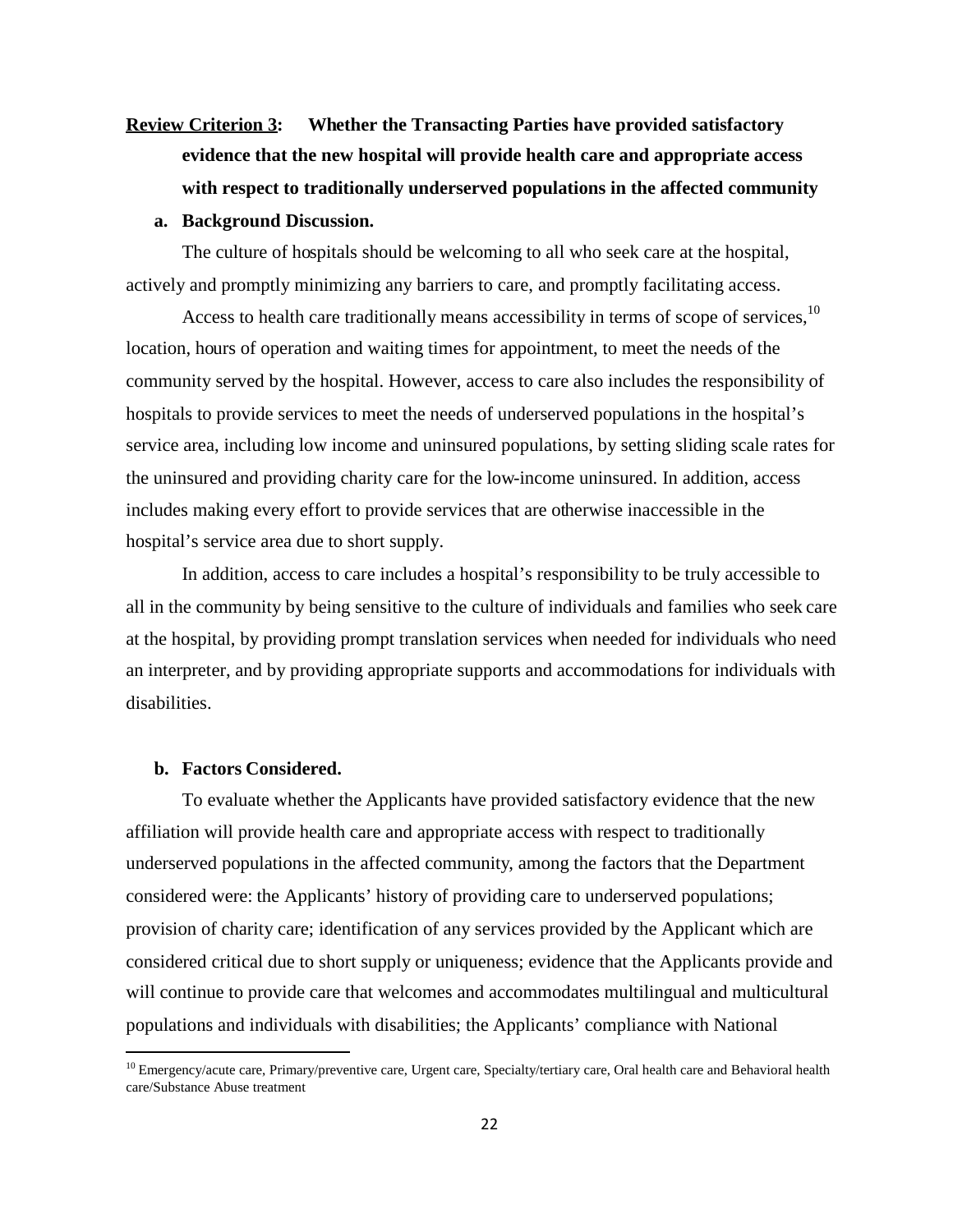Standards for Culturally and Linguistically Appropriate Services in Health Care (CLAS) including any complaints received by the Department related to these standards; and the Applicant's history of and plan for providing community benefits.

### **c. Summary Analysis**

The Department notes the long history of care that is provided by SJHSRI to underserved populations. SJHSRI has a unique culture in serving underserved populations, including low income families, minorities, and individuals and families who are homeless. SJHSRI provides critical and unique services that are not available elsewhere in the hospital's service area.

SJHSRI operates an adult and geriatric bed adult psychiatric inpatient unit, as well as an outpatient psychiatric service, that are critical components of Rhode Island's behavioral health care delivery system. SJHSRI appears willing to admit the most difficult psychiatric patients that other hospitals are often reticent to admit. SJHSRI is reported to have good discharge planning in close coordination with community mental health centers. SJHSRI has demonstrated its willingness to admit the most difficult psychiatric patients, regardless of insurance status or ability to pay, including admitting difficult patients referred from other emergency departments.

St Joseph's Health Center is located in the heart of Providence's inner city, providing 58,000 patient visits annually. The Health Center includes a walk-in clinic that provides a more appropriate and cost effective alternative to emergency department use for non-emergent urgent care needs. The Health Center also provides primary care to a low income, multicultural, traditionally underserved population. In addition to pediatric care, adult primary care, women's health care, and chronic disease clinics, St Joseph Health Center has a number of unique services that are not replicated elsewhere in the state. They operate the only pediatric dental residency program in the state, graduating four pediatric dentists each year in partnership with Lutheran Medical Center's Dental School in Brooklyn, NY. The pediatric dental clinic provides critical dental services to thousands of underserved children. In addition, St Joseph Health Services operates a lead clinic, a unique service providing comprehensive care and treatment to children who have been diagnosed with lead poisoning.

23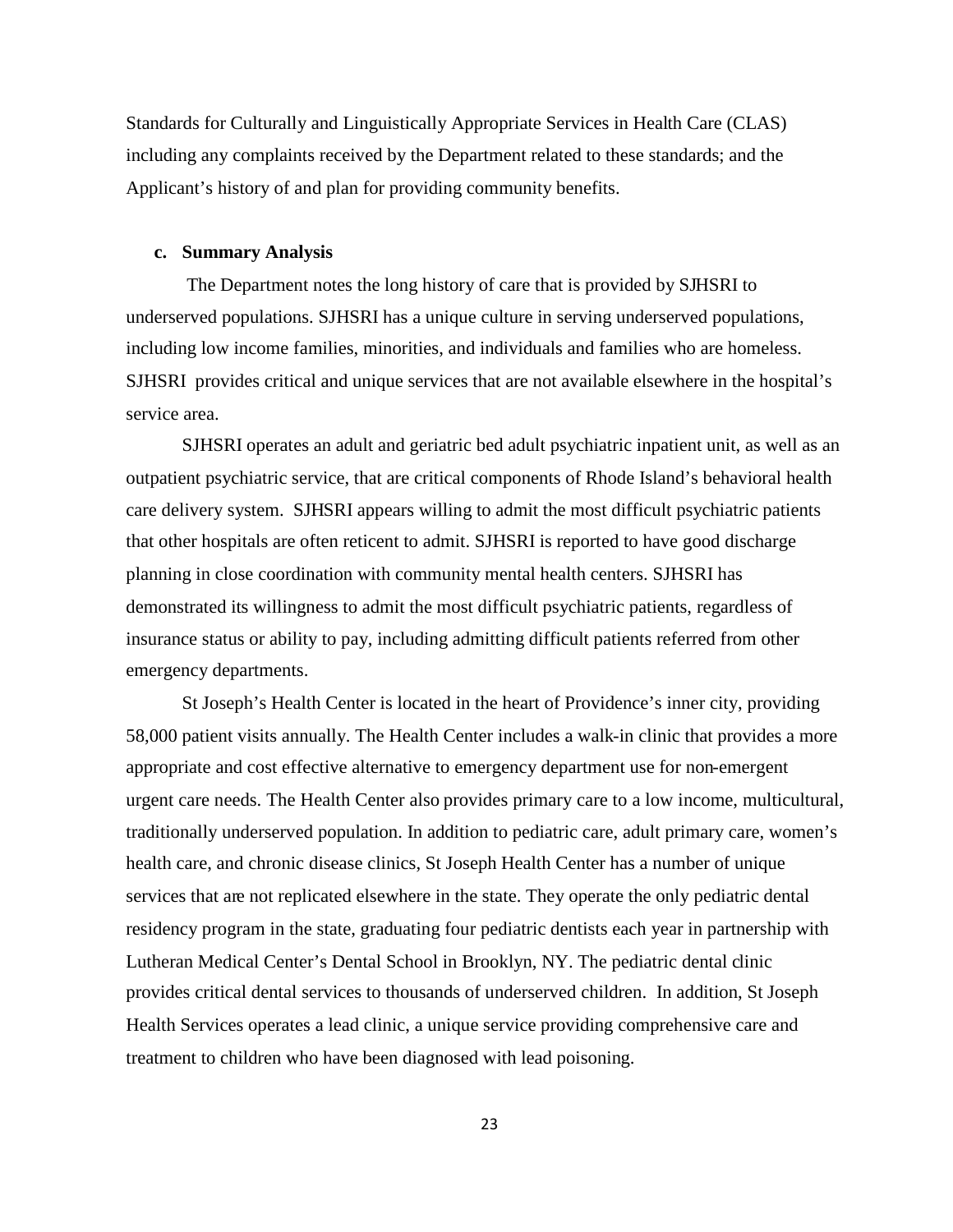SJHSRI describes itself as mission–driven, committed to providing quality health care to underserved populations. They are struggling financially to maintain critical services to an underserved community, despite the increasing financial pressures resulting from a worsening economy, the rising number of uninsured and other factors. SJHSRI has assured the Department that even as they move their inpatient services from the Providence campus to the Fatima campus (previously approved under a separate application to the Department of Health), they will maintain the Health Center in its current location or in another location in the same neighborhood. The plan for both RWH and SJHSRI is to maintain all the direct patient services they currently provide.

RWH was also noted as providing critical services not available elsewhere in the state. RWH operates the states the only inpatient detoxification unit. This Level 4 unit has the expertise and capacity to provide drug and alcohol detoxification for the most clinically complex cases.

RWH also has gerontology program that offers a broad continuum of hospital and community-based geriatric services provided by gerontologists in partnership with other primary care physicians, resident physicians, psychiatrists, other physician specialists, nurses, physical therapists, occupational therapists, speech therapists, and other caregivers. RWH has an extensive network to provide for seniors' medical needs from the hospital to home, including critical care, intensive care, specialized inpatient geri-psychiatric care for seniors with mental illness, sub-acute care, skilled nursing facility care, home care services, and care in senior living and senior activity locations.

- Critical care, intensive care, inpatient geri-psychiatric care and sub-acute care are provided in RWH's hospital setting.
- Elmhurst Extended Care, a RWH affiliate provides 24-hour skilled nursing facility care at three levels of care: short term rehabilitation, long-term care, and a specialized dementia care unit. Elmhurst Extended Care is the only nursing home in the state affiliated with a hospital, and is the only nursing home in RI designated as an Eden Alternative facility.
- **Through RWH's ContinuCare Program, seniors have access to gerontologists in** senior centers and living complexes throughout the state.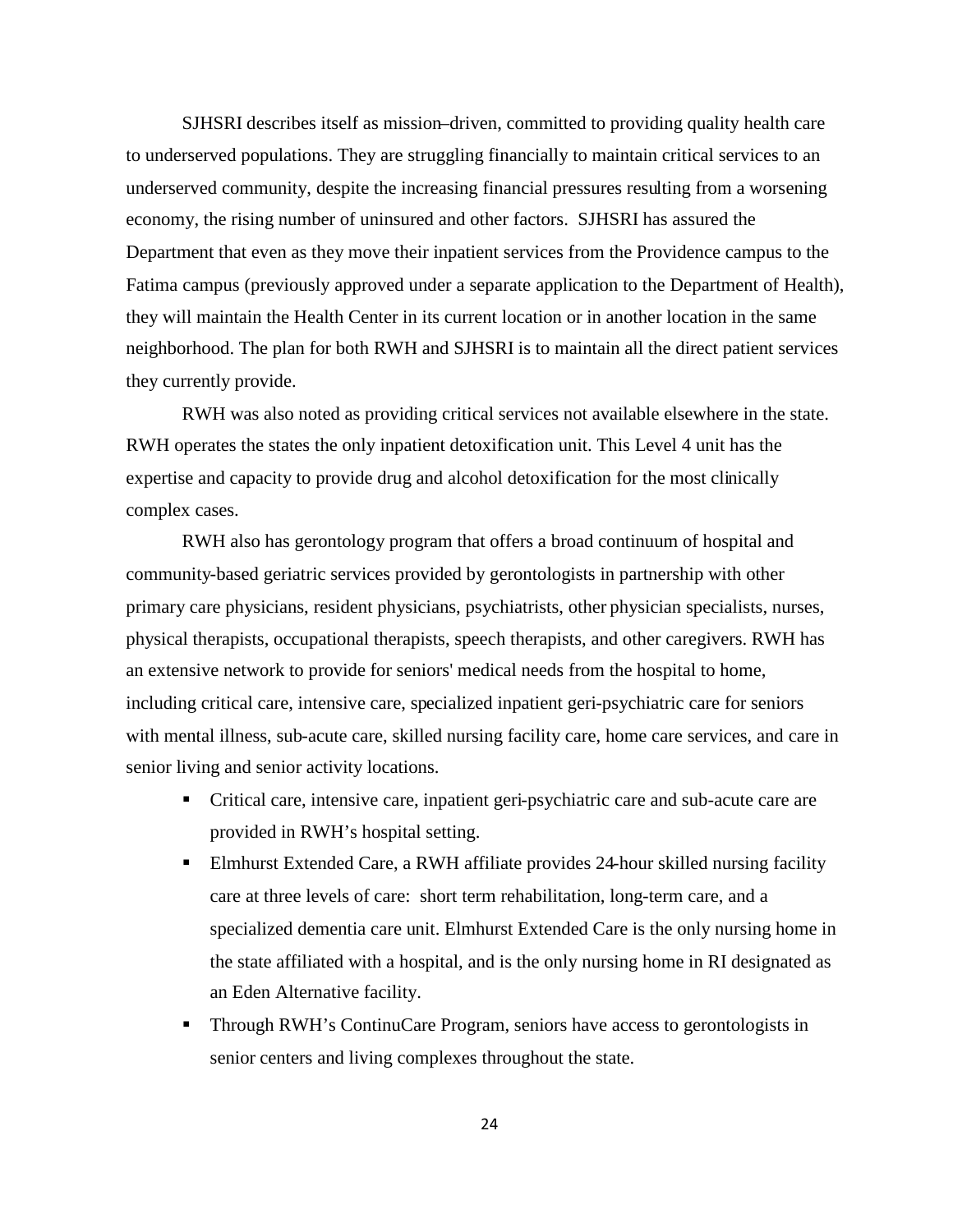- Residents in RWH's internal medicine program staff outpatient primary care clinics on the hospital campus, supervised by academic internal medicine physician faculty.
- RWH offers home care services, staffed by teams of nurses, physical therapists, occupational therapists, speech therapists and social workers who provide care to an average of 5,000 patients each month

This specialized program in gerontology is a unique, critical and a needed component of RI's health care delivery system.

Both RWH and SJHSRI offer free and reduced price care. The Department recognizes SJHSRI's efforts and achievements in the delivery of charity care. RWH is noted for their willingness to provide free services post-discharge, such as prescription medication and home IV therapy, for uninsured patients who have no means to pay and would otherwise require further hospitalization.

Although both hospitals receive payments from both Medicaid and Medicare to offset actual unreimbursed costs and for any Medicare and Medicaid shortfalls, both hospitals still ended 2007 with net unreimbursed uncompensated care:

- For RWH: \$1,848,000 in net charity care costs and \$2,168,000 in net bad debt costs for a total of \$4,016,000 in net uncompensated care costs, representing 2.98% of revenue;
- For SJHSRI: \$ 755,000 in net charity care costs and \$470,000 in net bad debt costs for a total of \$1,225,000 in net uncompensated care costs, representing 0.78% of revenue.

RWH and SJHSRI intend to coordinate their reporting of uncompensated care, including charity care and bad debt, to assure the reporting is consistent across CCHP and that the basis of such reporting is well documented. Beginning in 2009, there are new federal reporting guidelines and forms for all not-for-profit hospitals to report charity care, bad debt, unreimbursed costs for Medicaid and Medicare, and other community benefits using consistent definitions, methodology and reporting formats. This will assist the hospitals in their goal of consistent, accurate reporting. (IRS revised Form 990, Schedule H).

Under the CCHP affiliation, both hospitals assert that they will continue their established practices of providing care that accommodates individuals and families of many cultures, as well as individuals with disabilities. Each hospital maintains language and sign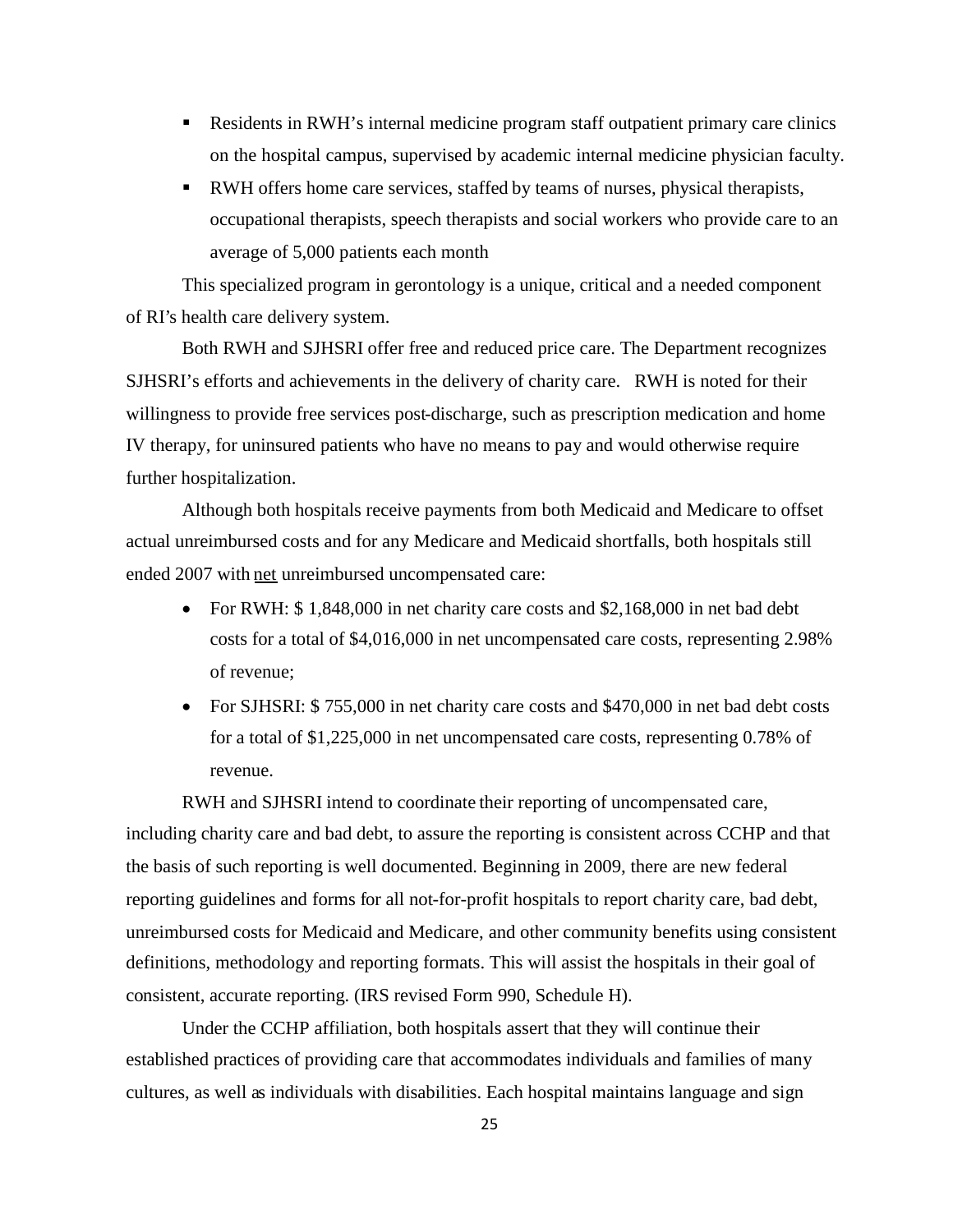language interpreter services, through a combination of in-house staff and outside contracts, as well as access to a "language line" at all times. Physical access for individuals with disabilities is also assured. The Department has received no complaints of difficulties in accessing such services as interpreter services at the two hospitals. The Department has no reason to assume that the hospitals are not in compliance with federal CLAS standards.

Both hospitals will continue their established practices of providing a broad array of community benefits, under the CCHP affiliation, including free health screenings for breast and prostate cancer, health fairs, a "Mini Medical School", various support groups, community blood drives, free flu shot clinics, and many other community outreach, screening, education and support activities.

In summary, SJHSRI has a notable history and culture of serving underserved, low income and minority populations. Both hospitals provided descriptions of how they provide accessible services to multi-lingual and disabled populations in accordance with CLAS standards. Both hospitals provide particular, unique services, which are critical to RI's health care delivery system.

# **Review Criterion 4: Whether procedures or safeguards are assured to insure that ownership interests will not be used as incentives for hospital employees or physicians to refer patients to the hospital;**

### **a. Background Discussion**

"Thephysician referral law (section 1877 of the Social Security Act)<sup>11</sup> prohibits a physician from referring patients to an entity for a designated health service (DHS), if the physician or a member of his or her immediate family has a financial relationship with the entity, unless an exception applies. (The exceptions are specified in 42 CFR Part 411, Subpart J.) The law also prohibits an entity from presenting a claim to Medicare or to any person or other entity for DHS provided under a prohibited referral. No Medicare payment may be made for a DHS rendered as a result of a prohibited referral, and an entity must refund any amounts

<span id="page-27-0"></span><sup>&</sup>lt;sup>11</sup> http://www.socialsecurity.gov/OP\_Home/ssact/title18/1877.htm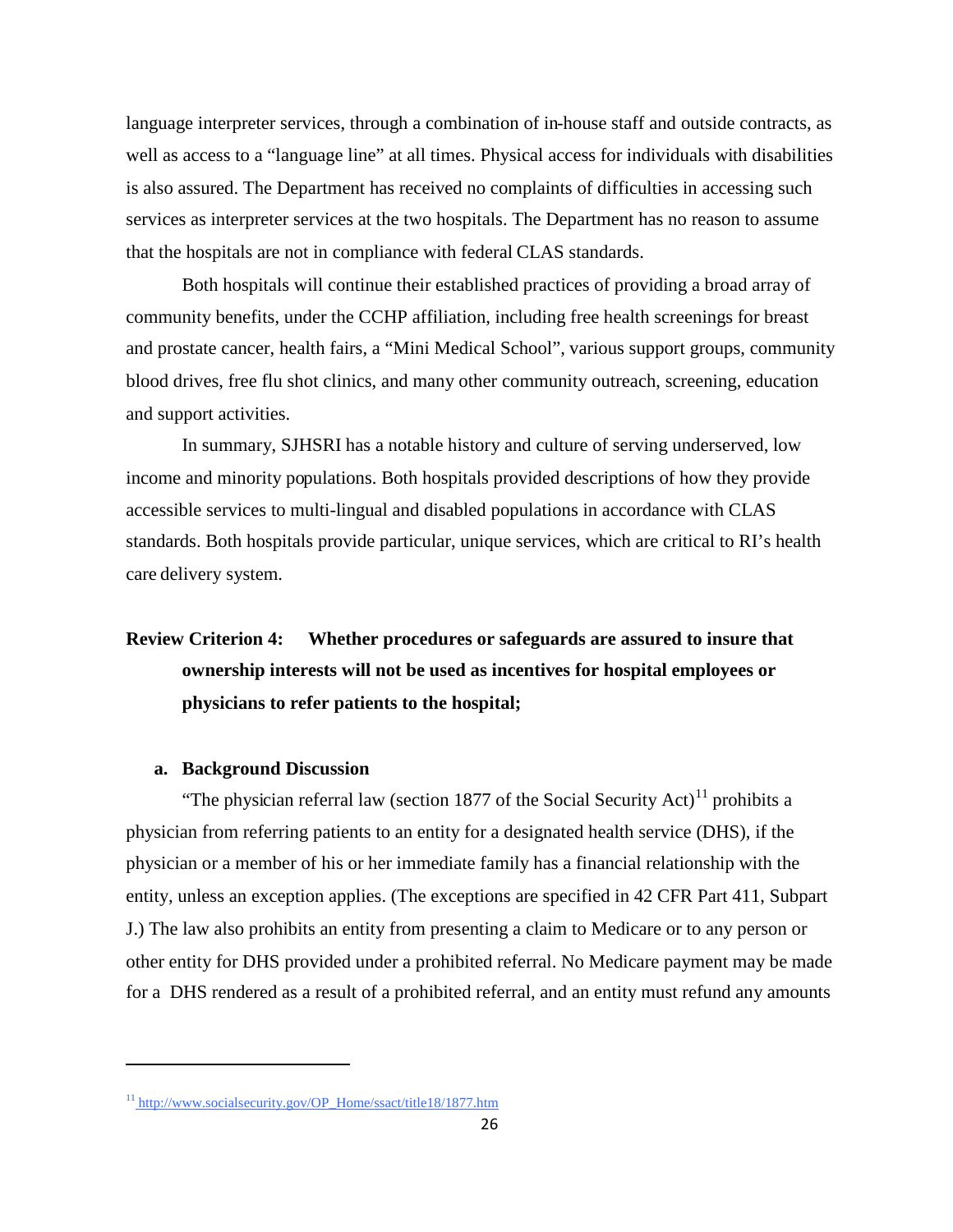collected for a DHS performed under a prohibited referral on a timely basis. Civil monetary penalties and other remedies may also apply under some circumstances. [12](#page-28-0)

### **b. Factors Considered**

To evaluate whether the Applicants have provided satisfactory evidence that the affiliated entity will have satisfactory procedures or safeguards to insure that ownership interests will not be used as incentives for hospital employees or physicians to refer patients to the hospital, among the factors that the Department considered were: evidence of such written policies in the current entities, as well as any such proposed policies and procedures for the new affiliation.

# **c. Summary Analysis**

The Application includes SJHSRI's policies and procedures that set forth minimum standards related to corporate compliance, code of conduct, conflict of interest, and referrals and kickbacks. Policies in place address the federal Stark and Anti-kickback laws. SJHSRI specifically prohibits employees from offering or granting any benefit to a referring physician or other referral source on the condition that such physician or referral source refer or agree to refer any patients to a person or medical facility.

With respect to RWH, the Application includes a code of ethics policy that sets forth standards and illustrates principals of conduct intended to cover the actions of individuals employed by or associated with RWH. According to this policy, RWH specifically requires adherence to fraud and abuse laws that prohibit direct, indirect, or disguised payments in exchange for the referral of patients.

Although each hospital has implemented policies and procedures that sufficiently meet this criterion, CCHP does not maintain such policies and procedures, since it is not a licensed health care provider and does not provide medical services.

<span id="page-28-0"></span><sup>12</sup> http://starklaw.org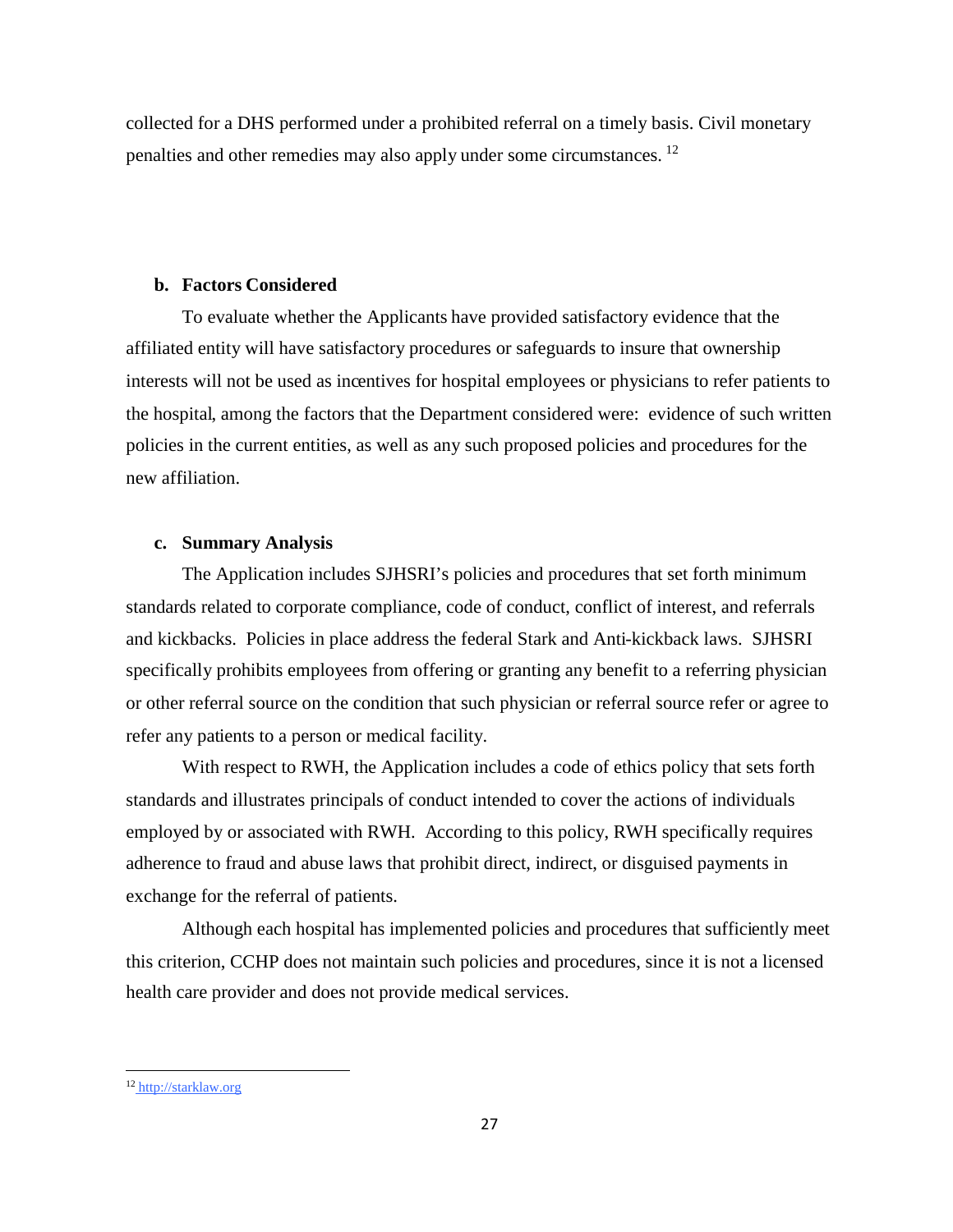In summary, based on the Department's review, there is no evidence of any arrangement between either of the hospitals and any physician or physician group or other provider that contemplates the use of ownership interests as incentives for the referral of patients to either hospital. Strengthening of policies and procedures for certain of the Transacting Parties in this area will provide greater assurance that no inappropriate or illegal incentive arrangements will arise in the future.

# **Review Criterion 5. Whether the Transacting Parties have made a commitment to assure the continuation of collective bargaining rights, if applicable, and retention of the workplace**

### **a. Background Discussion**

Through the conversion process, consolidations are expected in order to achieve efficiencies, and services and jobs may therefore be transferred or eliminated from an existing hospital. Such changes are acceptable and expected. The intention of this criterion is to assure that the collective bargaining rights of employees of the entities proposing to affiliate are maintained through any reconfiguration or consolidation and, to the extent possible, the existing workplace and workforce be maintained. Affiliating hospitals should take steps to minimize the any negative impacts of such changes, and should take active steps to come to agreement with any collective bargaining units to specify changes to the current agreements that will maintain any existing collective bargaining rights of employees.

## **b. Factors Considered**

To evaluate whether the Applicants have provided satisfactory evidence of their commitment to assure the continuation of collective bargaining rights, among the factors the Department considered were the Applicants' description of collective bargaining issues that may be raised by the proposed affiliation, the Applicants' plan to address these issues, evaluation of the commitment demonstrated in the Applicants' plan to assure continued collective bargaining rights of employees, and evidence that the Applicants sought and considered the input of employees and employee union representatives in such plans. The Department also considered any comments provided to the Department from employees and employee union representatives on this issue.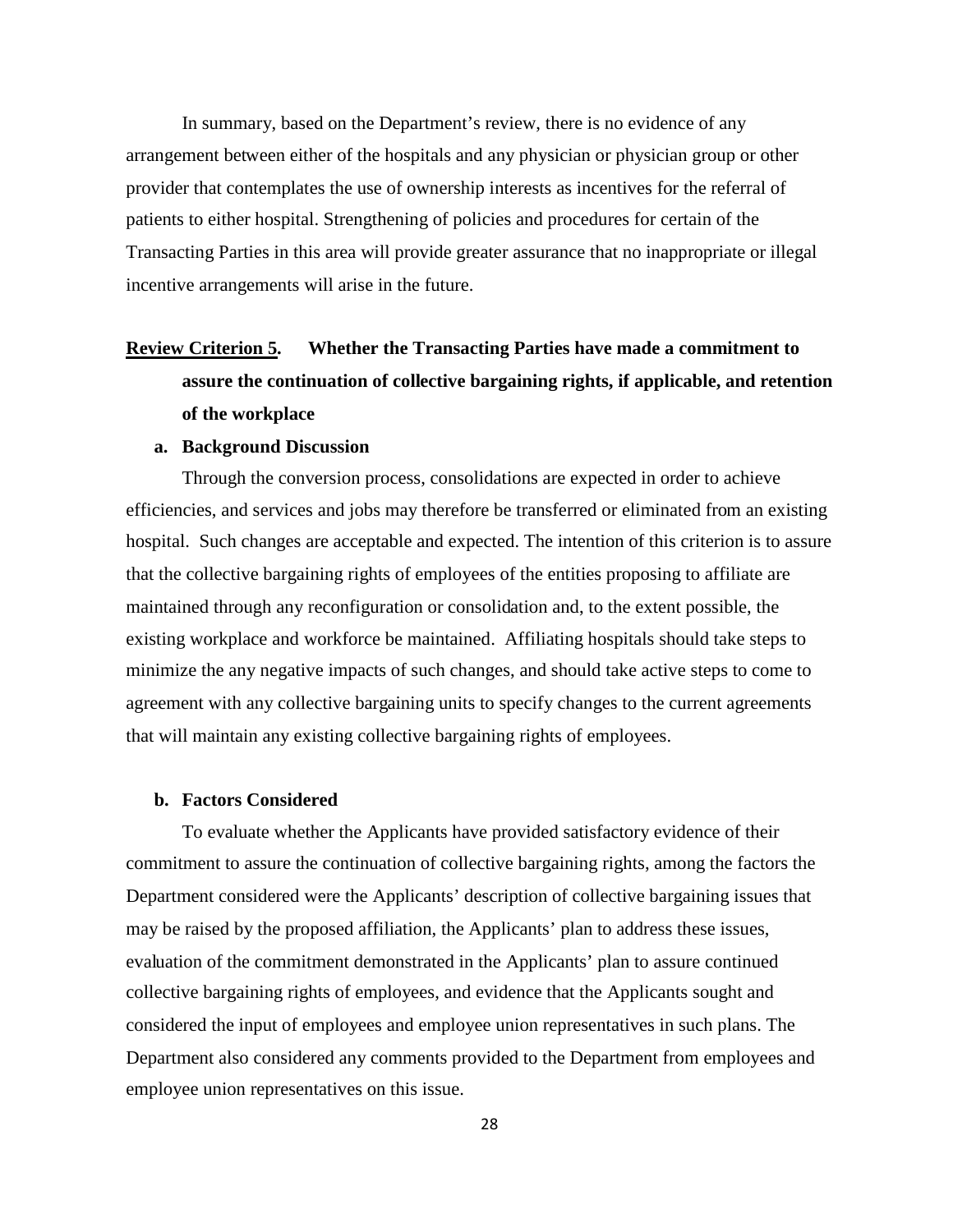To evaluate whether the Applicants have provided satisfactory evidence of their commitment to assure retention of the workplace, among the factors the Department considered were the Applicants' description of the planned consolidation, elimination, or expansion of functions/positions as a result of the affiliation; the impact of such changes on the workplace and workforce; and evidence of that the Applicants demonstrate a commitment to retaining the existing workplace and workforce where feasible.

#### **c. Summary Analysis**

At present SJHSRI currently maintains bargaining agreements with the United Nurses and Allied Professionals (UNAP) covering RNs working at the Fatima Campus. In addition, SJHSRI maintains bargaining agreements with the Federation for Nurses and Health Professionals (FNHP), i.e., one bargaining unit covering RNs and one bargaining unit covering technical workers at the SJHSRI Providence Campus. RWH has no unionized employees at this time.

UNAP has indicated in a written public comment that they are in the final stages of negotiating an additional amendment to the agreement concerning the affiliation, and have expressed their support for the affiliation.

The Applicants state that the staffing levels will remain consistent with current levels at both hospitals following the conversion. Under the proposed affiliation, CCHP indicated that it would employ approximately 2500 FTEs. During the first three years of operation, it is projected that 90 FTEs will be added due to increased volume and 39.8 FTEs will be eliminated due to planned efficiencies. Thus a net increase of 50.2 FTEs is expected. (See response to question 46)

The Applicants have stated that in cases where employees may be affected by job restructuring, the opportunity to apply for other positions within the system for which they are qualified will be made readily available.

In summary, the Applicants have stated their commitment to preserve and strengthen the workforce whenever possible, including continuation of collective bargaining rights.

29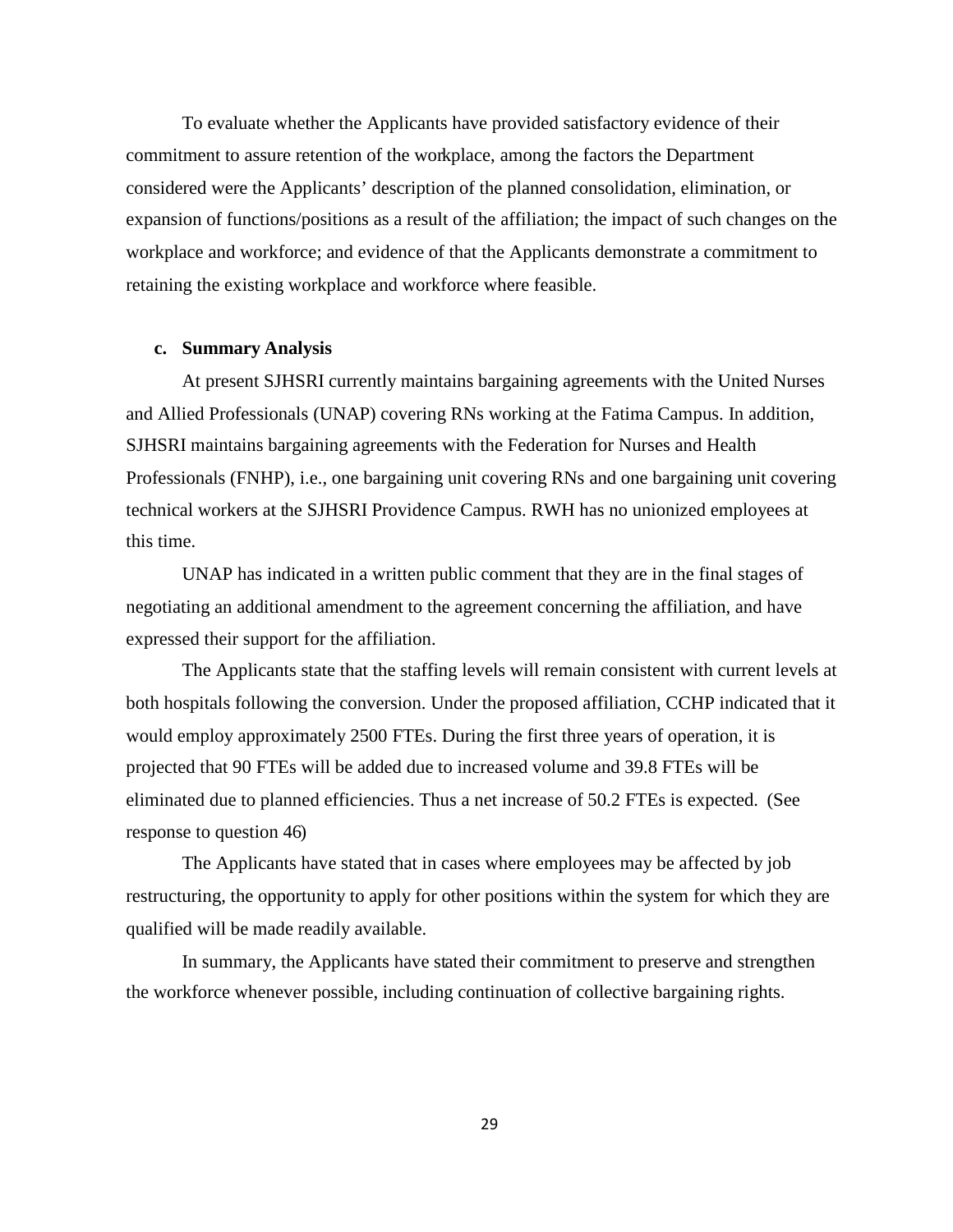# **Review Criterion 6: Whether the Transacting Parties have appropriately accounted for employment needs at the facility and addressed workforce retraining needed as a consequence of any proposed restructuring**

### **a. Background Discussion**

Hospitals that are affiliating should make reasonable efforts to retrain employees for new positions if their job is eliminated, with a goal of minimizing disruption of employment as a result of the conversion to the extent possible

To evaluate whether the Applicants have provided satisfactory evidence that they have appropriately accounted for employment needs at the facilities, among the factors the Department considered were the Applicants' description of the planned consolidation, elimination, or expansion of functions/positions as a result of the affiliation and the Applicants' demonstration that current and planned staffing levels are adequate, in particular in direct patient care areas.

# **b. Factors Considered**

To evaluate whether the Applicants have provided satisfactory evidence that they have addressed workforce retraining needed as a consequence of any proposed restructuring, among the factors the Department considered was the Applicants' description of the methods they currently use and intend to use to retain the existing workforce where feasible, including plans to offer retraining to employees in areas to be consolidated for positions in areas of current shortage or planned expansion.

### **c. Summary Analysis**

As stated in comments above, post-conversion CCHP will employ approximately 2500 FTEs. During the first three years of operation, it is projected that 90 FTEs will be added due to increased volume and 39.8 FTEs will be eliminated due to planned efficiencies. Thus a net increase of 50.2 FTEs is expected. The Applicants have stated their intention to use attrition whenever possible to accomplish job eliminations, in order to minimize impact on the workforce.

The Applicants have expressed their commitment under CCHP to preserve and strengthen the organization's workforce. In cases where an employee may be affected by job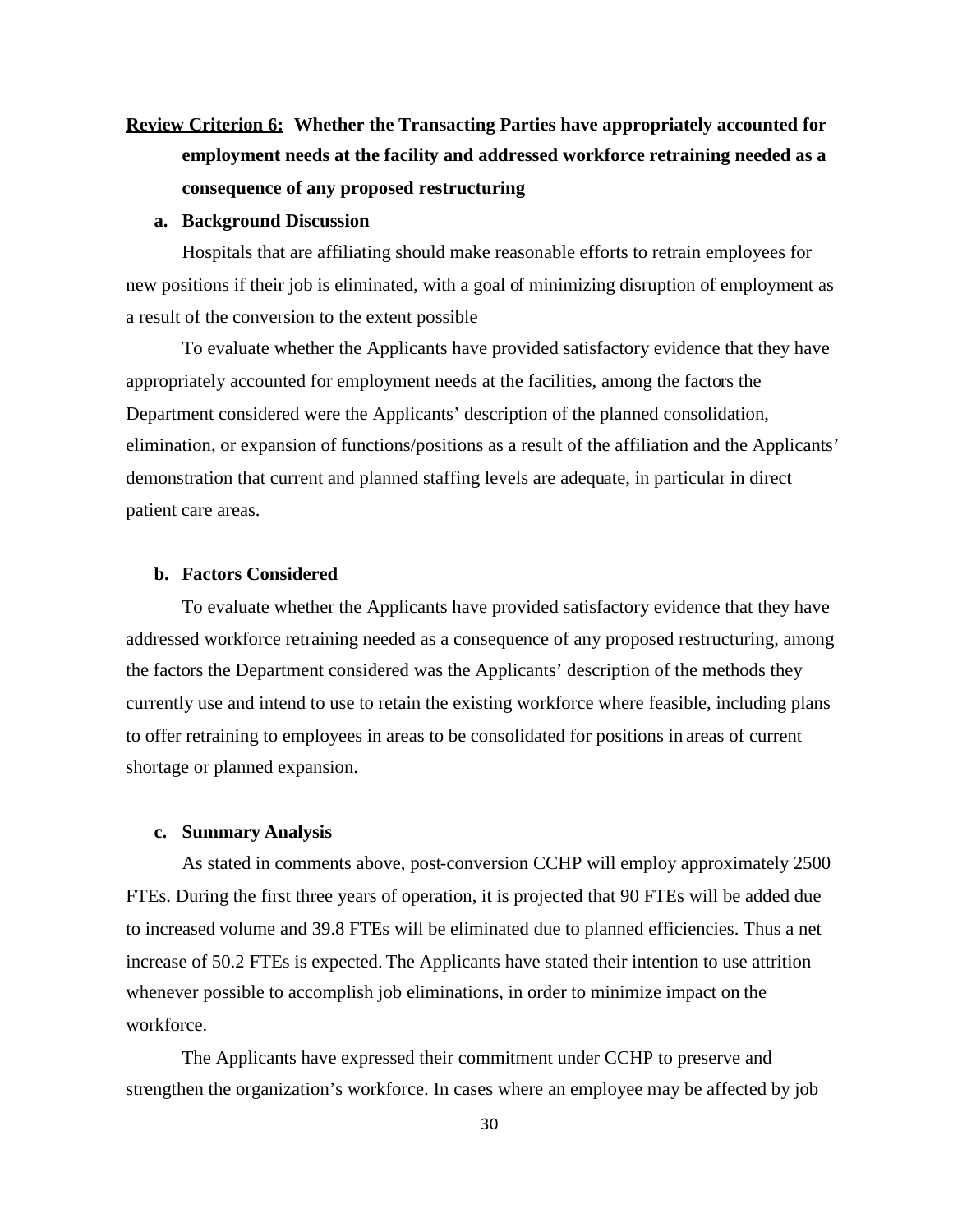restructuring, the opportunity to apply for other positions within the entire CCHP system will be made readily available to the employee. In instances where a job restructuring involves an employee changing to a job that requires additional skills, appropriate training and education will be provided. Under CCHP, both hospitals will continue to offer in-service training for new employees and for employees who may be transferring to a new Department among the RWH and SJHSRI campuses. As well, both hospitals will continue to provide on site training with CEU credits, as well as tuition reimbursement for employees who wish to pursue longer-term career development.

In summary, the Applicants have presented estimates of their future employment needs, with goals of retaining a significant number of jobs, and minimizing any negative impact of restructuring on employees. They project a long- term net increase in jobs based on a projected increase in patient volume. They have also stated their intent to retrain employees affected by any job restructuring for other appropriate positions that may be available within the CCHP.

**Review Criterion 7: Whether the conversion demonstrates that the public interest will be served considering the essential medical services needed to provide safe and adequate treatment, appropriate access and balanced health care delivery to the residents of the state.**

## **a. Background Discussion:**

The consideration of safe and adequate treatment provides the department with an opportunity to consider the important issue of quality improvement in a hospital conversion request. Quality is defined in the Department's regulations R-23-27.27 Section 1.0, as follows:

> "Quality of care means the result or outcomes of health care efforts and is also measured using the framework and structure and process"

Various studies have analyzed the impact of hospital consolidations on quality of care: "Although the results in the literature are mixed, a narrow balance of evidence and evidence from the best studies indicates that hospital consolidation more than likely decreasesquality than increases it." <sup>13</sup>

<span id="page-32-0"></span><sup>&</sup>lt;sup>13</sup> Zimmerman H., Review of the Literature on Hospital Mergers, 2009, Prepared for the RI Department of Health, June 2009.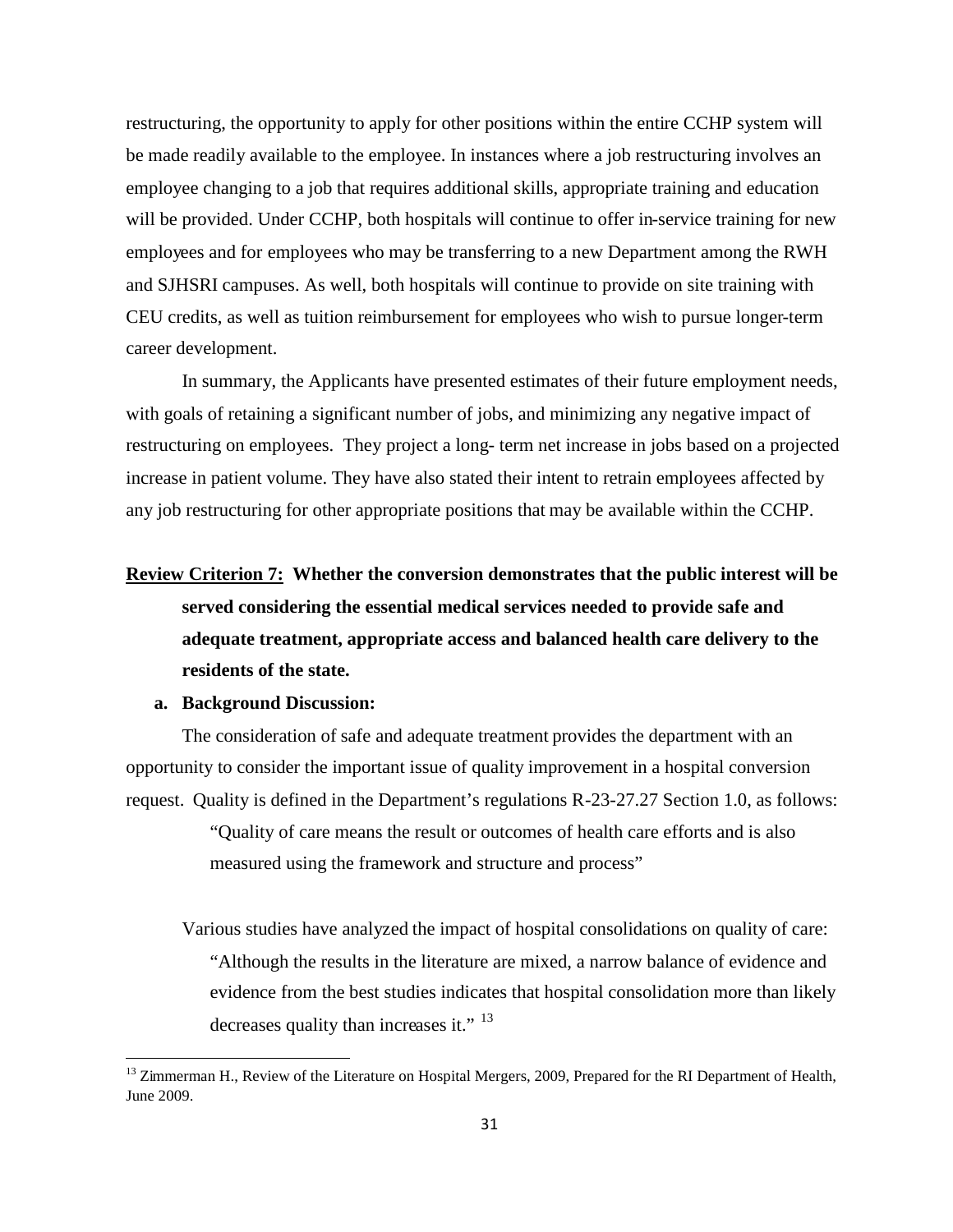Cuellar and Gertier conducted a study examining hospital consolidations.<sup>[14](#page-33-0)</sup> They concluded that the evidence suggests that hospital consolidations have primarily served to increase market power, not improve quality of care or efficiency, at least in the short run.

A February 2006 policy brief and report from the RWJF Synthesis Project concludes that the wave of hospital mergers and acquisitions in the 1990s raised hospital inpatient prices and likely lowered the quality of inpatientcare. <sup>15</sup>

Hospital consolidations in RI should improve rather than decrease quality, by fostering the use of clinically related structures and processes such as hospital quality improvement programs, health information systems accessible to both providers and patients, clinical standards and procedures, patient safety programs, physician credentialing and peer review, medical home certification for outpatient primary care, and the like. It will be critical to ensure that under hospital consolidations in Rhode Island, integrated quality structures and processes are in place and health outcomes are routinely measured and reported.

There are many aspects to achieving a balanced health care delivery system, but the core concept is a system that promotes and rewards "higher value primary care, including preventive medicine and management of chronic illness<sup>"[16](#page-33-2)</sup> over "higher-cost, intensive medical intervention." Such a balance can be achieved by:

- Assuring and rewarding access to primary care, including chronic care management, which are effective in reducing the need for higher cost medical interventions such as preventable hospitalization, ambulatory sensitive emergency department visits, and high cost medical procedures.
- "The underuse of effective care is a missed opportunity to limit the progression of illness and the need for more expensive services lateron.["](#page-33-3)<sup>17</sup>

<span id="page-33-0"></span><sup>&</sup>lt;sup>14</sup> Cuellar AE, Gertier PJ, "How expansion of Hospital Systems has Affected Consumers: Hospital Consolidation has resulted in more Negative than Positives so far," Health Affairs 24:213-19,2005

<span id="page-33-1"></span><sup>15</sup> RWJF, Synthesis Report, 2006

<span id="page-33-2"></span><sup>&</sup>lt;sup>16</sup> A. Shih, K. Davis, S. Schoenbaum, A. Gauthier, R. Nuzum, and D. McCarthy, Organizing the U.S. Health Care Delivery System for High Performance, The Commonwealth Fund, August 2008

<span id="page-33-3"></span><sup>&</sup>lt;sup>17</sup>. R. Singh, R. Seifert, Getting What We Pay for: Reducing Wasteful Medical Spending, Community Catalyst Report, December 2008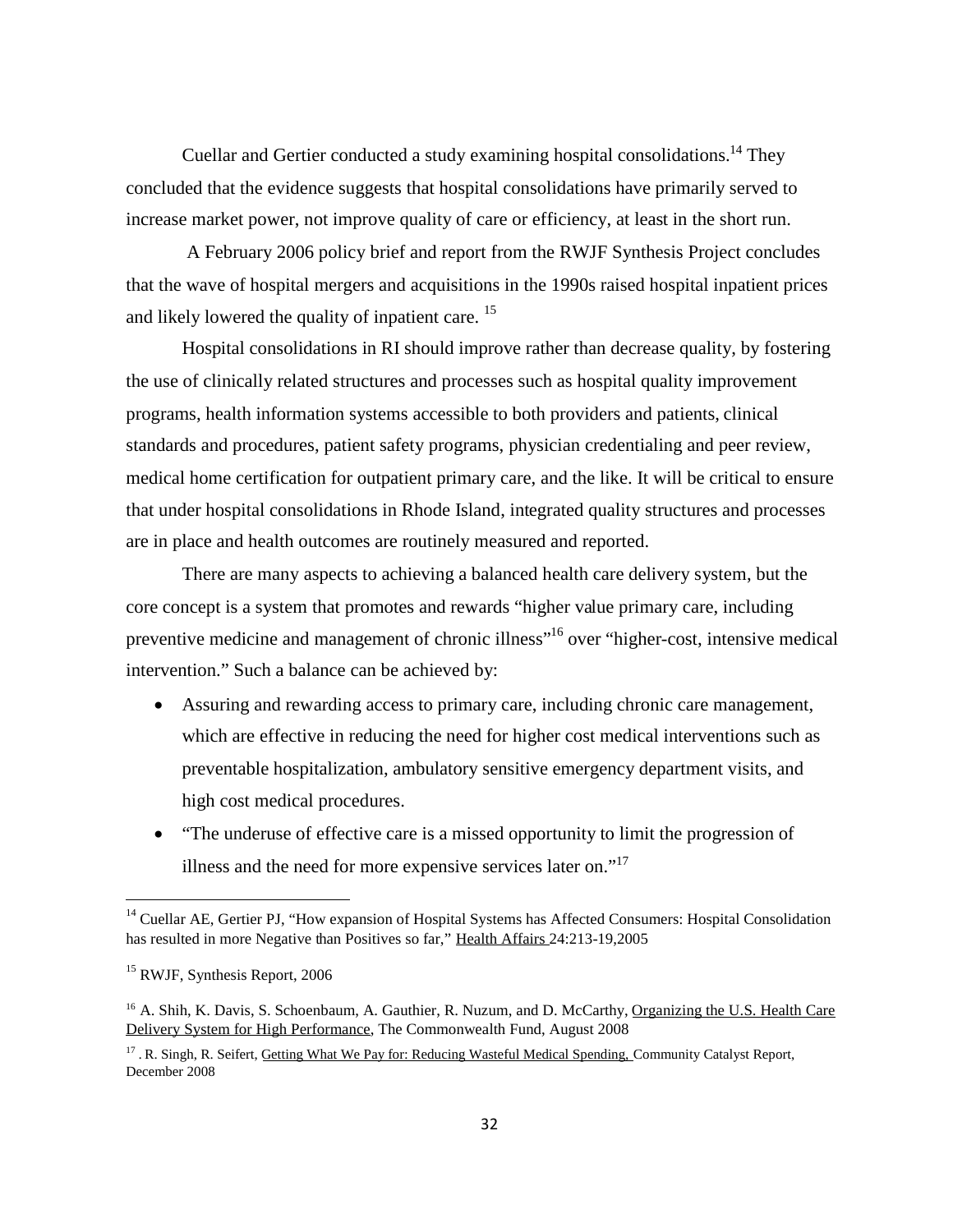- Assuring and rewarding the provision of services in the least restrictive setting, including promoting the delivery of services in community settings rather than institutional settings. Examples are: promoting access and availability of, as well as redirecting non-emergent care to, community based primary care providers, urgent care sites, and health clinics, as more appropriate alternatives to hospital emergency rooms; [18](#page-34-0)
- Assuring that institutional services, when necessary, are used most efficiently by entering into payment arrangements which reward higher value care and promotes accountability for the patient's entire episode of care both in and out of hospital. Examples of this are bundled payment approaches to paying for care over a period of time or for the duration of an illness, with rewards for quality, outcomes, and efficiency, as well as other payment approaches to better align payment with performance and value. (Reforming Provider Payment: Essential building Blocks for Health Reform, Commission on a High Performance Health System, March, 2009 report) Key expected improvements include decreased hospital admissions, fewer complications during hospital stays, efficient management of length of stay; and reduced readmissions.
- Assuring that patients move from institutional settings, such as inpatient care, to the most appropriate, least restrictive setting. Important to this is a system for collaborative cross system planning for the patient's care both in and out of hospital, including: active care coordination and care transition support; a system for hospital discharge planning which has accountability for the total care of the patient; and active collaboration and teamwork among hospital and community providers. This necessitates hospitals actively collaborating with home care, assisted living, and other community providers which can be appropriate, lower cost alternatives to discharge to a nursing home.
- Promoting patient incentives and easy access to information to promote patients choice of high quality, high value care.

<span id="page-34-0"></span><sup>&</sup>lt;sup>18</sup> K. Davis, You Can Get There from Here: Mapping the Way to a Transformed U.S. Health System, The Commonwealth Fund, January 2009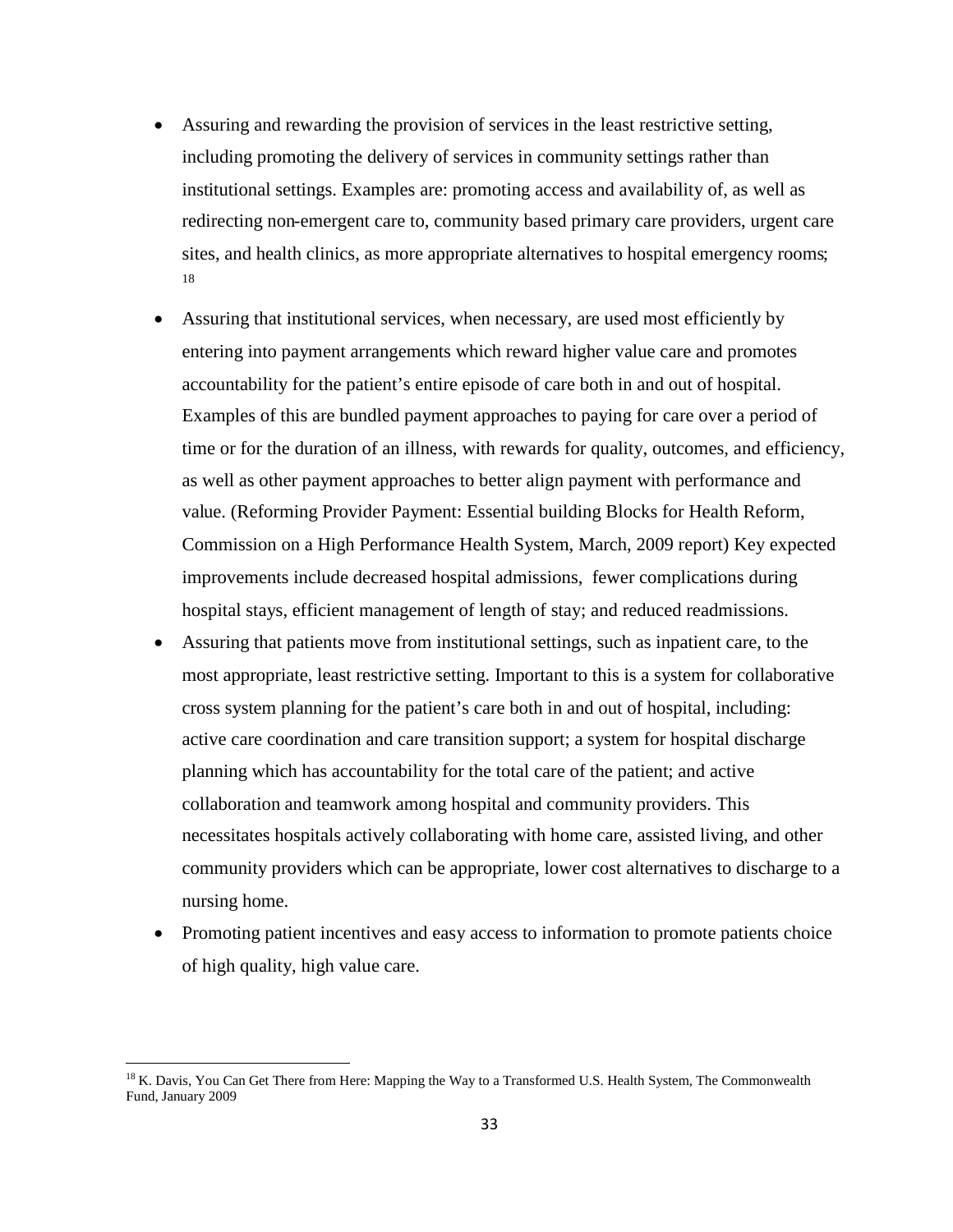The *July 2007RI Community Hospital Report* included the following statements regarding provider collaboration and hospital mergers:

"Through collaboration, hospitals should aim to reduce costs and increase quality, not solely enhance revenue through increased bargaining power. The state's regulatory and reimbursement framework should support this.

Effective collaboration would address hospitals' stated need to ensure that their own capacity is used most frequently. For example, this could be achieved by working with providers so that patients who seek hospital services but would be better served elsewhere can receive the right care in the most appropriate setting."<sup>[19](#page-35-0)</sup>

As well, the Task Force Report made the following statement regarding community hospitals:

> " The role of {hospitals} must change if the future context of the health care system is one that rewards improved health outcomes as well as pays for individual episodes of acute and specialty care."<sup>[20](#page-35-1)</sup>

Among the principles the Task Force agreed to for payment reforms to encourage efficient, high quality care are the following: $^{21}$  $^{21}$  $^{21}$ 

- The new payment methodology should include pay-for-performance provisions.
- Payment should support primary care infrastructure and realign incentives to remove any reimbursement bias for complex services. Changes in payment should ensure that incentives are sufficient to support low-complexity and preventive services that are effective contributors to health. and
- Changes in payment should be used to align financially the interests of hospitals and physicians and thus eliminate some of the competition between them.

<span id="page-35-3"></span>The Commission on a High Performance Health System states that "Our fragmented health system rewards high-cost, intensive medical intervention over higher-value primary care, including preventive medicine and the management of chronic illness." [22](#page-35-3)

<span id="page-35-0"></span><sup>&</sup>lt;sup>19</sup> Report of the Community Hospital Task Force, July 2007

<span id="page-35-1"></span> $20$  Ibid.

<span id="page-35-2"></span> $21$  Ibid.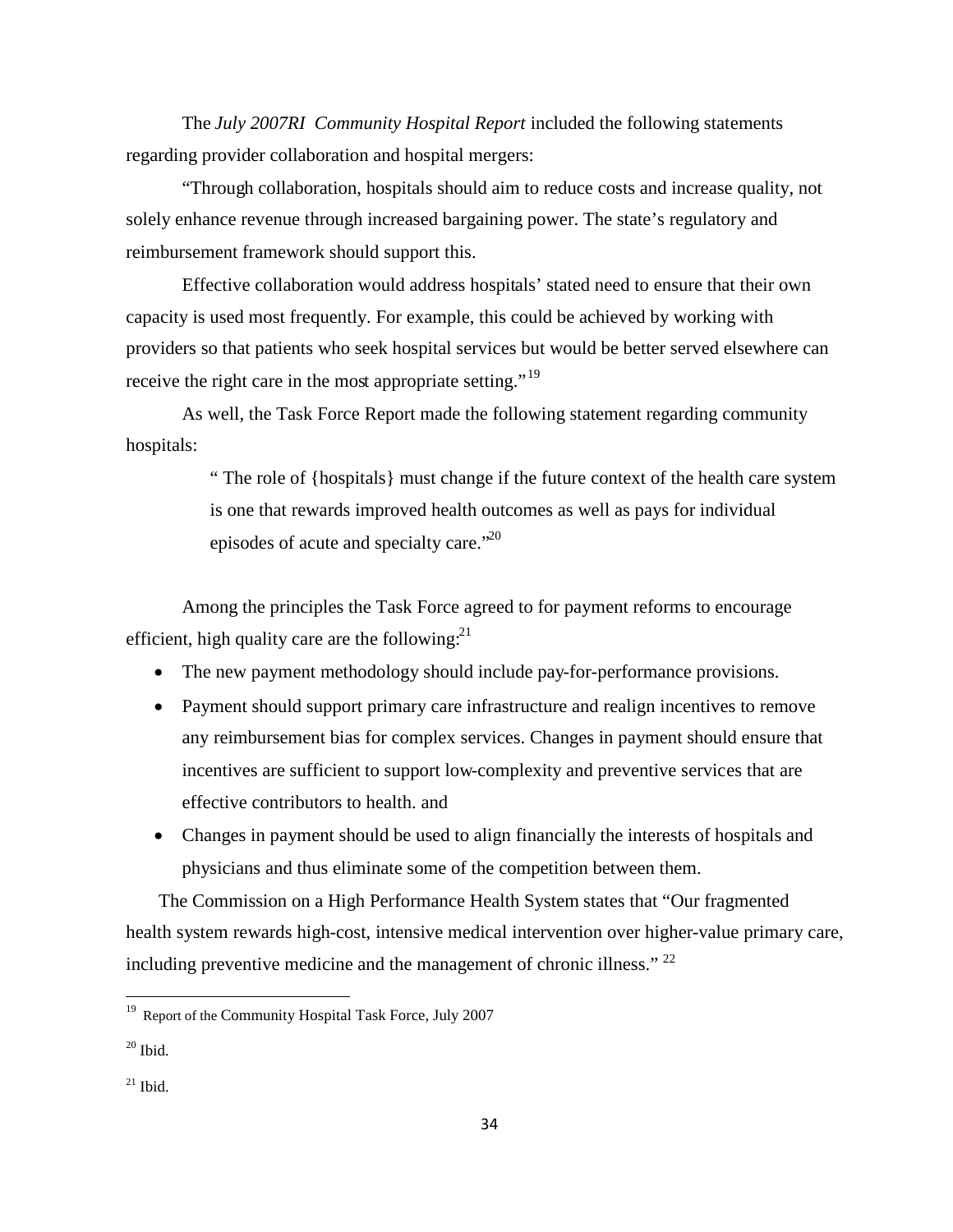The report further identified six attributes for an ideal health care delivery system:

- Information flow to providers and patients through electronic health records systems,
- Care coordination and care transition support
- Peer accountability and teamwork among providers
- Easy access to appropriate care
- Accountability for the total care of the patient, and
- Continuous innovation to improve quality, value, and patient experiences.  $^{23}$  $^{23}$  $^{23}$

Among the recommendations of the Commission to move our fragmented delivery system toward this ideal, were:

- Payment reforms: bundled payment systems that reward coordinated, high-value care and expansion of pay-for-performance programs to reward high-quality, patientcentered care;
- Patient incentives to choose to receive care from high quality, high value systems; and
- An acceleration in the adoption of health information technology.<sup>[24](#page-36-1)</sup>

In a more recent report, The Commission on a High Performance Health System concludes, "by increasing emphasis on primary care, improving coordination, and eliminating duplicative and unnecessary services, payment reforms could significantly slow growth in health care spending..….Payment reforms offer significant opportunities for health care providers to benefit from improving care and making prudent use of resources…. New payment methods reward value rather than volume… While embarking on payment reform may be daunting for [providers], given the large investment they have in the current system, new and innovative strategies are needed to align incentives to encourage and reward more effective and efficient care."<sup>[25](#page-36-2)</sup>

<sup>&</sup>lt;sup>22</sup> The Commission on High Performing Health Systems, "Organizing the US Health Care Delivery System for High Performance," August 2008.

<span id="page-36-0"></span> $23$  Ibid

<span id="page-36-1"></span> $^{24}$  Ibid

<span id="page-36-2"></span> $25$  The Commission on a High Performance Health System, "Reforming Provider Payment: Essential Building Blocks for Health Reform" March 2009.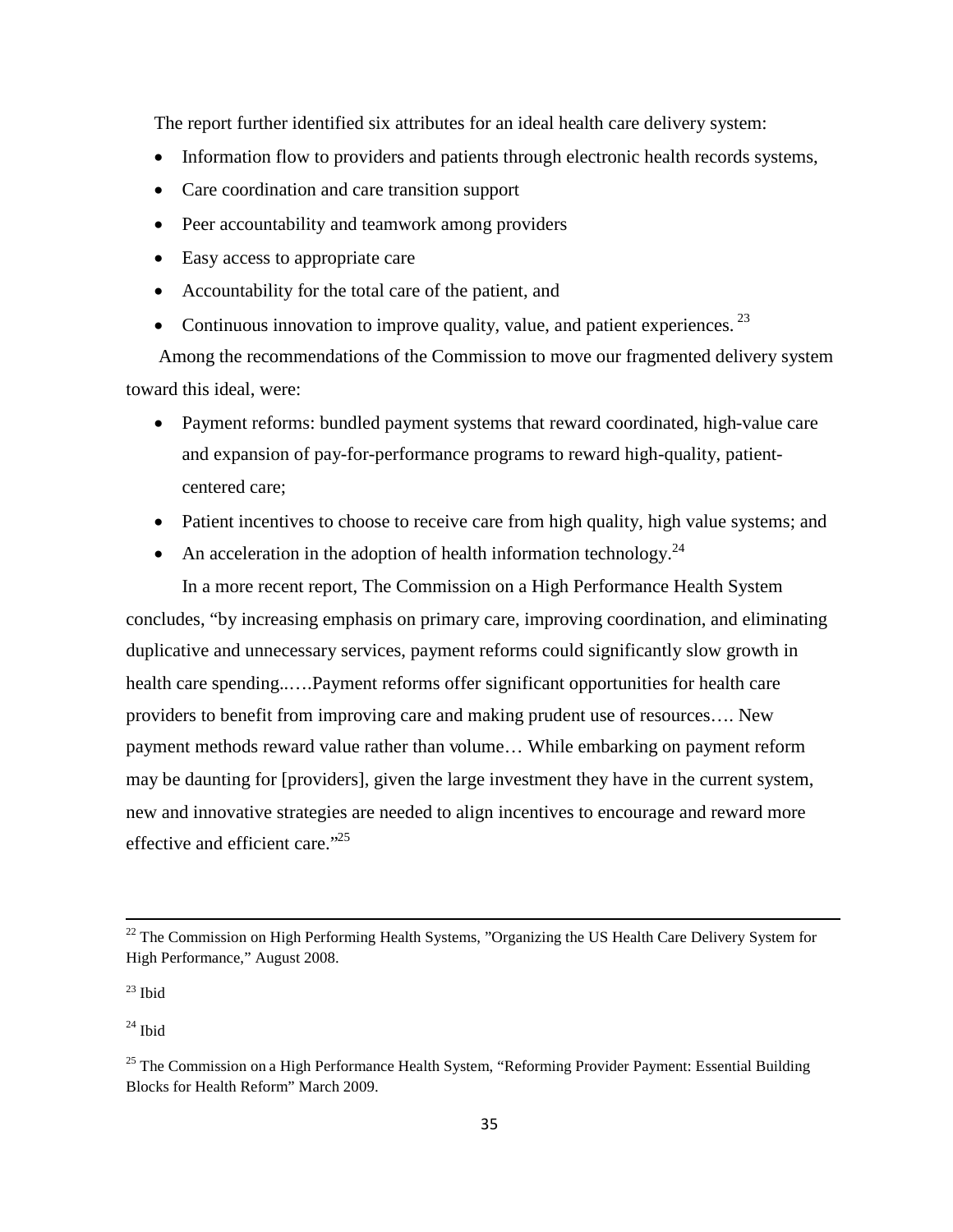Certainly hospital conversions present an unprecedented opportunity to foster an alignment between hospitals and payors in order to pursue transformational changes to RI's health care delivery system.

### **b. Factors considered**

To evaluate whether the Applicants have demonstrated that the proposed conversion will assure and improve access to safe and adequate treatment by providing access to essential medical services to communities served, among the factors the Department considered were the Applicants' description of short and long term plans to assure the provision of safe, high quality health care services to the community; description of changes to quality structures and processes, including the organizational structure that will be used clinical and quality management, oversight and enforcement; plans and timeline for development and implementation of consistent clinical, quality, and patient safety policies and procedures across the new entity. Among the specific clinical, quality, and patient safety areas the Department reviewed were: plans and timelines for joint physician credentialing, peer review, quality improvement activities, patient safety and associated reporting, and descriptions of outpatient primary care clinics and affiliated physician offices with regard to NCQA medical home criteria.

The Department also considered the proposal's potential impact on concentrating specialty tertiary services within large volume centers – either consolidating such services within the proposed entity or by closing such services that may have adequate capacity and higher volume in other nearby facilities unrelated to the affiliation.

In addition, the Department considered the Applicants' description of plans to improve quality and patient safety through the further development of health information systems, including but not limited to plans and timeline for an integrated electronic medical record system and e prescribing across hospitals, other affiliates, and affiliated physician offices. The Department considered current and planned access to electronic medical information by affiliated physicians, and for patients, as well as the affiliations efforts and plans for participation in the statewide health information exchange.

With respect to quality of care, the Department considered findings by the Office of Facilities Regulation including past and current reviews, compliance orders, corrective action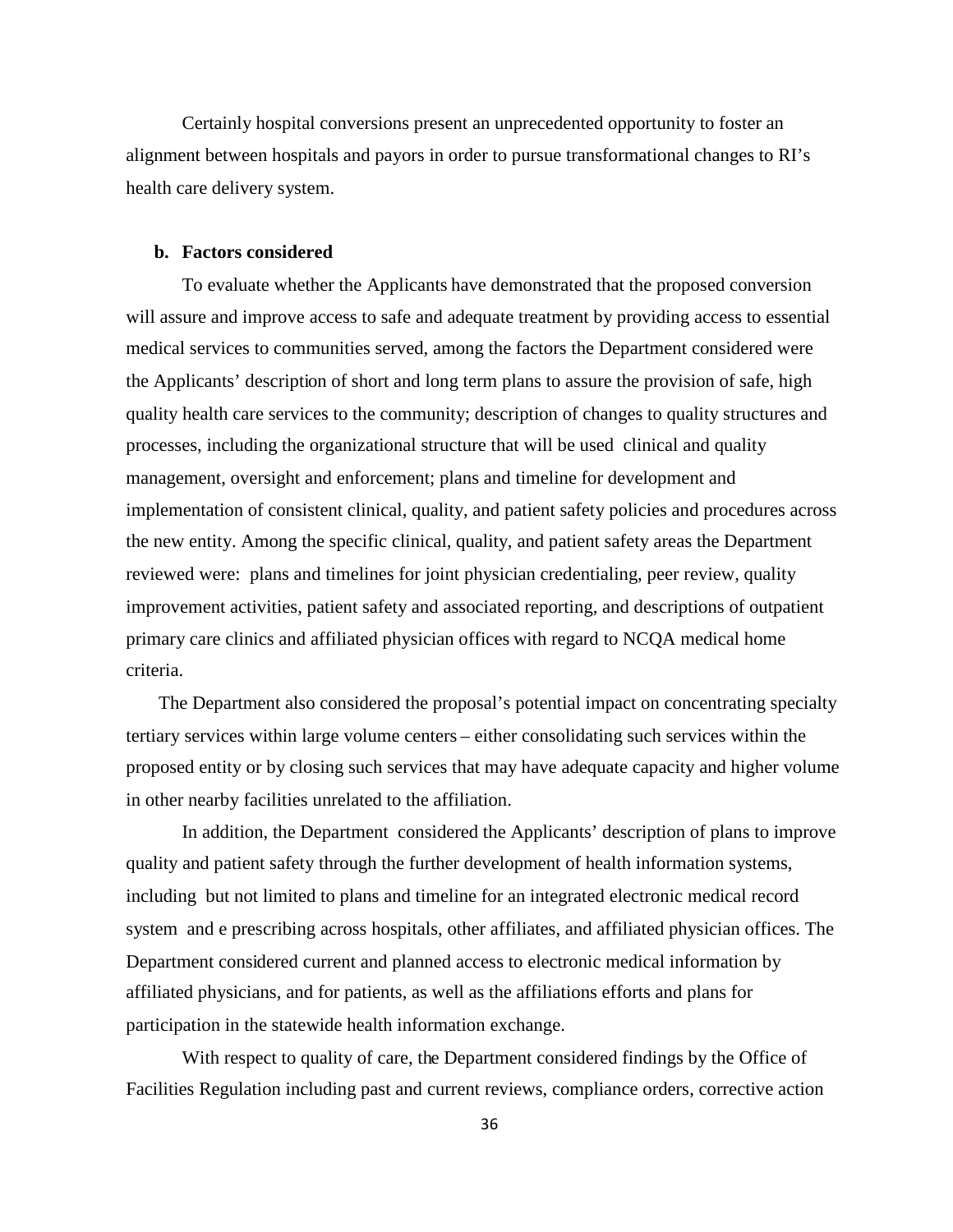taken and performance in providing inpatient psychiatric services under the facility status certification of the Department of Mental Health, Retardation and Hospitals ("MHRH"). The Department reviewed reports provided on the U.S. Department of Health and Human Services' *Hospital Compare* website concerning the hospitals' standing in areas of clinical performance, patient safety and quality, benchmarked against other hospitals in the state and in the country.

To evaluate whether the Applicants have demonstrated that the proposed conversion will promote a balanced system of health care service delivery and efficient use of services in the community, among the factors the department considered were national best-practice recommendations for a balanced, efficient health care delivery system, as discussed in the Background Discussion section of this criterion. Among the specific factors the department considered was the Applicants' specific plans and methods to assure health care services in the communities served are delivered in the least restrictive setting. The Department considered the Applicants' description of specific plans and methods, as well as the Applicants' history of efforts and successes, in the following areas that are critical to achieving a balanced health care delivery system:

- 1. to promote the alignment of payor, hospital, and related provider payment incentives to decrease or remove any reimbursement bias which may promote the use of institutional settings or tertiary services in lieu of less restrictive or community-based services;
- 2. to promote/include provisions in contracts with payors and/or providers, which reward the hospital and/or providers for providing higher value care;
- 3. to move toward an integrated health system across the community where the hospital partners with community-based providers to be accountable for care of the patient both in and out of the institution,
- 4. to improve access and capacity for primary care and chronic care management by promoting and supporting community based primary care services
- 5. to assure, promote and support the availability community based urgent care services, especially evenings and weekends, as an alternative to more costly emergency department use for non-emergent care;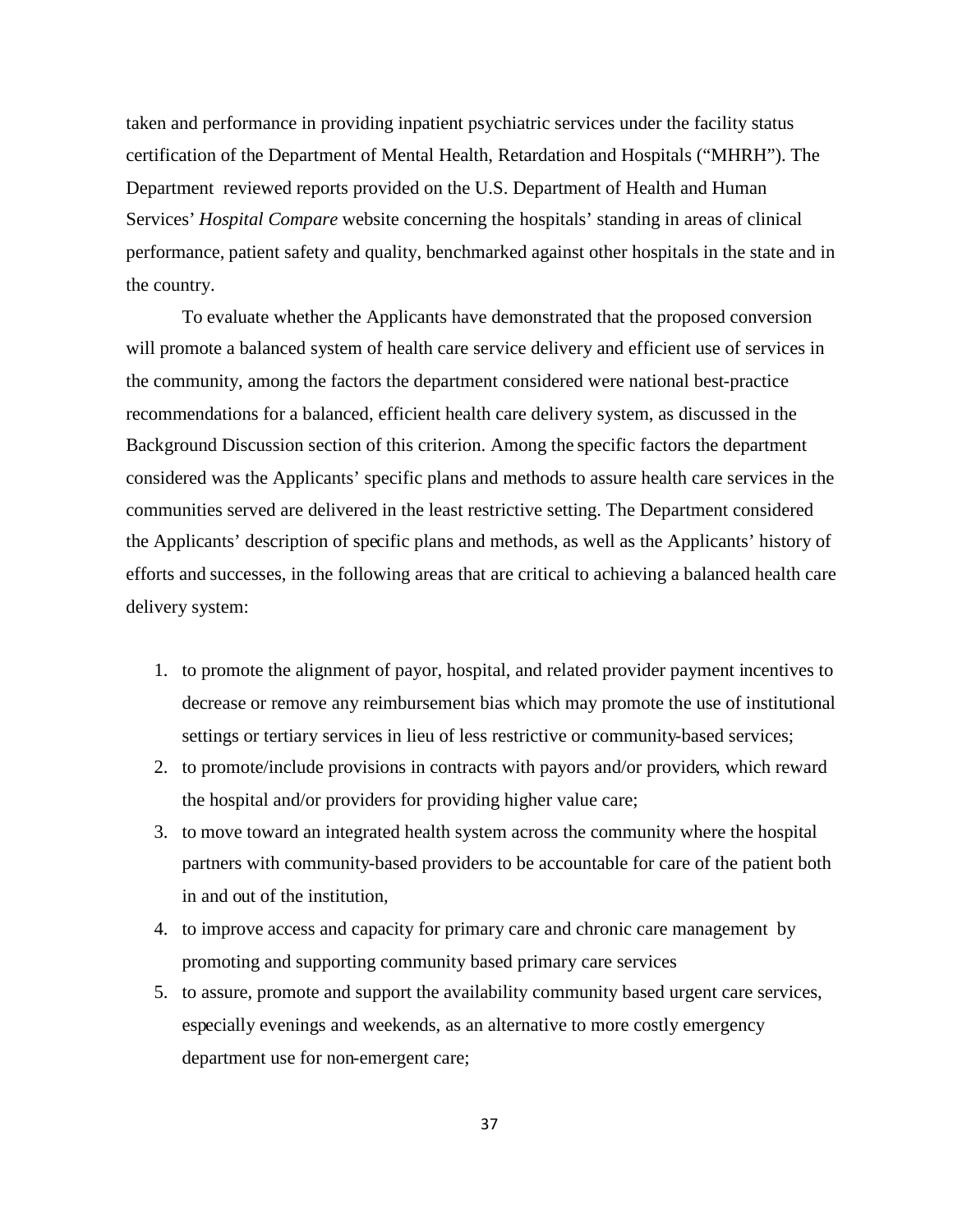- 6. to reduce preventable hospital admissions, readmissions and emergency department use within the communities served by the new entity;
- 7. to prevent, track and reduce complications during hospital visits and stays;
- 8. to appropriately manage length of inpatient stay;
- 9. to assure and promote a well-developed system for collaborative cross-system care coordination , care transition, and discharge planning and support from the emergency department, including collaboration with community providers or other partners to assure that discharge emergency department services is to least restrictive setting, such as with family and community supports, with home based services, to hospital diversion facilities or other appropriate settings in lieu of inpatient hospital;
- 10. to promote and assure a well-developed system for collaborative cross-system care coordination, care transition, and discharge planning and support from inpatient stays, including collaboration with community providers or other partners to assure that discharge from hospital inpatient services is to least restrictive community setting, such as with family and community supports; with home based services; to short-term stepdown facilities, or to assisted living, in lieu of other institutional settings such as nursing homes;
- 11. to promote and support the capacity for community based long term care service s in least restrictive settings such as home based supports;
- 12. to promote the acceleration in the adoption of health information technology, including Electronic Medical Records (EMR), Computerized Physician Order Entry (CPOE), eprescribing and participation in CurrentCare, the statewide Health Information Exchange (HIE).
- 13. to promote patient, provider, and hospital incentives, which promote access to and use of information by patients about the quality and cost of care.

# **c. Summary Analysis:**

Both RWMC and SJHSRI have well-established quality improvement programs integrated throughout each institution. Quality is monitored internally through Performance Improvement Departments at both hospitals. Through the affiliation, the Application states that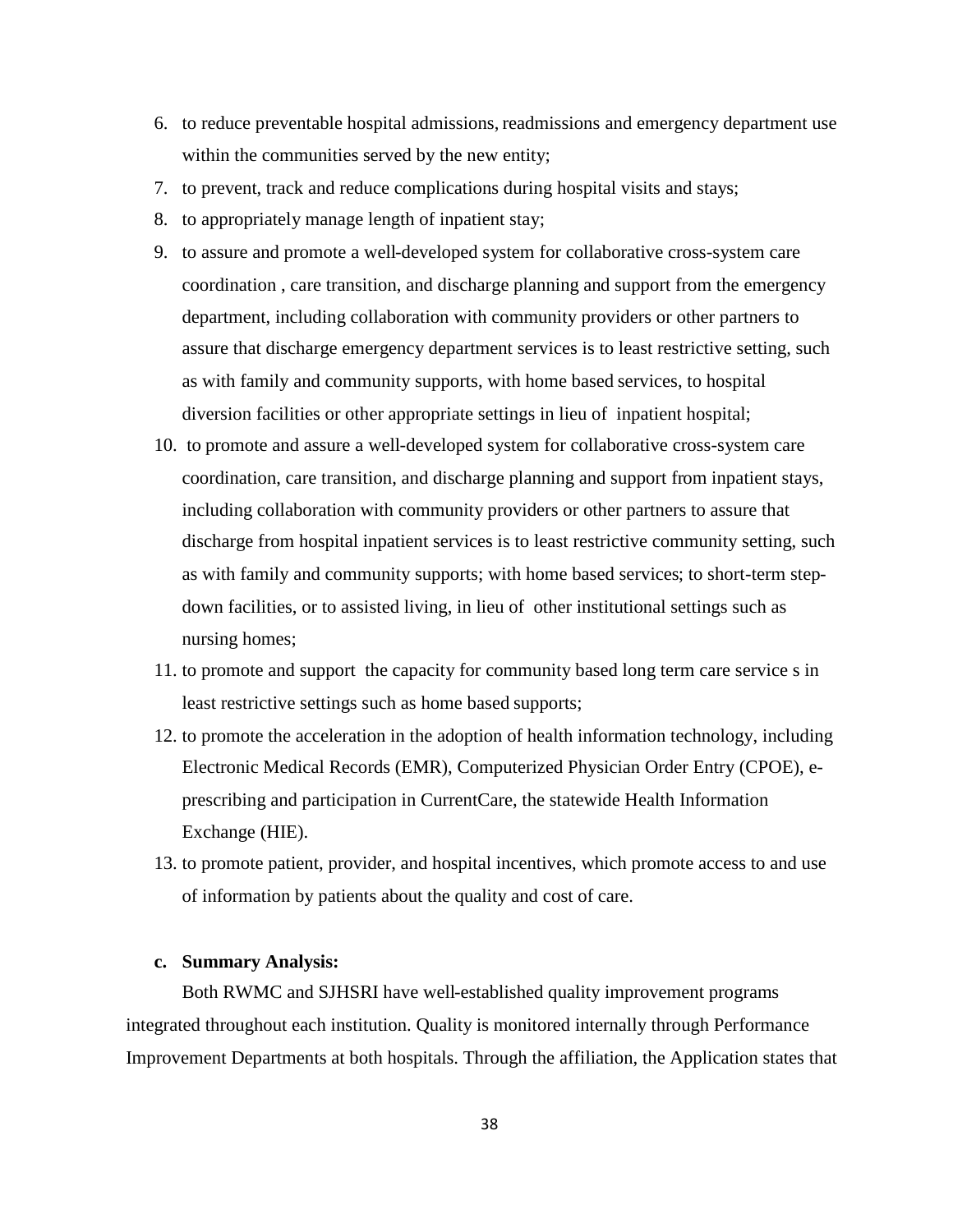the hospitals' quality improvement programs will be strengthened through several initiatives, which are described as follows.

The Applicants state that CCHP will create and recruit for a new position of Chief Medical Officer (CMO). The CMO will be a member of the CCHP senior management team, reporting to the CEO of CCHP, and have a lead role in quality improvement, and will be responsible for clinical program collaboration across the two affiliating entities. The CMO's responsibilities will also include physician credentialing across the new organization. The Application does not provide a timeline for recruitment and hiring a CMO.

The Applicants state that the affiliation will standardize clinical practice guidelines and protocols, as well as quality oversight and credentialing standards and practice, across the two hospitals within 3 to 5 years. The Applicants state that their goal is uniform physician credentialing policies and cross-credentialing in place within that same time period. The Applicants state that the development of central oversight in the emergency departments of both hospitals (total 60,000 visits per year) will provide a foundation for standardizing best practices, assuring clinical quality improvement and achieving operational efficiencies.

The Applicants state that CCHP will achieve continuous quality improvement through the creation of Centers of Excellence in the following areas: orthopedics, urology, neurosurgery, behavioral health, wound healing, oncology, geriatrics, rehabilitation, gastroenterology, laboratory, and bariatric surgery. The Applicants state that the Centers will improve quality from both a clinical and customer service perspective. However, the Applicants have not provided specific plans and timelines for development and implementation of Centers of Excellence.

Both hospitals use the same system for their respective health information systems. The Applicants state that this will assist them in integrating these systems, which is their intent through the affiliation. Both hospitals have electronic medical records, which store information that is accessible remotely to credentialed physicians. SJHSRI is an active participant in the enrollment efforts of the statewide health information exchange.

The Office of Facilities Regulation has noted a pattern of issues and failures in communication systems and implementations of policies and procedures in the inpatient psychiatric service at SJHSRI related to four specific incidents occurring in August 2007, December 2007, August 2008 and in December 2008.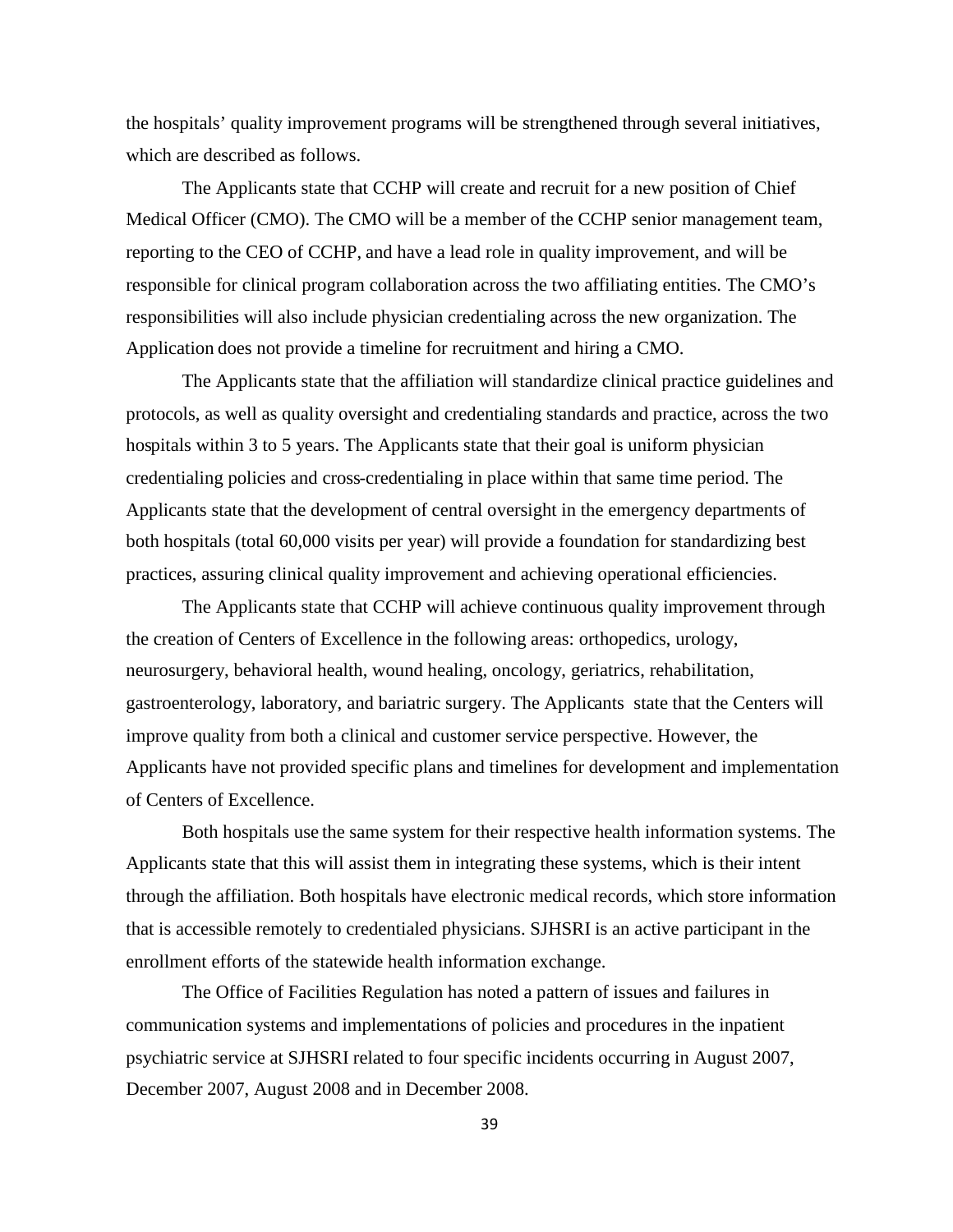In September 2007, the Department issued a Compliance Order to SJHSRI to engage the services of a consultant to review and make recommendations regarding safety and security for all psychiatric units/services. The orders imposed in the Compliance Order were satisfied in November 2007 by the submitting the expert report to the Department. From 2007 to June 2009, the Department has made seventeen (17) onsite unannounced inspection visits to investigate and ensure compliance with the September 2007 Compliance Order. In December 2008, a new consent agreement was signed and the hospital agreed to review certain policies and procedures (e.g., seclusion, constant observation and restraint use). It was also noted that SJHSRI receives advisories and compliance orders from the Department in a positive and constructive manner, with a willingness to take prompt corrective action

Quality of care measures for SJHSRI and RWH are reported through the Hospital Compare program. Hospital Compare was created through the efforts of the CMS and the U.S. Department of Health and Human Services and is a tool providing information on how well hospitals care for patients with certain medical conditions and/or surgical procedures. The information on the website http://www.hospitalcompare.hhs.gov/Hospital comes from hospitals that have agreed to submit quality information for Hospital Compare to make public.

For SJHSRI and RWH specific measures were reviewed. These included outcome of care measures, which focus on death rates, specifically on whether patients died within 30 days of their hospitalization and on rates of readmission specifically on whether patients were hospitalized again within 30 days. Death rates and rates of readmission show whether a hospital is doing its best to prevent complications, teach patients at discharge, and ensure patients make a smooth transition to their home or another setting such as a nursing home. Process of care measures ( there are 25 measures for adults) show how often hospitals give recommended treatments known to get the best results for patients with certain medical conditions or surgical procedures.

In reviewing the outcome of care measures for both SJHSRI and RWH, rates were "no different than the national rate" for all measures, including:

- Pneumonia 30-day mortality
- Heart failure 30-day mortality
- Heart attack 30-day mortality
- Rate of readmission for pneumonia patients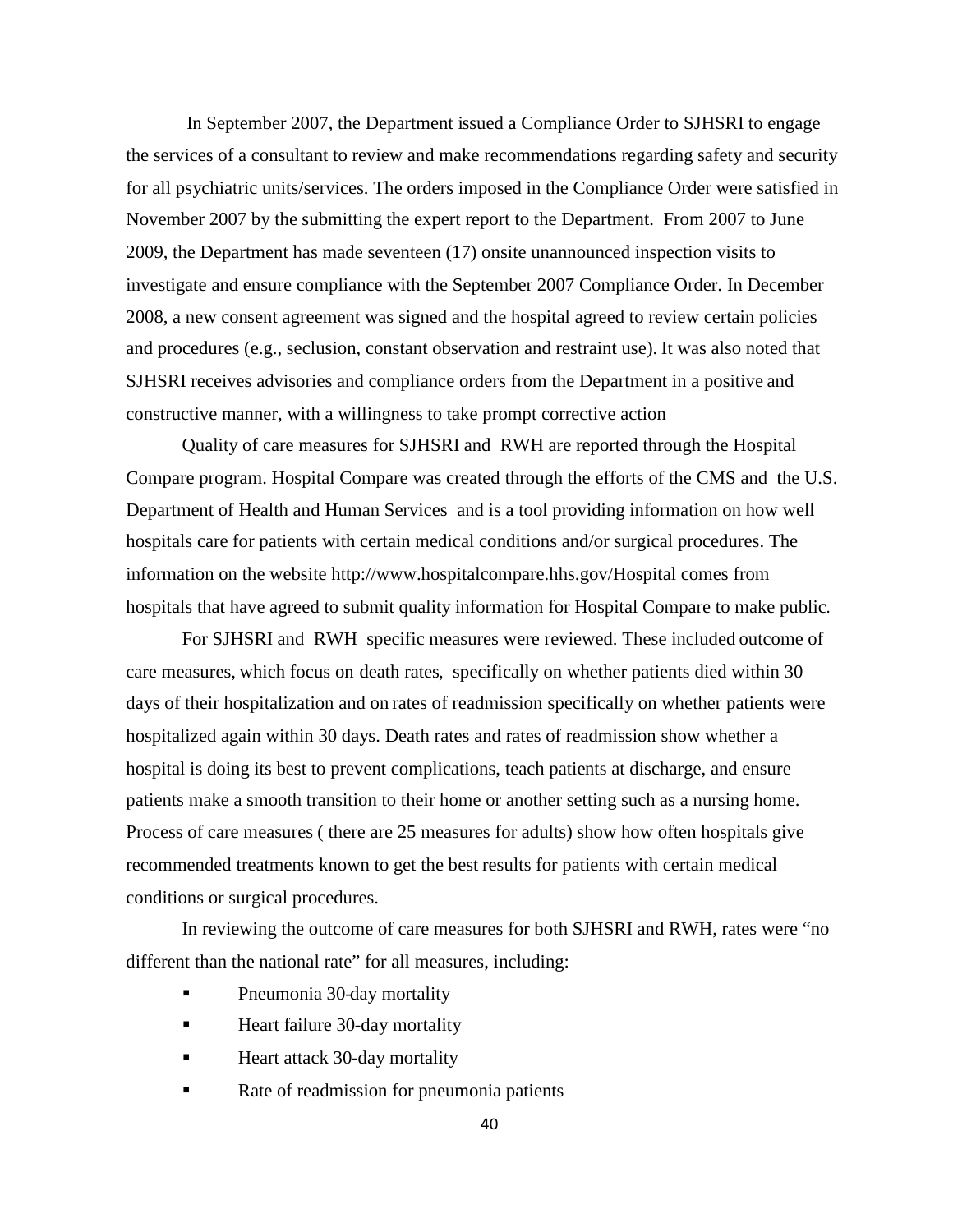- Rate of readmission for heart failure patients
- Rate of readmission for heart attack patients

For process of care measures, comparisons are made to the national and Rhode Island averages for each measure during the period July 2007 to June 2008. For most measures, both hospitals are within range of the averages or the number of cases was too small to determine reliably how well a hospital was performing. On one measure, percent of heart failure patients given discharge instructions, SJHSRI's rate is 15-18 percentage points below the averages, but the significance of this difference is not stated. In at least two measures, both hospitals are among the Top Hospitals nationwide, i.e.:

- Percent of heart attack patients give beta blocker at discharge
- **Percent of pneumonia patients given oxygenation assessment**

The Department evaluated the Applicant's plans to achieve a balanced health care system. The Applicants stated their expectation that third party payors will be moving to establish pay-forperformance contracts with providers. However, the Applicants did not provide any specific plans regarding this expectation.

The Applicants provided information about the outpatient primary care services offered currently by both hospitals. The Applicants stated their strong commitment to continue these services, which provide needed services to the community. SJHSRI operates a walk-in clinic for primary and urgent care needs in Providence's south side. In addition, the Application states CCHP's intent to work collaboratively with community providers to enhance access to primary care services; however no further details were provided.

Both hospitals have current initiatives in place to reduce average hospital inpatient length of stay (LOS). SJHSRI plans to reduce average LOS from 7.35 days in 2008 to 6.60 days by 2011. And RWH plans to reduce average surgical LOS from 5.2 to 4.2 days.

The Application states that an increase in patients with multiple chronic conditions is expected, but no plan was provided to improve patient management for the purpose of avoiding readmissions.

The hospitals do not provide plans to change discharge processes for patients being discharged from the emergency department or from inpatient stays. The proposed affiliation provides the opportunity to create a full continuum to meet the needs of individuals in need of long term care supports, from hospital to rehabilitation, to nursing home, to assisted living, to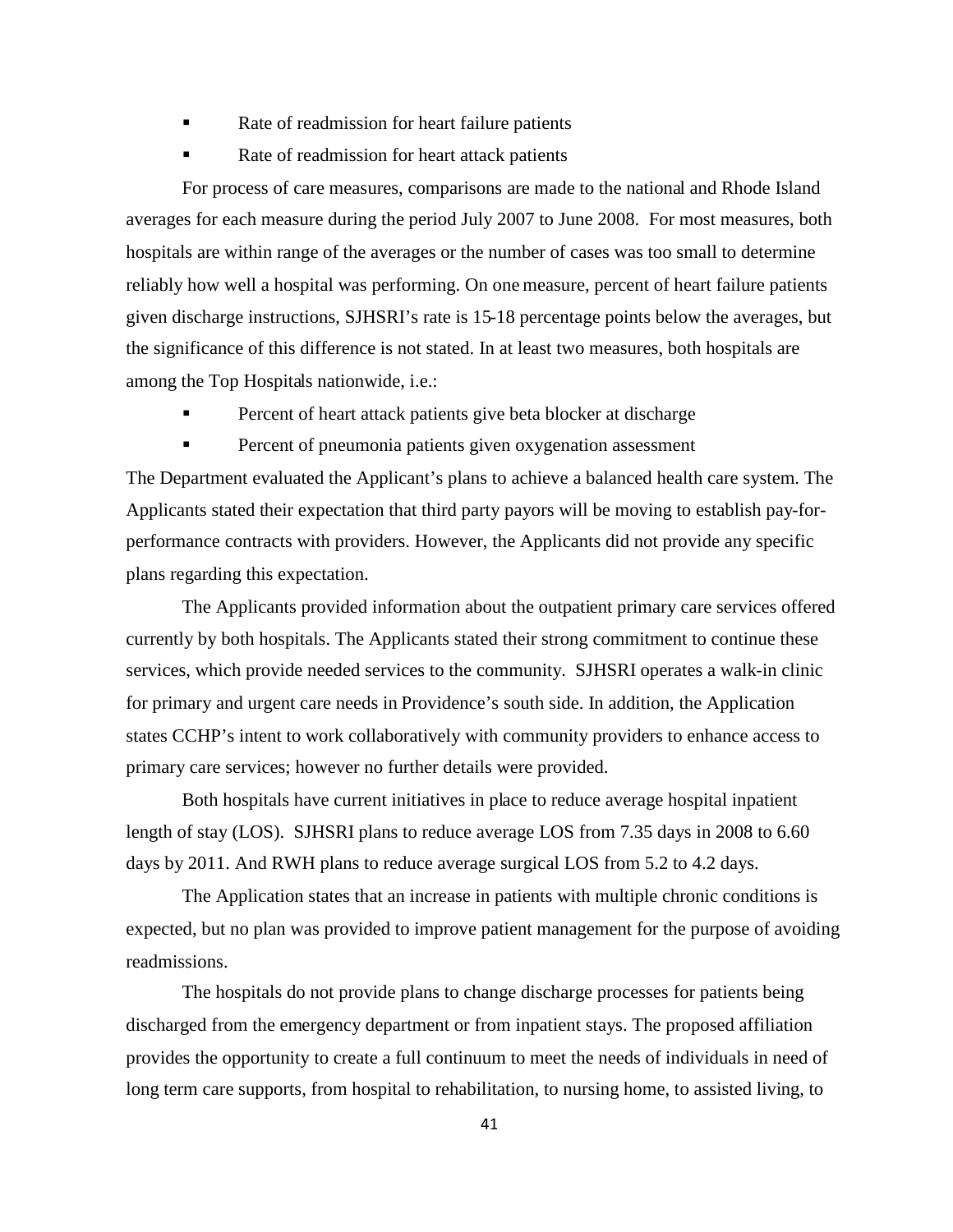home care, with geriatric specialty physicians available as needed. However, the Applicants have stated that they do not have plans at this time to create an integrated long-term care continuum.

The Applicants state their expectation that transparency of price and quality information will become more and more prevalent. However, no specific plans were provided to increase transparency of price and quality information to patients.

In summary, it appears that the affiliation will provide the opportunity to improve quality, as well as position the two hospitals towards a more balanced delivery system.

With respect to quality, the Department notes several areas that will provide opportunities for improvement, including: (1) integrating clinical policies and procedures, credentialing, and quality improvement processes across the CCHP under the leadership of a new system wide Chief Medical Officer, (2) building on each others' strengths in the area of quality improvement and measurement, and (3) building on common HIT platforms to accelerate the expansion and integration of Health Information Systems.

With respect to moving towards a more balanced delivery system, The Department also notes several opportunities for progress, including (1) moving from institutional to home and community-based care (2) increasing the capacity for primary care and chronic care management, and (3) promoting the alignment of payment incentives and performance-based contracts that reward the hospitals for providing higher value care, through partnerships with health plans and community providers.

# **Review Criterion 8: Market Share. In the review of hospital consolidations, the HCA statute directs the Department to consider issues of market share in its review, especially as they affect quality, access, and affordability of services.**

#### **a. Background Discussion:**

For the purposes of the review of this criteria, market share refers to percent of the population that is served by the hospital. In a hospital consolidation, the market share of the affiliating hospitals is combined, increasing the new entity's market share, or increasing "market concentration", in that same geographic area. In both of these calculations, the definition of the geographic area, or "market area" is key: the larger the market area is defined, the less market share a hospital or hospital system will be calculated to have.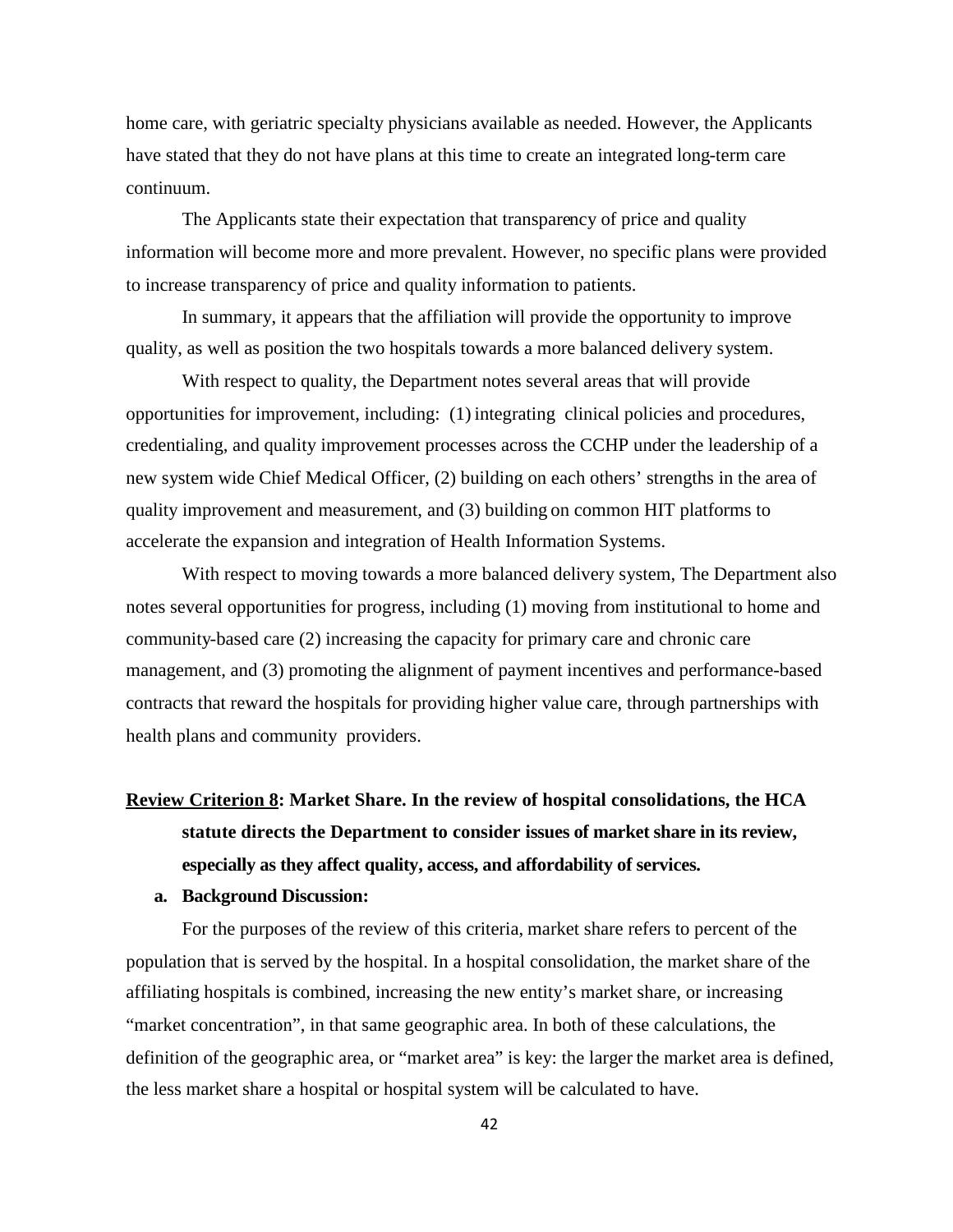Market power is the ability of the merged hospitals, or of the hospitals remaining in the market after the merger, to use their increased market share to raise prices significantly above competitive levels (or otherwise to reduce rivalry).

Hospital consolidations can have two contradictory effects on consumers. Some may help consumers by generating efficiencies that allow hospitals to lower prices which may be passed on to consumers in the form of lower insurance premiums. Others may increase the hospitals market power allowing hospitals to raise prices which will increase the cost of health insurance in turn. More accurately, market power increases the price-cost margin <sup>[26](#page-44-0)</sup>

Since 1982, the U.S. Department of Justice, the Federal Trade Commission, and state attorneys general have used the Herfindahl-Hirschman Index (HHI) to measure market concentration for purposes of antitrust enforcement. According to the DOJ-FTC 1992 Horizontal Merger Guidelines, markets in which post-merger HHI is below 1000 is considered "unconcentrated", between 1000 and 1800 are considered "moderately concentrated" and those above 1800 are considered "highly concentrated." A merger potentially raises "significant competitive concerns" if it produces an increase in the HHI of more than 100 points in a moderately concentrated market or more than 50 points in a highly concentrated market. A merger is presumed "likely to create or enhance market power or facilitate its exercise" if it produces an increase in the HHI of more than 100 points in a highly concentrated market.<sup>[27](#page-44-1)</sup>

Appropriate use of this statistic depends on proper definition of the market (a question of substitutability of services) and on the appropriate geographic scope of the market. Geopolitical boundaries are a convenient, but sometimes meaningless, basis for defining the market for hospital services. Geographic markets are limited to a greater or lesser extent by 1.) the cost of transportation and 2.) legal barriers, such as those imposed by entry regulation that may regulate trade between areas. On the conceptual level, Department of Justice (DoJ) Guidelines define a market for antitrust purposes as the smallest geographic area, and group of

<span id="page-44-0"></span><sup>&</sup>lt;sup>26</sup> Gaynor M., "Is Vertical Integration Anticompetitive? Definitely Maybe (But That's Not Final)," Journal of Health Economics, 25:175-80, 2006

<span id="page-44-1"></span> $^{27}$  Zimmerman, H., "Hospital Market Concentration and Market Share" June 2009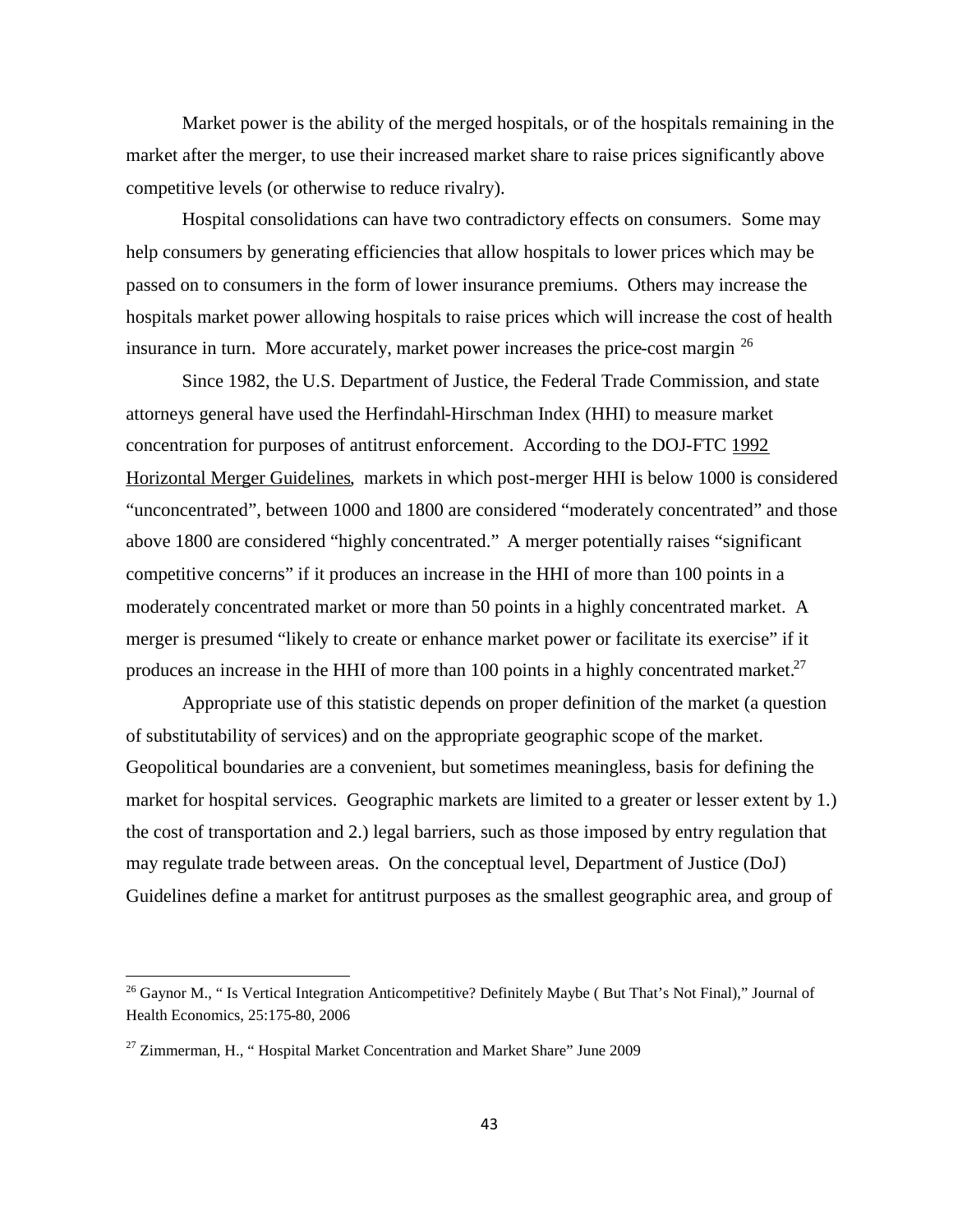producers that, if combined could profitably exercise monopoly power (i.e., set prices at levels above the competitive prices).  $28$ 

During the 1990s, hospitals consolidations were widespread in the U.S. leading to an increased concentration of hospitals as is measured by the HHI. Between 1990 and 2003, the population-weighted HHI increased from 1623 to 2323. This is roughly equivalent to moving from 6 equal-sized organizations to 4 equal-sized organizations.<sup>[29](#page-45-1)</sup> Hospital consolidation was national in scope, but varied significantly by geographical region.

Measuring the effects of hospital consolidation on prices is difficult because hospital prices paid by private insurance companies are generally considered proprietary trade secrets and this accounts for the largest source of revenue that is negotiable. A recent study concealed the identity of insurers and obtained price data from four areas that had hospital consolidations. Before and after consolidation prices were determined for inpatient services adjusted for case mix complexity. Three of the areas had significant price increases after consolidation and the other had constant prices. A 10% increase in the HHI was estimated to result in a 6% increase in prices. $30$ 

A recent Research Synthesis Report for the Robert Wood Johnson Foundation looked at three approaches to price competition research: the structure-conduct-performance (SCP) approach, the event study approach, and the simulation approach. The SCP approach does not analyze actual mergers, but investigates the relationship between price and HHI and uses that to predict how the merger will affect price. The event studies investigate the effects of actual mergers. The synthesis report found that the best event studies concluded that prices for merged hospitals, relative to controls, rose 10% or more after mergers. One recent event study found that consolidation raised prices by 40%. The strongest simulation studies found that mergers of hospitals close together generate greater price increases than mergers of distant hospitals. The most recent study reviewed found that consolidated hospitals have prices 15% higher than independent counterparts. The study concludes that research on hospital

<span id="page-45-0"></span> $28$  ibid

<span id="page-45-1"></span> $29$  ibid

<span id="page-45-2"></span><sup>30</sup> Ibid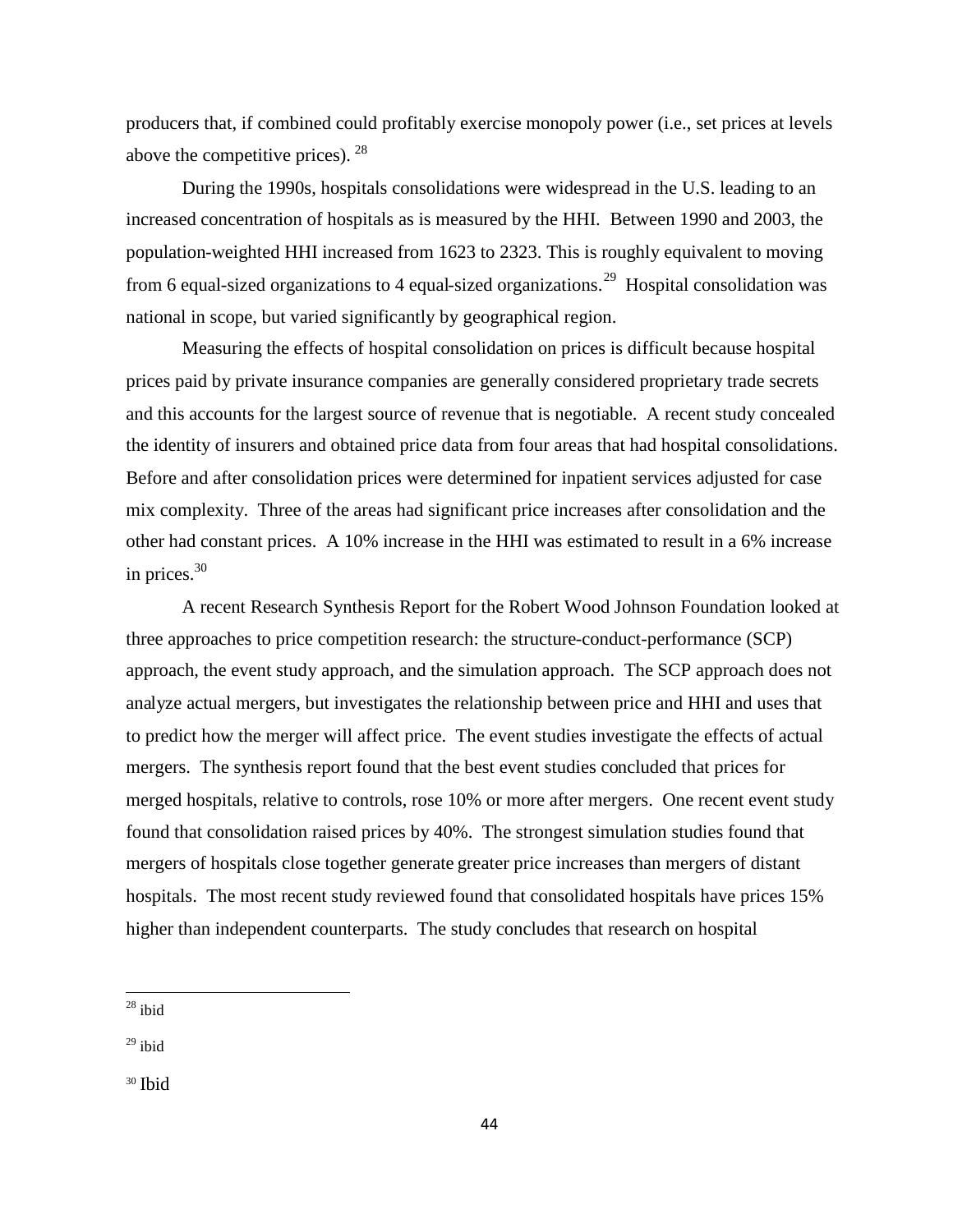consolidation in the 1990s raised prices by at least 5% and likely significantly more.<sup>[31](#page-46-0)</sup> An objective of the Department's regulatory review of market share, in consideration of whether a proposed affiliation will impact access and affordability, is to determine whether the proposed consolidation will have an increase in market share to such a degree to result in a significant increase in market dominance or power, and, the degree to which this market power will result in an increase of the price, or cost, of care in the market. The decision regarding a proposed hospital consolidation should favor consolidations which are likely to achieve efficiencies and savings without a significant increase in market power, price and the cost of care in the market and to not favor consolidations which are likely to result in an increase in market power which is likely to increase the price or cost of care in the hospital's health care market.

### **b. Factors Considered:**

In the Department's review of the Application in consideration of issues of market share, among the factors the Department considered were the Applicants' demonstration that the proposed conversion will not adversely impact the market share of facilities in the area if such impact would be likely to adversely impact access to care; the Applicants' description of current and proposed market share by type of service; the Applicants' description and analysis of the proposal's potential or planned impact on changes to market share of other entities and the potential impact of such; and the Applicants' description of any anticipated changes in physician referral patterns as a result of the proposal. The Department also considered a detailed analysis on market share conducted by an expert consultant specific to this proposal, including an analysis of the potential of the proposed affiliation on market concentration in an already highly concentrated market, and the potential impact of such on access, quality and affordability of health care.

In the Department's review of the Application in consideration of issues of market share, the Department considered whether the proposal demonstrates that the affiliation will improve and promote affordability of care. Among the factors the Department considered in this review was the Applicants' specific plans to improve efficiency of care as a result of the

<span id="page-46-0"></span> $31$  Ibid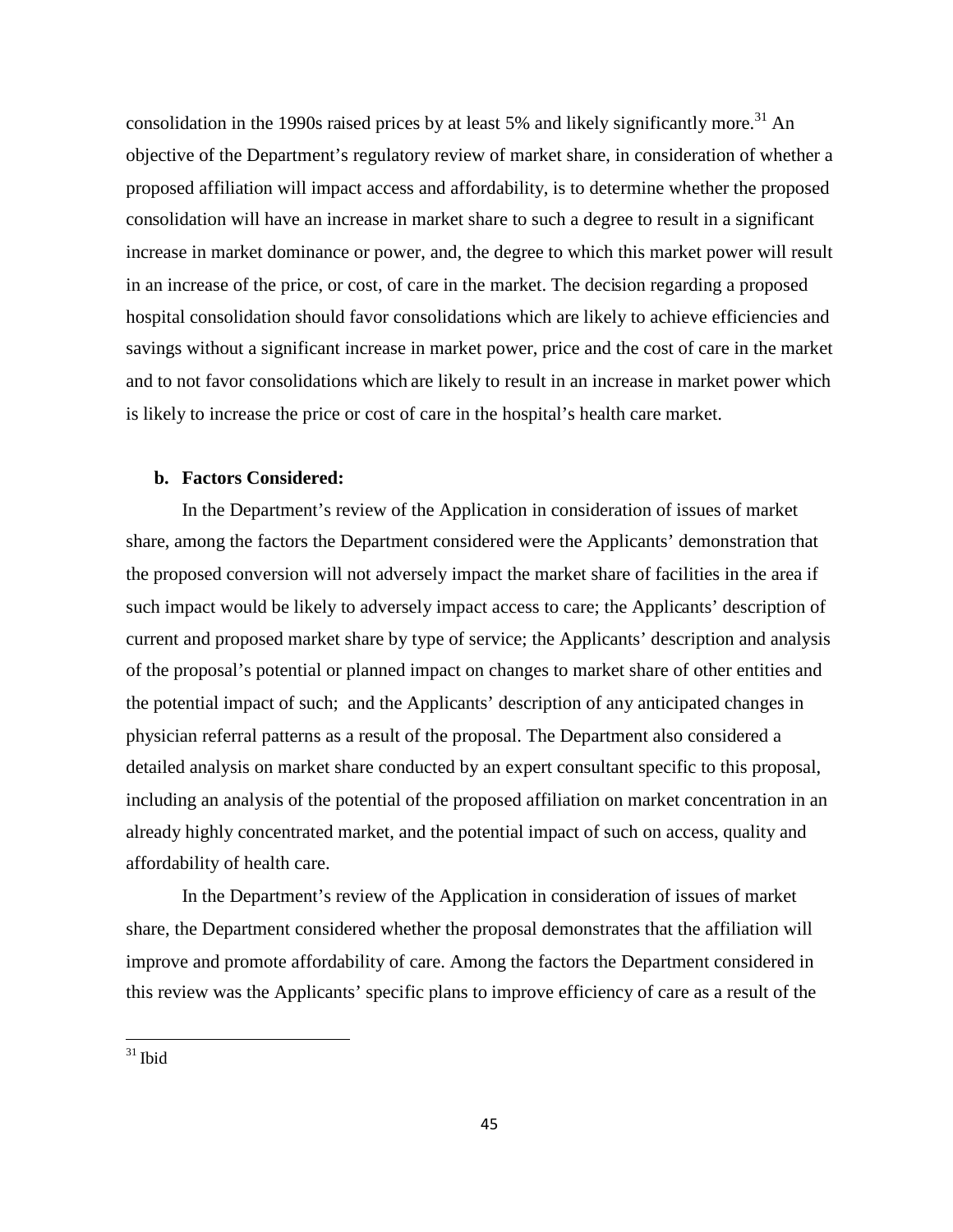affiliation, including the Applicant's description of efficiencies and improvements in affordability of care delivered to the community as a result of the proposal. The Department also analyzed and considered the potential impact of the proposed affiliation on the financial viability of the proposed affiliated entity, including review and analysis by expert consultants of the proposal's business plan/Pro Forma; and an analysis of the assumptions and potential for increases in hospital financial trend rates, such as hospital cost trends, charges, payor mix, and third party payment rates.

#### **c. Summary Analysis**

RWH and SJHSRI are medium sized hospitals located less than five miles apart. There is significant overlap of service areas of the two hospitals given their closeness in proximity. The two hospitals combined will represent an inpatient market share of approximately 24% in Providence County and about 15% of the entire state. The affiliation of these two community hospitals is not expected to impact the market share of other hospitals in the state.

The Application indicates that the affiliation should not impact the market share of other Rhode Island hospitals. Although Butler Hospital provides similar adult psychiatric/behavioral services, RWH and SJHSRI do not plan to expand their licensed or operating bed capacity as a result of the proposed affiliation; therefore, market share for these services should have no negative impact. The Applicants do not expect to gain additional marketshare from other independent community hospitals that may somewhat overlap their service areas (e.g., Landmark and Memorial hospitals).

The market share analysis provided by the consultant engaged by the Department found that the two hospitals affiliating to form CCHP have a combined market penetration exceeding 5% for all the cities and towns of Providence County, Kent County and Bristol County. For the cities and towns of Washington County and Newport County, their combined market penetration is less than 5% with two exceptions (North Kingstown 5.3% and Tiverton 5.7%). It is notable that the combined market penetration for CCHP is greater than 50% in Smithfield; greater than 40% in Johnston and North Providence; greater than 30% in Glocester; greater than 20% in Burrillville, Cranston and Providence; and greater than 10% in Bristol, East Providence, Foster, Lincoln, North Smithfield, Situate and Warren. A comparison of market distribution of discharges for RWH and SJHSRI showed that the percentage of inpatients that each hospital draws from corresponding cities and towns differ by 2% or less with the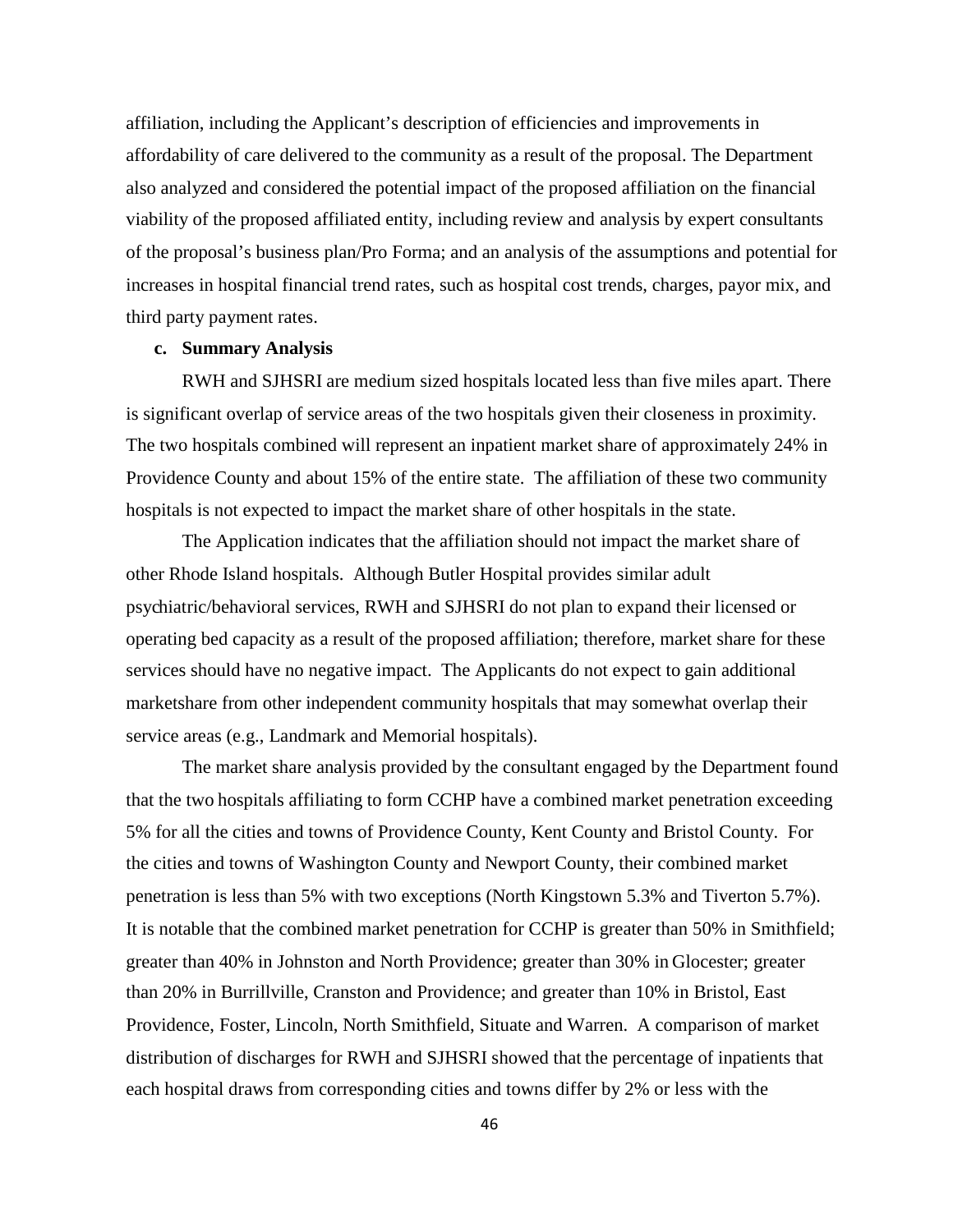exceptions that SJHSRI gets relatively more of its patients from North Providence and Johnston while RWH gets relatively more of its patients from Providence. Based on their combined market penetration, discharges from eight (8) cities and towns (Cranston, East Providence, Johnston, North Providence, North Smithfield, Providence, Smithfield and Warwick) account for 75% of their total discharges.

The consultant analyzed Rhode Island market share and the HHI for private nongovernmental hospitals in calendar years 2006 and 2007. If all hospitals in Rhode Island were independent in 2007, the HHI for all short term general hospital discharges (excluding newborns) would have been equal to 1268. This implies that the market for these services would be considered moderately concentrated if all hospitals were independent. Given the existing system hospitals, the HHI is increased to 2600; thus the market may be characterized as highly concentrated. DOJ-FTC guidelines indicate that a merger that produces an increase in the HHI of more than 50 points in a highly concentrated market raises "significant competitive concerns." In the case of the proposed affiliation of RWMC and SJHS, the HHI is increased by 103 points. Such an affiliation is presumed "likely to create or enhance market power or facilitate its exercise." Comparing the hospital concentration in Rhode Island (as is measured by the HHI) to the other geographical regions shows that Rhode Island hospitals are more highly concentrated than the average for New England as well as other regions in the U.S. except the South.

The consultant also looked at services for which the market share may be affected by the affiliation of RWH and SJHSRI for five services: medicine, cardiology, psychiatry, general surgery, and orthopedics. The HHI indicates highly concentrated (greater than 1800) HHI for all of the major services. General surgery is the most concentrated. However, psychiatry service would be affected the most—increasing by more than 300 points whether output is measured by discharges or inpatient days. For this service in particular, the analysis looked at only non-governmental hospitals.

The tertiary/specialty care services market share of CCHP for fiscal year 2007 is as follows: Cardiac Catheterization -0%, Radiation Therapy – 5.1% and Positron Emission Tomography – 19% (exhibit 63). It is expected that, since SJHSRI does not have a Cardiac Catheterization Lab or Radiation Therapy Facility, referrals from SJHSRI would go to RWH for those services, thereby increasing RWH market share for such services. Given the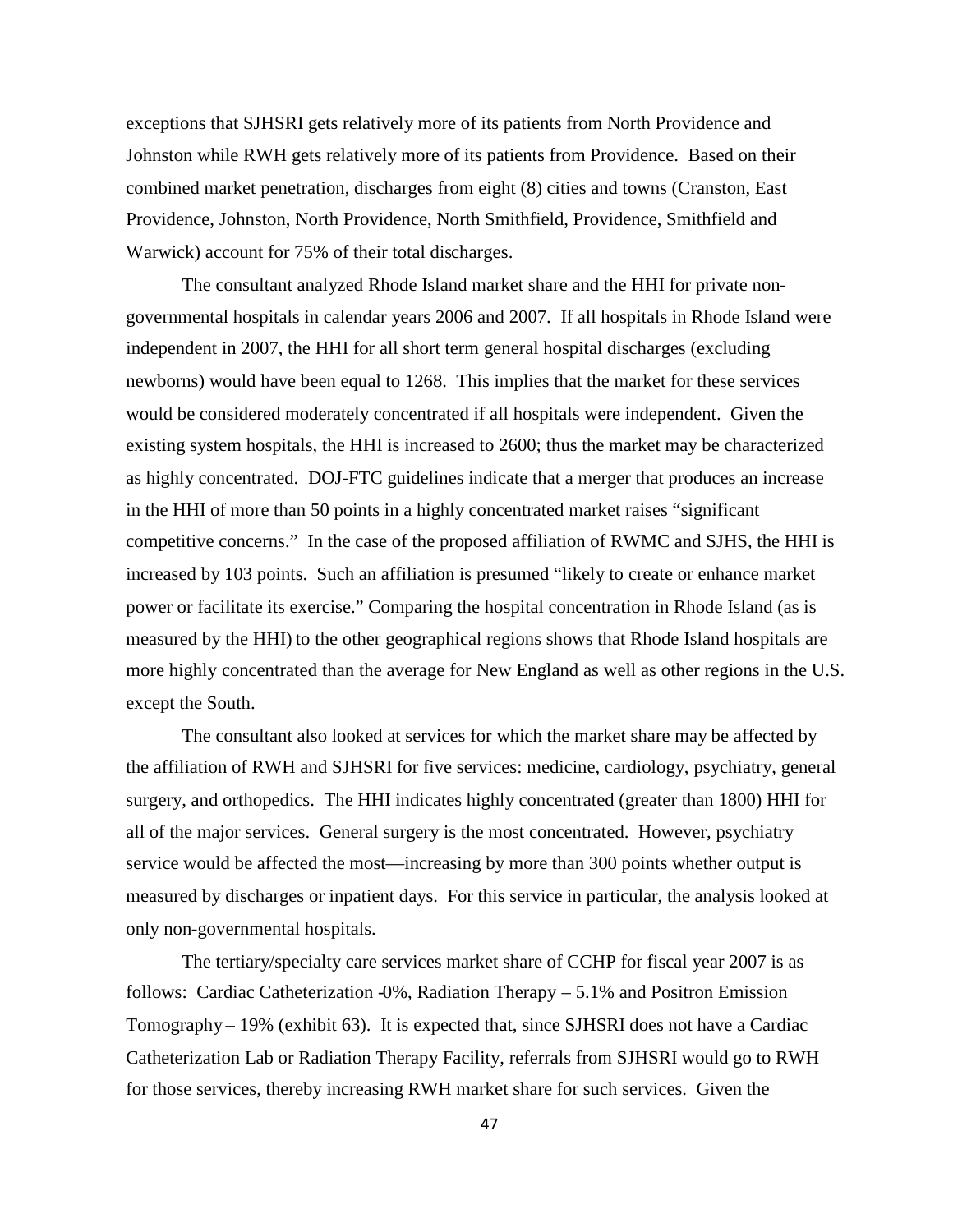extremely low market share for these tertiary services, the effect of the affiliation is expected to be minimal on the current statewide market share for these services. Neither SJHSRI nor RWH provide open-heart surgery, neonatal services and organ transplant services therefore no change in market share for these services are expected.

Notwithstanding the consultants' conclusions based on the HHI index that the proposals may increase the concentration of Rhode Island's already concentrated marketplace, the proposal for an affiliation appears to preserve the existing market share for the two licensed hospitals. It also appears that such affiliation would have little change in the existing market share of the affiliating hospitals or other hospitals in the state.

In summary, although the market leverage resulting from the affiliation is expected to increase reimbursement slightly, the affiliation serves as an appropriate, lower cost viable alternative to other dominant system hospitals. The Department also found that any such increase in price is likely to be more than offset by the continued availability of these community hospitals as an appropriate, cost effective alternative to urban tertiary care hospitals.

# **IV. Conclusions**

In the Rhode Island Hospital Conversions Act, the first purpose in defining the purpose of the chapter is to "assure the viability of a safe, accessible and affordable healthcare system that is available to all citizens of the state (Section 23-17.14-3 (1)). In the review of the proposed partnership of SJHSRI and RWMC into a new affiliation to be called CharterCARE Health Partners, the Director of Health considered this purpose, as well as the eight criteria specified in the statute and associated regulations for the review of proposed conversions of not-for-profit hospitals.

In the course of this review, the Department found that the financial viability of both hospitals is tenuous, SJHSRI in particular. The Department also found that the proposed affiliation is likely to strengthen the financial viability of both hospitals, and that the proposed affiliation appears to be critical to the continued survival of these hospitals., which overrode other concerns raised in the review.

The Department also found that both SJHSRI and RWMC provide critical services that are essential to the health of the citizens of Rhode Island, and to the communities primarily served by the hospitals in particular. The continued survival of these hospitals through this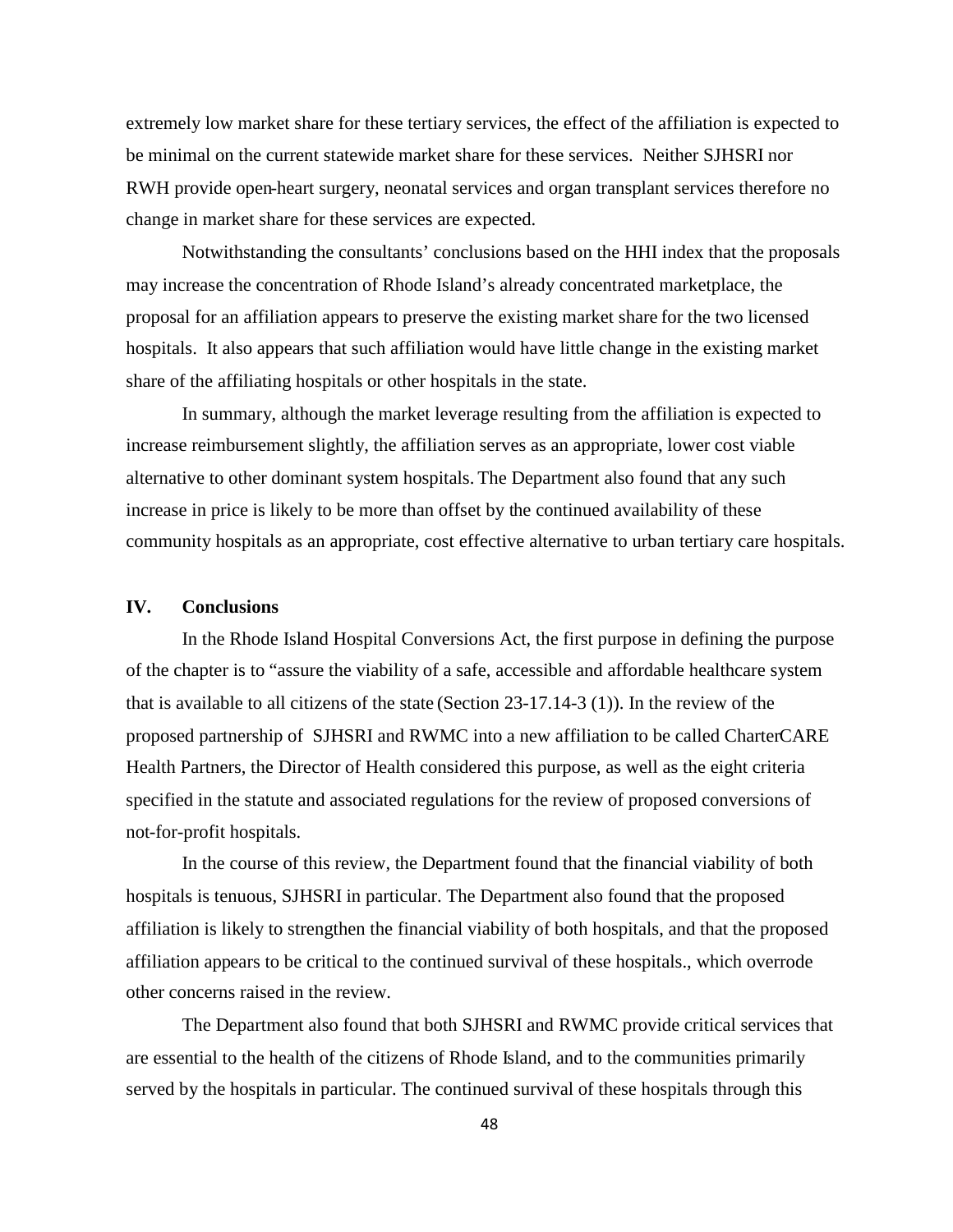proposed affiliation is necessary for continued access and availability of the critical services these hospitals provide to the primary communities they serve and to all citizens of the state. Furthermore, the improved financial strength of these hospitals is necessary for the hospitals to have sufficient resources to continue to provide safe, high quality services.

The Department also found in the course of its review that SJHSRI and RWMC together provide the only community hospital system in their primary service areas. This community hospital system serves as an accessible and more affordable alternative to more costly tertiary care hospital systems for services appropriately provided in a community hospital. The continued presence of these hospitals through this affiliation will support the viability of an affordable healthcare system available to Rhode Island's citizens.

The Department's review also found that there could be a increase in the price of services provided by the hospitals as a result of the increased market leverage which may result from the affiliation. The Department also found that that any such increase in costs is likely to be more than offset by the continued availability of these community hospitals as an appropriate, more affordable alternative to urban tertiary care hospitals. The financial viability and improved financial strength of the affiliated combined organization is critical to maintaining this community based hospital system as a first choice option for services appropriately provided in a community hospital setting in this healthcare market. The continued existence of these hospitals through the proposed affiliation is, in itself, a critical safeguard to assure the affected community continued access to affordable care.

Both RWH and SJHSRI have had past inadequacies, as noted in this decision. Each has recognized the need for and made significant improvements in their areas of deficiency. Each can benefit from the other's strengths in these areas, as well as the affiliation will provide the opportunity for the hospitals to build on core competencies of each institution, and to consolidate services where appropriate, improving the strength and efficiency of each hospital in the areas of patient safety, quality improvement, administrative services and clinical excellence.

Rhode Island's health care delivery system will strive to continue to progress to meet the challenges and expectations of a high performance health system. Essential to this will be payment reforms which will create incentives to transform hospitals as they are today to institutions with fewer beds and more outpatient services, and with critically important ties to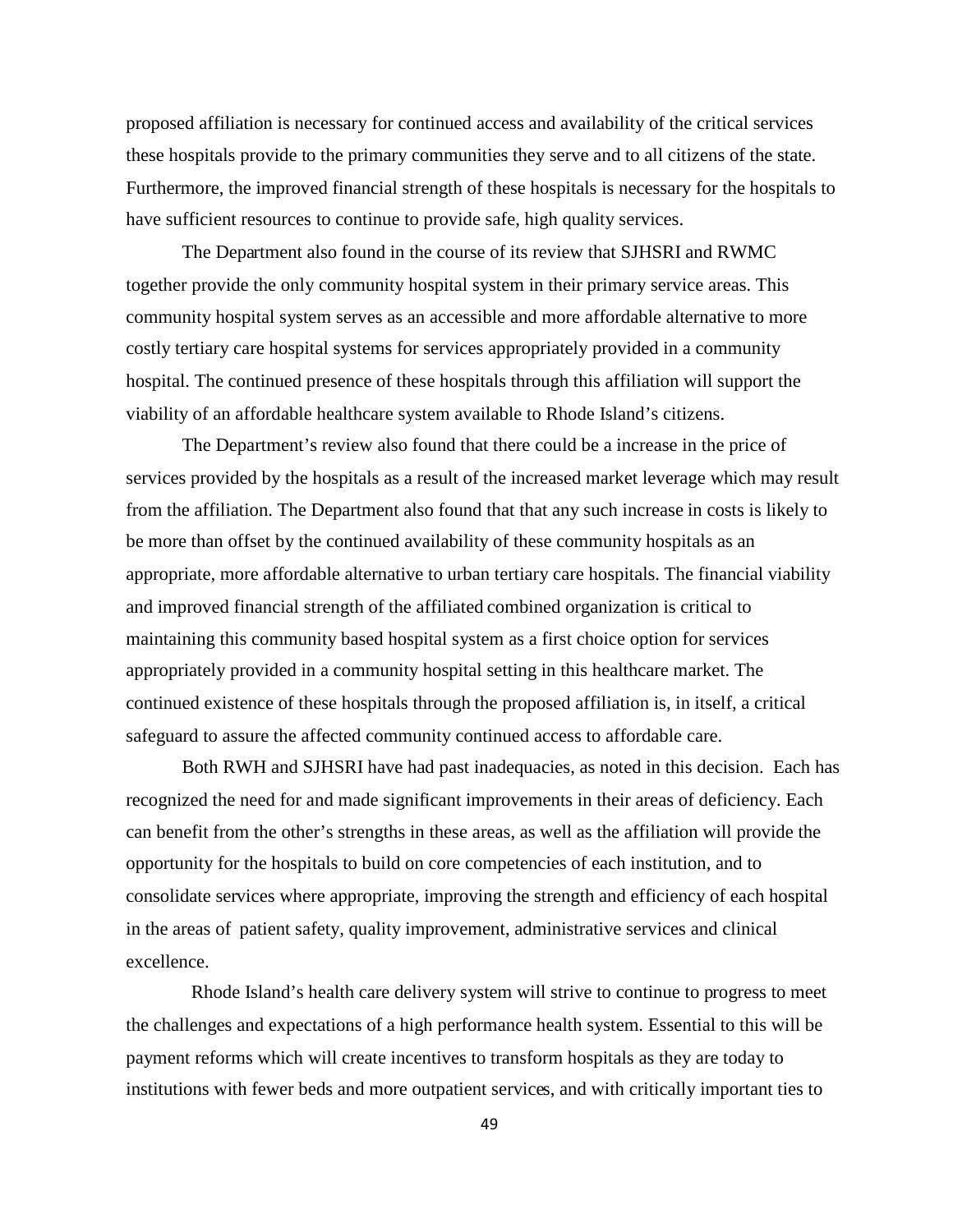community providers in the care of each patient. This affiliation will position these two hospitals to take the aggressive actions needed to define their place and new role as a combined, modern, high quality and efficient delivery system.

### **V. Decision and Conditions**

The Hospital Conversion proposed by the Transacting Parties is approved by the Department, subject to the conditions that follow. Within the following conditions, Roger Williams Medical Center (RWMC) refers to the newly approved hospital, which has been referred to as Roger Williams Hospital throughout **Section III.**

# **1. Pre affiliation actions required:**

- **1.1.** Prior to the affiliation, CCHP shall develop and establish, and RWMC shall revise, corporate compliance and ethics policies to be similar to, and consistent with, SJHSRI Corporate Compliance and Ethics Policies. Such policies shall include, but not be limited to, policies for compliance with the federal Stark law and similar state and federal laws regarding illegal referrals or self dealing, and shall include procedures for implementing and assuring compliance. Such policies and procedures shall be provided to the Department prior to implementation of the affiliation.
- **1.2.** Prior to the affiliation, CCHP will engage the services of an outside financial consultant who is acceptable to the Department. CCHP's financial consultant will, in partnership with the affiliated entities, provide reports to the CCHP Board of Directors and the Department, as specified in condition 3.1 below.

### **2. Post affiliation actions required:**

**2.1.** CCHP will work with the state certified Regional Health Information Organization (RHIO) to offer CurrentCare (HIE) enrollment to RWMC and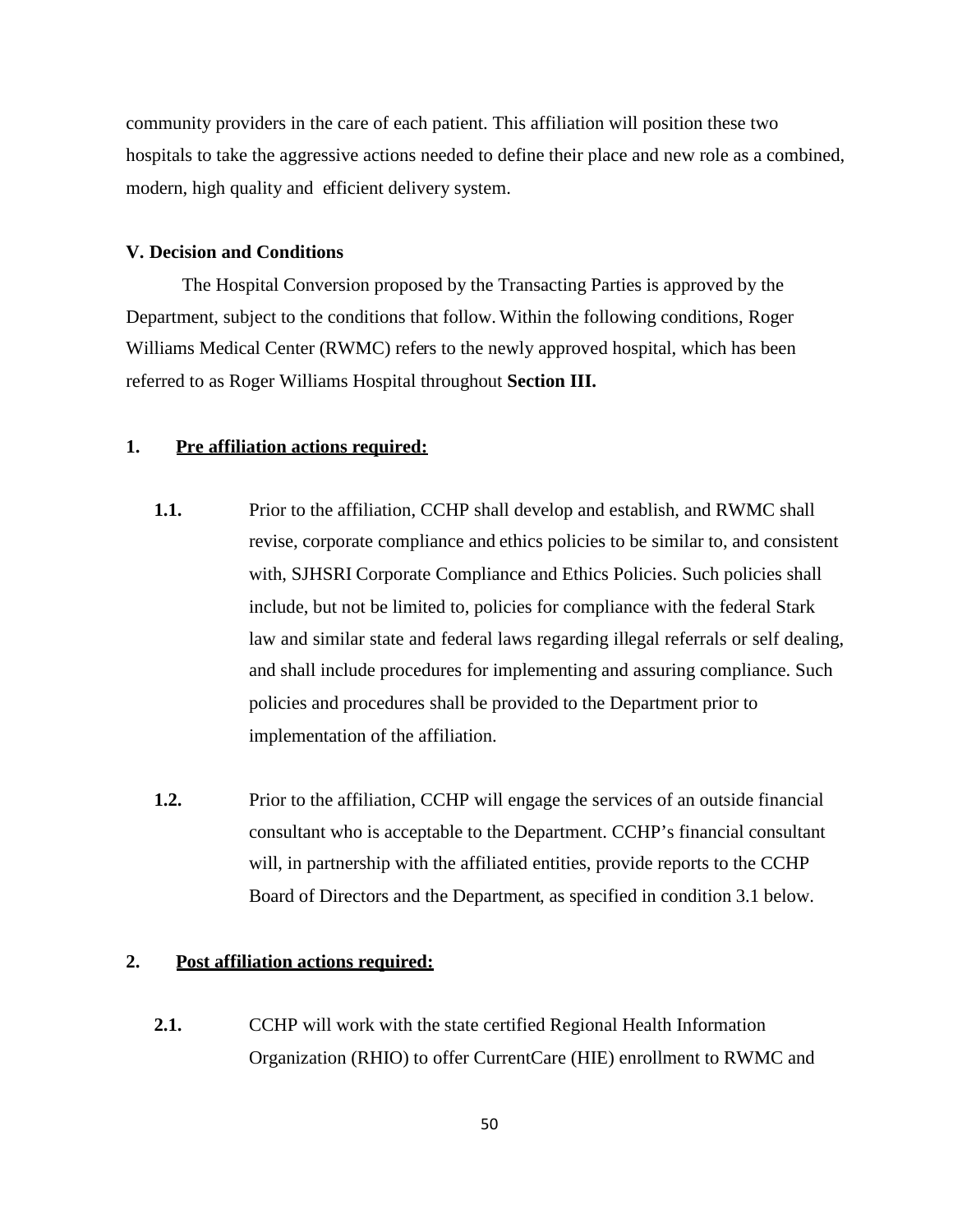SJSHRI patients beginning with the outpatient Departments, emergency Departments, and the Elmhurst Extended Care Facilities, Inc.:

- 2. 1. 1. SJHSRI will continue to expand their enrollment activities to other Departments;
- 2. 1. 2. RWMC will begin offering enrollment in at least one Department by six months following the implementation of the affiliation.
- **2.2.** By ninety (90) days following the implementation of the affiliation, a detailed plan to standardize all clinical policies and procedures between SJHSRI and RWMC within three years following the implementation of the affiliation. A copy of this plan and quarterly progress reports shall be provided to the Department.
- **2.3.** By six (6) months following the implementation of the affiliation, CCHP shall conduct and submit to the Department a study analyzing the option of qualifying the South Providence Health Center as a FQHC "look-alike," to potentially enhance reimbursement and sustainability.
- **2.4.** By three (3) months following the implementation of the affiliation, both hospitals shall enter into a contract with a state certified Patient Safety Organization (PSO) to implement a "near-miss" reporting program for medical errors. CCHP will provide attestation to the Department of such contracting arrangement when completed.
- **2.5.** By six (6) months following the implementation of the affiliation, both hospitals shall have procedures in place to inform patients being discharged from an inpatient stay or from the emergency Department of the availability of follow up care. Such follow up care will be available at both hospitals on an outpatient basis and charity care will be available for these services. Copies of such procedures shall be provided to the Department.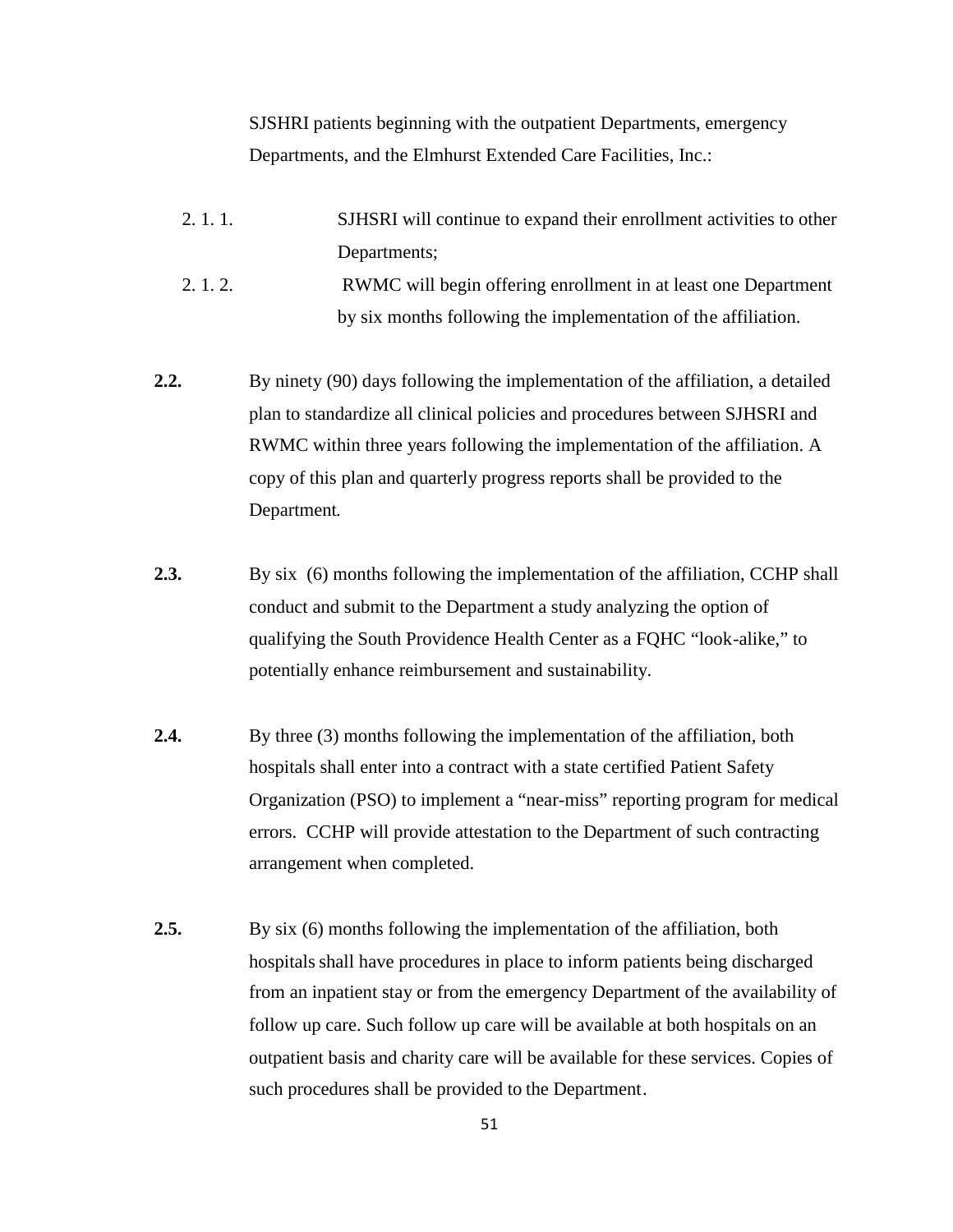- **2.6.** By one year following the implementation of the affiliation, all outpatient clinics operated by the hospitals or by other entities providing primary care that are controlled by CharterCARE (specifically, Roger Williams Medical Associates and Elmhurst Health Associates, Inc) shall be NCQA Medical Home Certified at Level 1, and progressing to Levels 2 and 3 over the following 3 years.
- **2.7.** By one year following the implementation of the affiliation, RWMC and SJHSRI shall adopt joint policies and procedures for physician credentialing and for authorizing admitting privileges to the hospitals. Such policies and procedures shall be submitted to the Department.
- **2.8.** By two years following the implementation of the affiliation, all physicians on staff at either hospital shall have joint credentials at both hospitals. Attestation of such shall be submitted to the Department.
- **2.9.** By two years following the implementation of the affiliation, both hospitals shall publish, on a website that uses a searchable capability, a schedule of hospital rates that are used to charge uninsured and self-pay patients for services.
- **2.10.** By two years following the implementation of the affiliation, SJHSRI and RWMC and any other entities providing primary care that are controlled by CharterCARE (specifically, Roger Williams Medical Associates and Elmhurst Health Associates, Inc) shall implement e-prescribing in their outpatient and emergency departments.
- **2.11.** By three years following the implementation of the affiliation, all patients shall have electronic access to their medical information, including lab and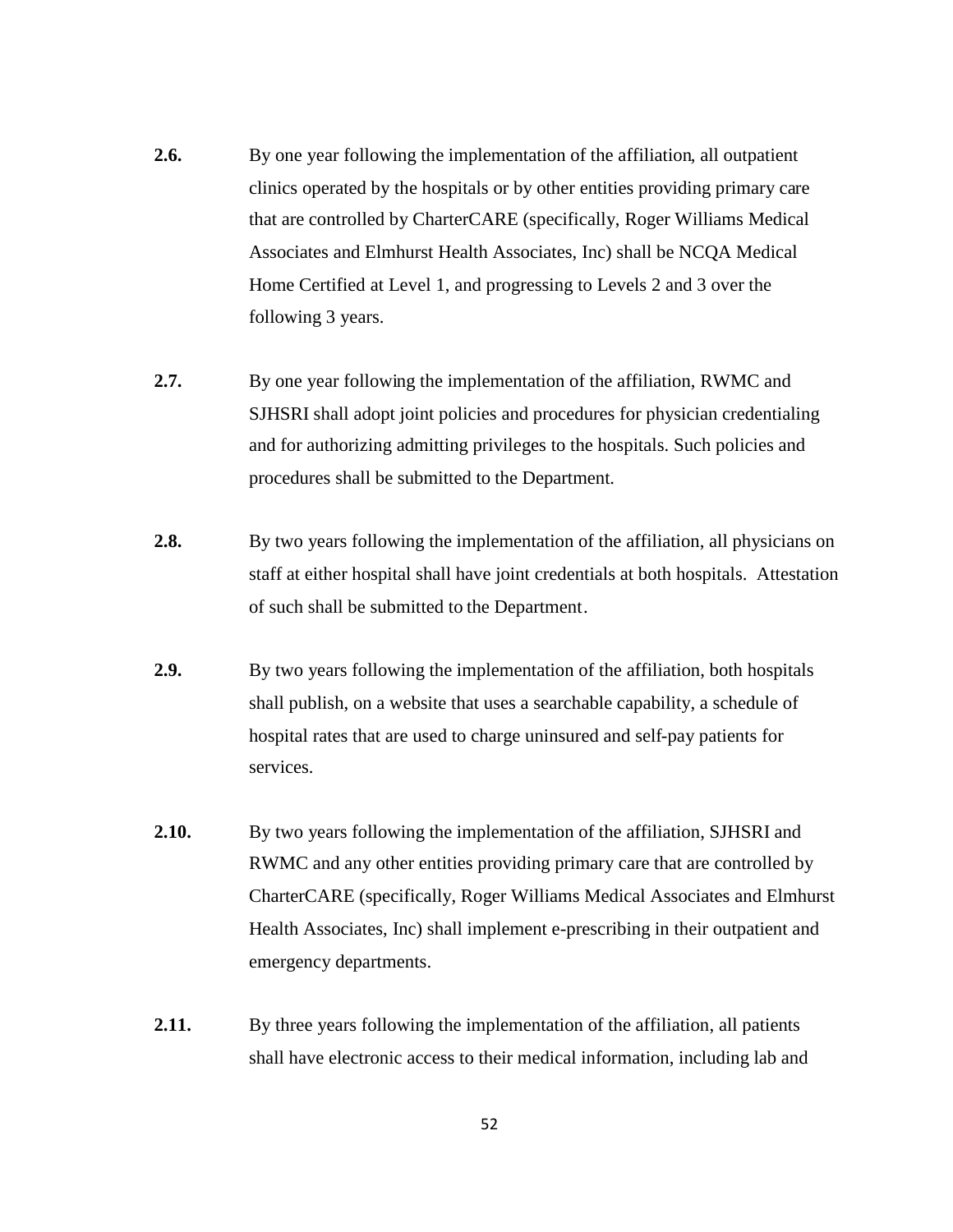imaging reports, allergies, prescriptions, and dictated notes (admission and discharge summaries, operating notes, and consult notes).

### **3. Monitoring and reporting required:**

- **3.1.** CCHP's state-approved financial consultant (see condition 1.3) shall, in partnership with the affiliated entities, provide reports to the CCHP Board of Directors and the Department. Such reports shall, at a minimum, include the following:
	- 3. 1. 1. Beginning thirty (30) days after implementation of the affiliation, and on a quarterly basis thereafter, financial statements (income statement, balance sheet, statement of changes in cash position, patient statistics both inpatient and outpatient) shall be provided, as would be presented to the Board of Directors in regular quarterlyly financial presentations. Detailed back-up schedules as prepared for Management's internal review should also be included.
	- 3. 1. 2. Beginning thirty (30) days after implementation of the affiliation, and on a quarterly basis thereafter, specific plans of correction and immediate action plans shall be provided that address any budgetary shortfalls and/or if financial performance is unfavorable to the budget plan as approved by the Board;
	- 3. 1. 3. Beginning thirty (30) days after implementation of the affiliation, and on a quarterly basis thereafter, sensitivity analyses and specific contingency plans, in accordance with these analyses, shall be prepared and provided to ensure the savings are achieved and thereby financial viability is maintained and improved.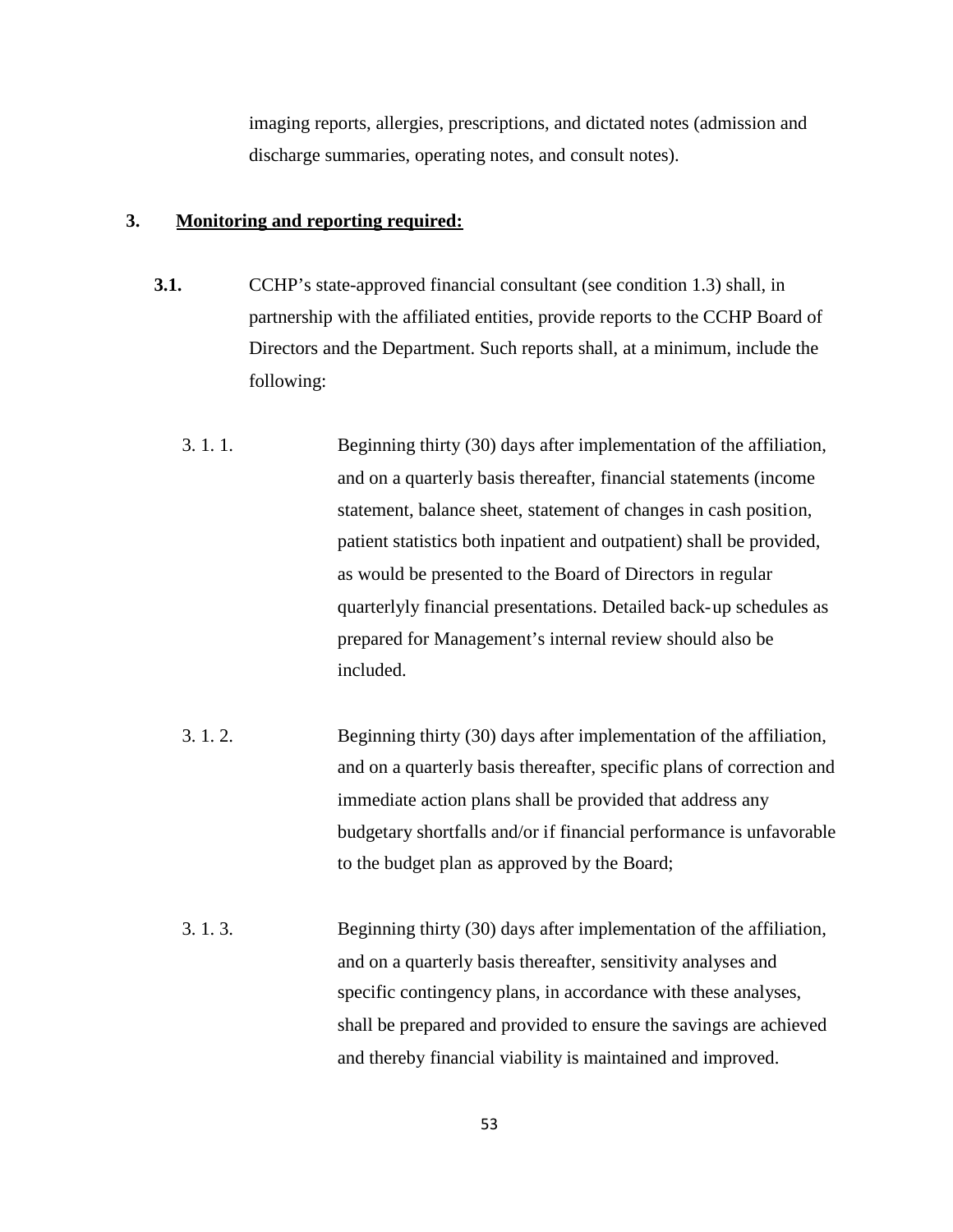- 3. 1. 4. Beginning thirty (30) days after implementation of the affiliation and on a quarterly basis thereafter, updated short and long term forecast shall be provided that use agreed upon accounting procedures, as established for non-profit hospital organizations. These forecasts shall contain specific financial objectives with timelines and analysis of profit and loss by service line (cost center) for those areas being consolidated. These forecasts should incorporate staffing and other operational costs, as well as reimbursement and other revenue detail by cost center.
- **3.2.** By ninety (90) days following the implementation of the affiliation, a fully detailed plan, including timelines, for the \$15M in savings, as projected in the Application. Reports shall be provided to the Department on a quarterly basis identifying achieved savings.
- **3.3.** CCHP shall provide to the Department the following reports informing the Department of updates to the affiliation's implementation plans and progress:
	- 3. 3. 1. by thirty (30) days after implementation of the affiliation, an updated Comprehensive Strategic Plan that includes updated assumptions used in the strategic plan;
	- 3. 3. 2. by sixty (60) days after implementation of the affiliation, specific timelines for implementing operational, clinical and financial objectives;
	- 3. 3. 3. by ninety (90) days after implementation of the affiliation, a detailed plan for integration and consolidation of services and operations over the first three years, including plans for:
		- a. implementation of Centers of Excellence;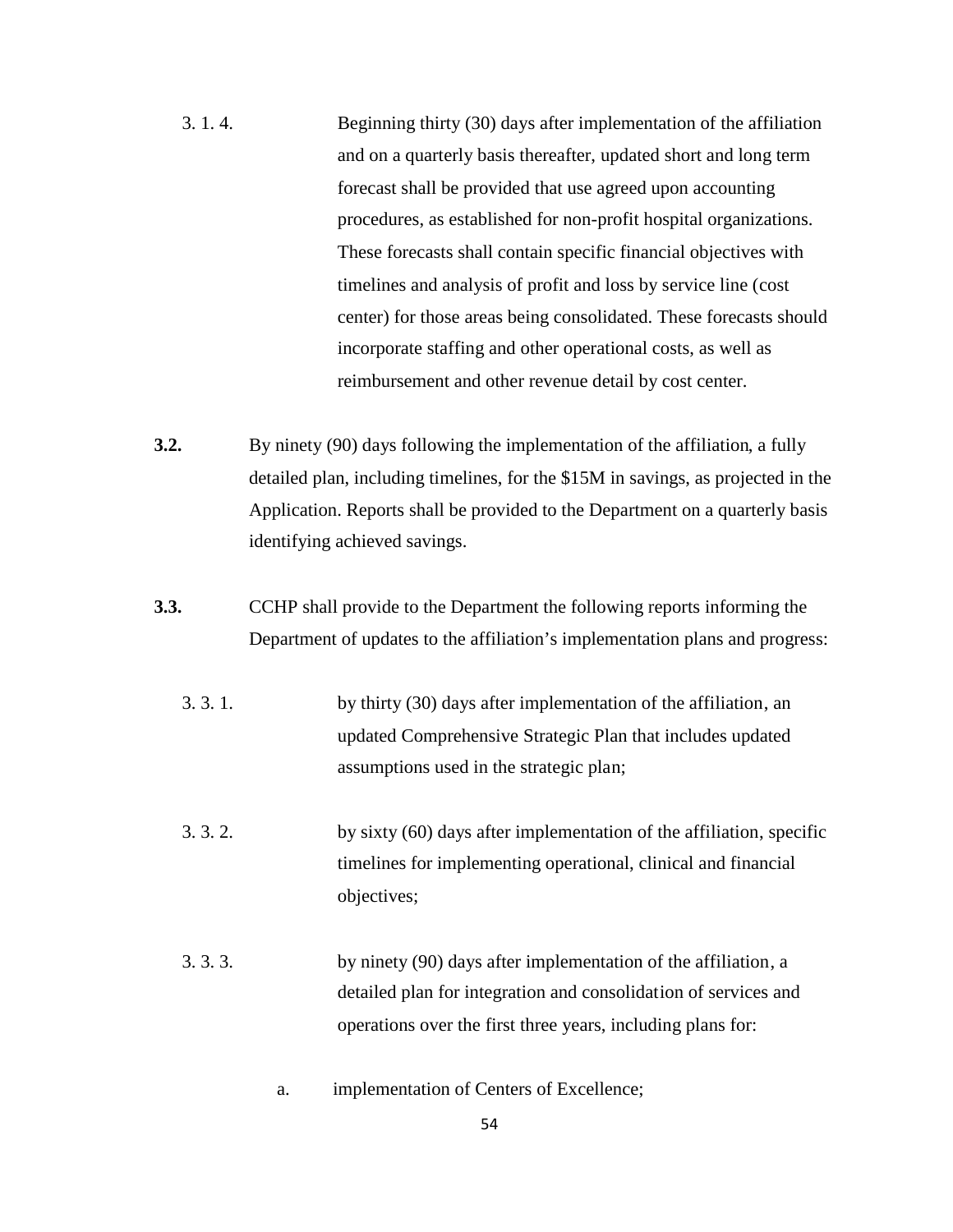- b. clinical integration/consolidation in areas of redundancy or with excess capacity.
- **3.4.** By one year following the implementation of the affiliation and thereafter on an annual basis, CCHP shall provide an Annual Report to the Department, describing progress related to rebalancing efforts described on pages 37 and 38 of this document.
- **3.5.** By one year following the implementation of the affiliation and thereafter on an annual basis, SJHSRI and RWMC shall report quality metrics, specified by the Department, to the Department.

# **4. Ongoing Conditions**

- **4.1.** SJHSRI, RWMC and all affiliates shall provide services to all patients without discrimination including payment source or ability to pay.
- **4.2.** CCHP, SJHSRI and RWMC shall implement the Application as approved.
- **4.3.** Data, including but not limited to finances, utilization and demographic patient information shall be furnished to the Department upon request,
- **4.4.** Services at the facilities shall be provided in conformance with the requirements of the Rules and Regulations for Licensing of Hospitals (R23- 17-HOSP) and Rules and Regulations Pertaining to Hospital Conversions (R23-17.14-HCA);

The conditions imposed with respect to the approval of this Application are deemed to be directly related to the proposed conversion. Said conditions and each of them severally are deemed to be related to Health Department criteria as set forth in R.I.G.L. 23-17.14-11 and 23-